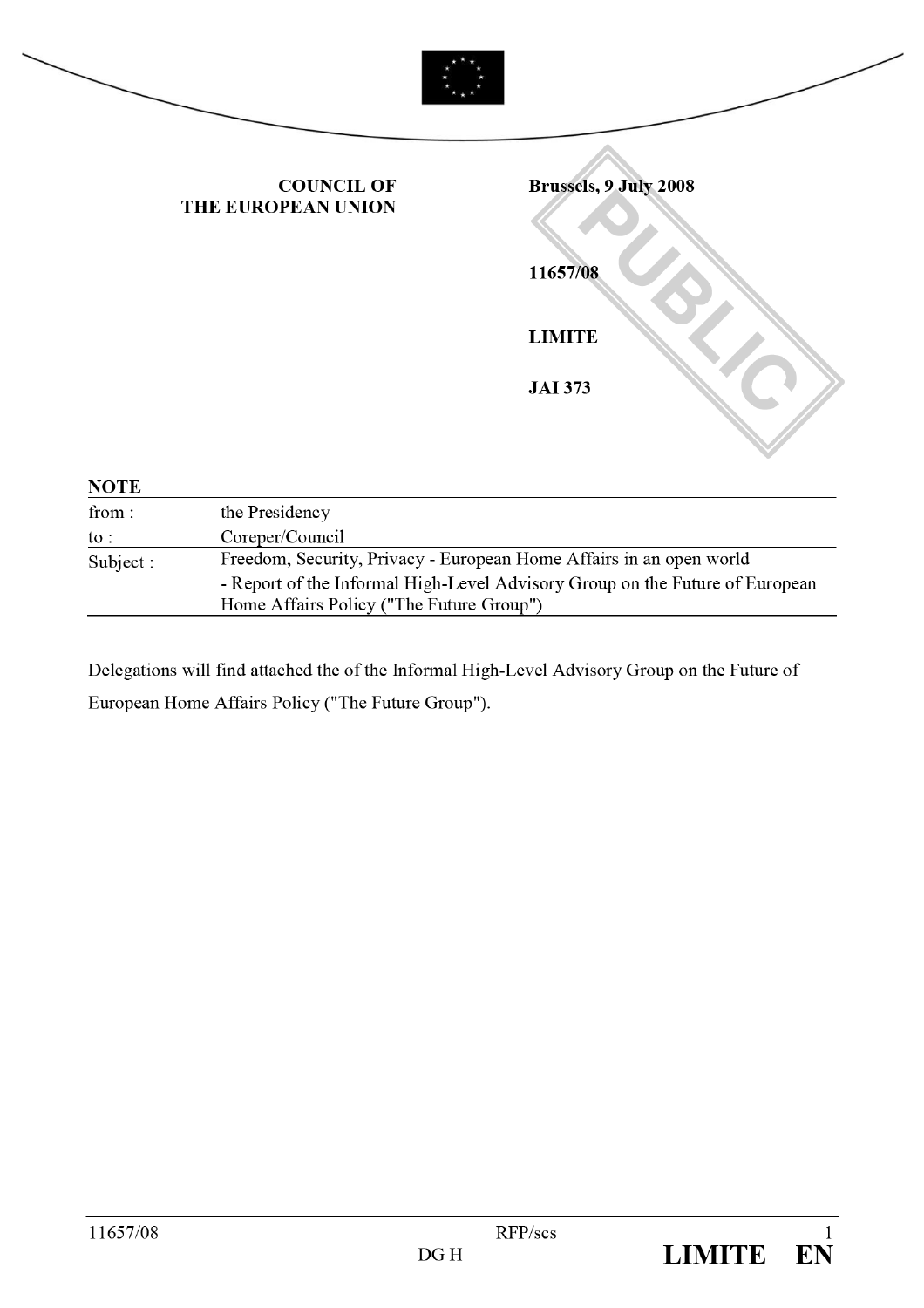# Freedom, Security, Privacy -**European Home Affairs in an** open world

# **Report** of the Informal High Level Advisory Group on the **Future of European Home Affairs Policy** ("The Future Group") **June 2008**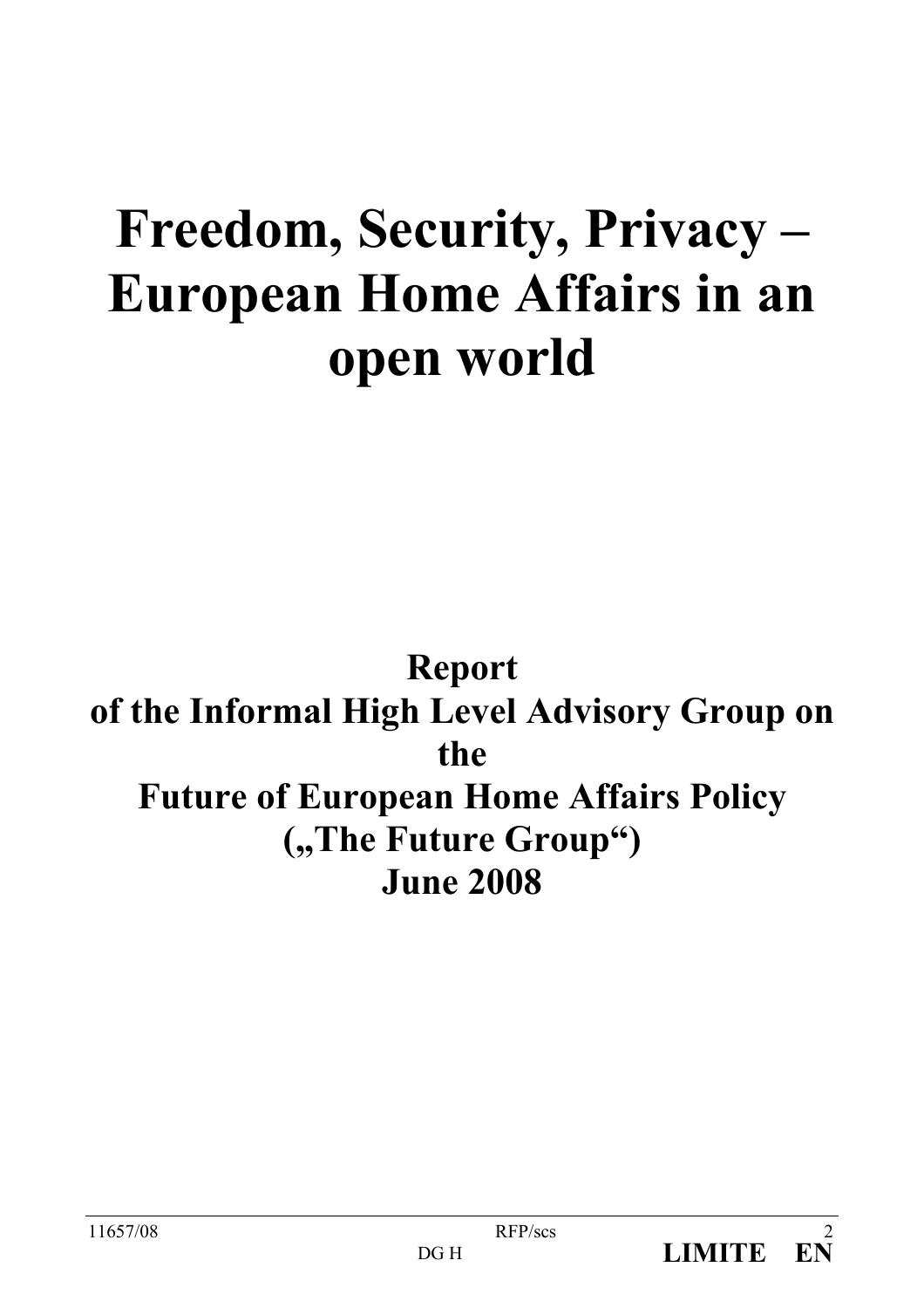#### **Table of Contents**

#### **Executive Summary**

#### **Chapter I: Introduction**

- 1.) The Future Group: A different way of policy-making in the area of European Home Affairs
- 2.) Overarching structural challenges
- 3.) Horizontal political challenges
- 4.) Priority policy areas

#### **Chapter II: Preserving Internal Security and External Stability**

- 1.) Police cooperation
- 2.) Fighting global terrorism
- 3.) Coordinating third-country missions

#### Chapter III: Managing Migration, Asylum, External Borders and Integration

- 1.) Migration policy
- 2.) Asylum policy
- 3.) Modernising the Schengen border and visa approach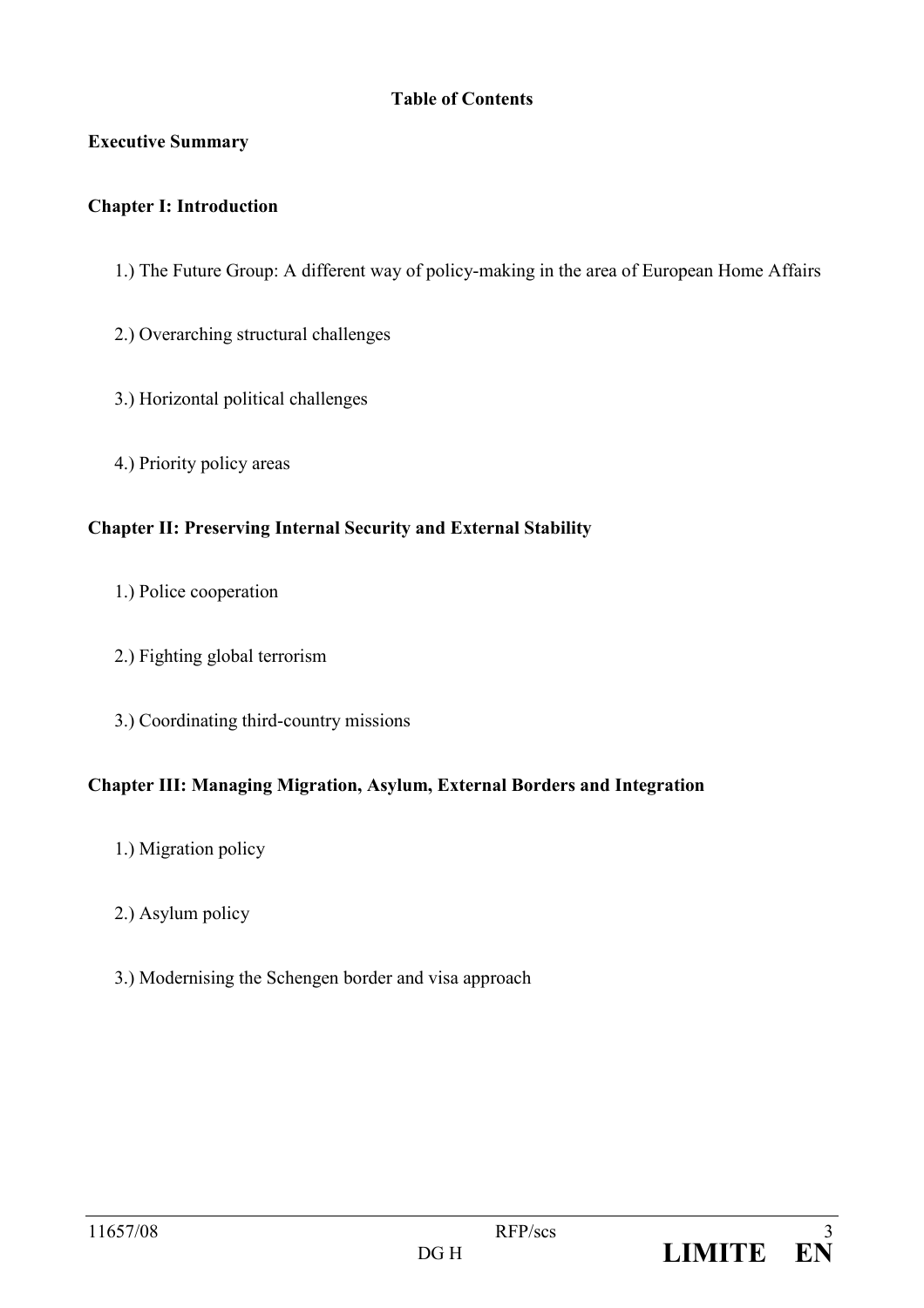- 4.) Further developing Frontex
- 5.) Enhancing cooperation with third States

#### **Chapter IV: Developing Civil Protection**

#### **Chapter V: Using New Technologies and Information Networks**

- 1.) Public security, privacy and technology
- 2.) The Principle of Availability and a European Union Law Enforcement Information **Management Strategy**
- 3.) Elements of the proposed EU JLS Law Enforcement Information Management Strategy

#### **Chapter VI: Implementing the External Dimension of Home Affairs Policy**

#### Anney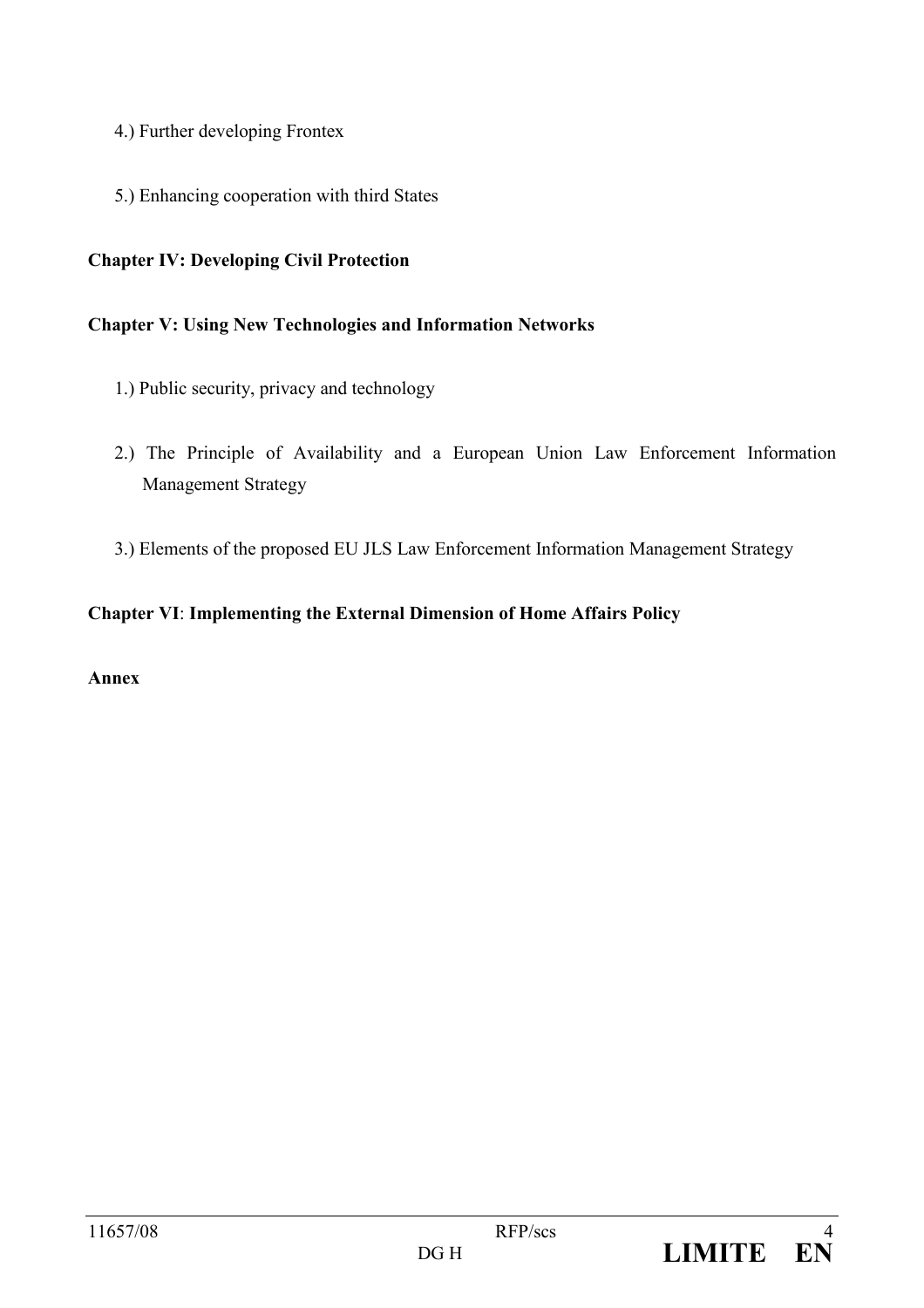#### **Executive Summary**

#### **The Future Group**

- 1. At the informal meeting of Ministers of Interior and Immigration in Dresden in January 2007, the German Minister of the Interior and the Vice President of the European Commission responsible for Justice. Freedom and Security proposed the creation of an informal Group at ministerial level with the objective to consider the future of the European area of justice, freedom and security. The findings and recommendations of the Future Group are meant to be an important contribution and a source of inspiration for the European Commission's proposal for the next multi-annual programme in the field of Justice and Home Affairs.
- 2. The Future Group was co-chaired by the Vice President of the European Commission and the Minister of Interior of the acting Presidency. It brought together, ad personam, the Ministers of Interior of the two current trios of Presidencies (Germany, Portugal, Slovenia; France, Czech Republic, Sweden) and a representative of the future Presidency trio, i.e. Spain, Belgium and Hungary. Further participants were a common law observer (United Kingdom), the President of the LIBE Committee of the European Parliament and a representative of the Secretariat General of the Council.
- 3. The Group reported regularly on the progress of its discussions to the ministers responsible for Home Affairs at Council meetings and an interim report on the Group's work was presented to all Member States by the Slovenian Presidency during the Informal Justice and Home Affairs Council in January 2008. The work of the Future Group has been summed up in this final report putting together the essential ideas and reflections of the Group. This report is aimed at both the Member States, Parliament and the general public in order to launch a debate on its content and the future of Home Affairs in the European Union.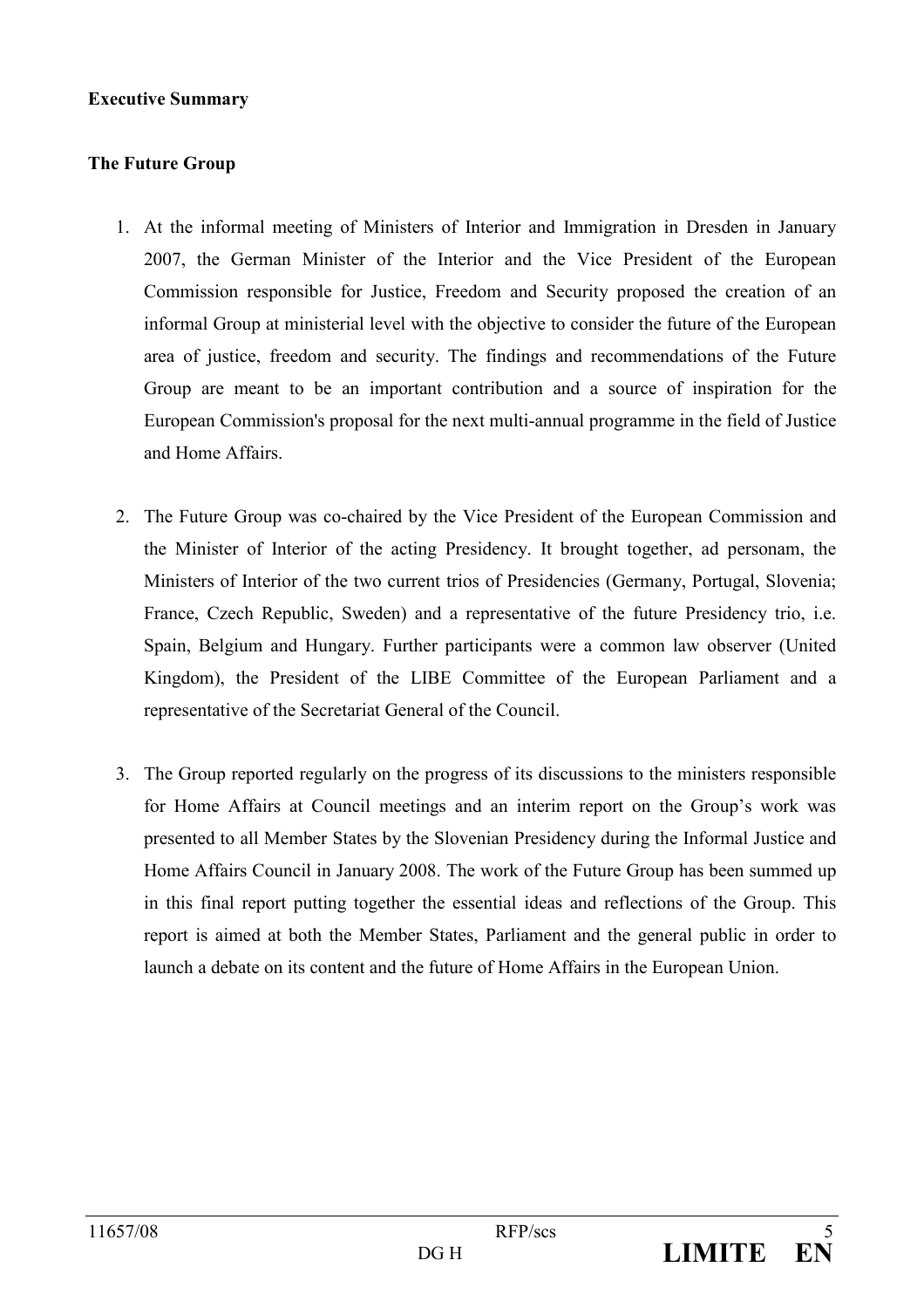#### What are the horizontal challenges for 2010-2014?

- 4. Throughout its mandate the Future Group strove to identify the major structural changes the European Union has undergone in recent years. When considering what the environment of the European Union will be in the period 2010-2014, three horizontal challenges appeared essential to safeguard and complete the area of justice, freedom and security in the light of continuously changing framework conditions:
	- o preserving the "European model" in the area of European Home Affairs by balancing mobility, security and privacy;
	- coping with the growing interdependence between internal and external security.  $\overline{O}$
	- ensuring the best possible flow of data within European-wide information networks.  $\overline{O}$

#### **Preserving Internal Security and External Stability**

#### **Police Cooperation**

- 5. The Group recommends deepening law enforcement cooperation within the Union while ensuring that the different aspects of this cooperation progress consistently and while preserving active cooperation in the field. Police forces in the Union belong to Member States' field of competence. In the years to come, these law enforcement services should, however, get closer to each other. There is a need for improving the environment of police cooperation, especially by reinforcing Europol, exchanging knowledge and integrating police file management and security technologies.
- 6. To this effect, the Group proposes that the European Union should work towards a simplification of the regulations applied when a criminal investigation needs to be carried out on another Member State's territory.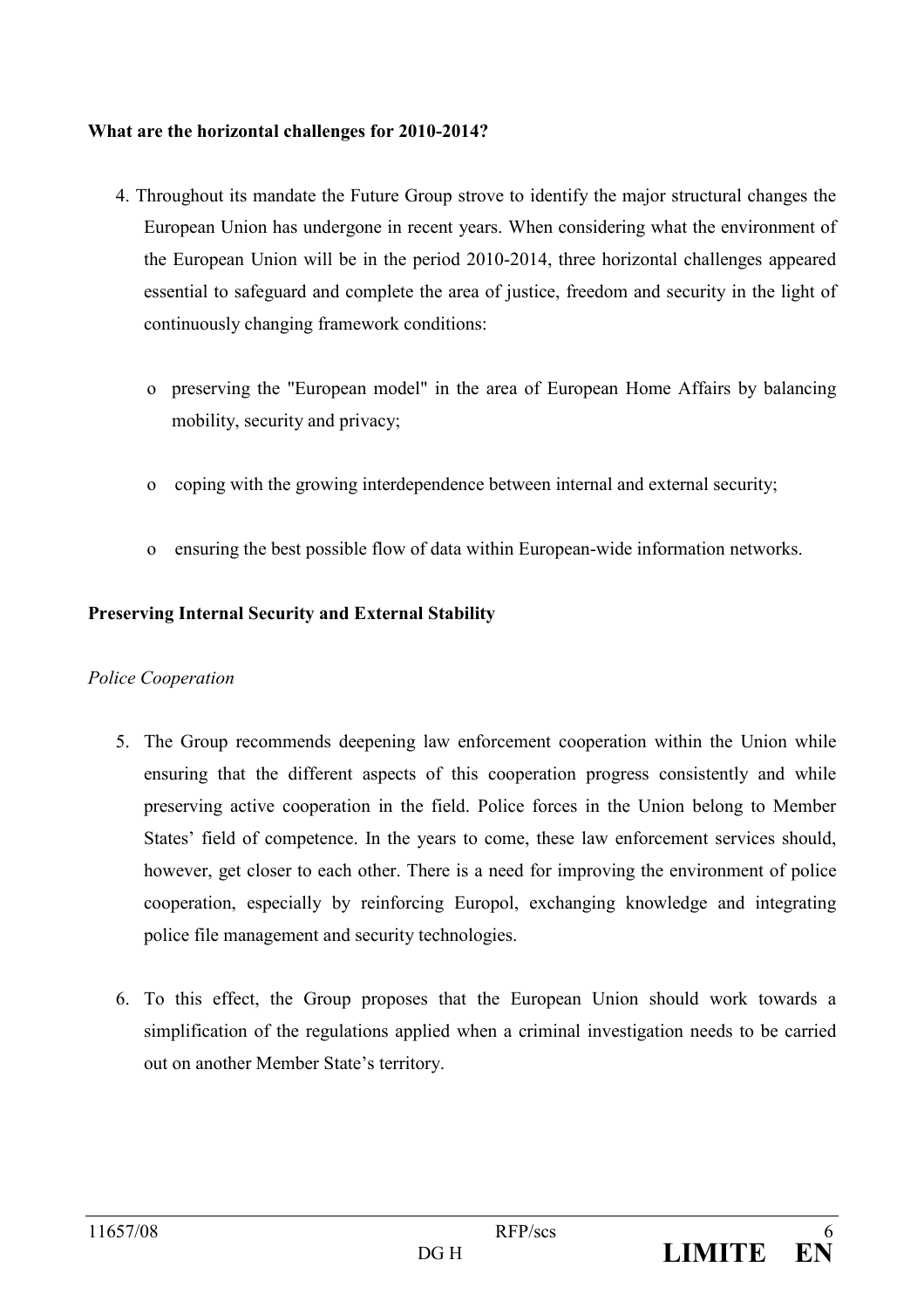This could, for example, mean that certain non coercive acts carried out by police officers on another Member State's territory could be simplified or that a system of written requests for information could be organised.

- 7. Europol is to function as close partner and focal point for national police forces at the European level. Improving data transfers from Member States to Europol is necessary if it is to become a genuine information platform for Member States. The requirement of the socalled "Swedish" framework decision of 18 December 2006, aiming at better information sharing, could be fulfilled by means of creating automatic data transfer instruments. Furthermore, Europol should be, within its legal framework, increasingly used and expanded into a competence centre for technical and coordinative support.
- 8. The Group suggests that the European Union should establish a model of Police and Customs Cooperation Centre (PCCC) applicable to all Member States. The structure and missions of PCCCs could be re-evaluated, in order to make them real police-customs centres of crisis management capable of handling events on an international scale. Especially in the border zones, PCCCs should become a model of future police cooperation.
- 9. The technical management of SIS-, VIS- and Eurodac-type European files should be grouped within a single specific structure for greater efficiency, on the basis of a preliminary evaluation
- 10. The research and development activity on European-level security equipment should similarly be considered a priority. In this context intensified use should be made of means available in the 7th Framework Programme for research and technological development. The entire area of security technology has undergone major developments. Efforts must be made to standardise new materials in order to obtain better interoperability.
- 11. Meanwhile, a common culture of all European Union police forces needs to be further developed with systematic common European training and a greater use of the European Police College for this purpose should be encouraged.

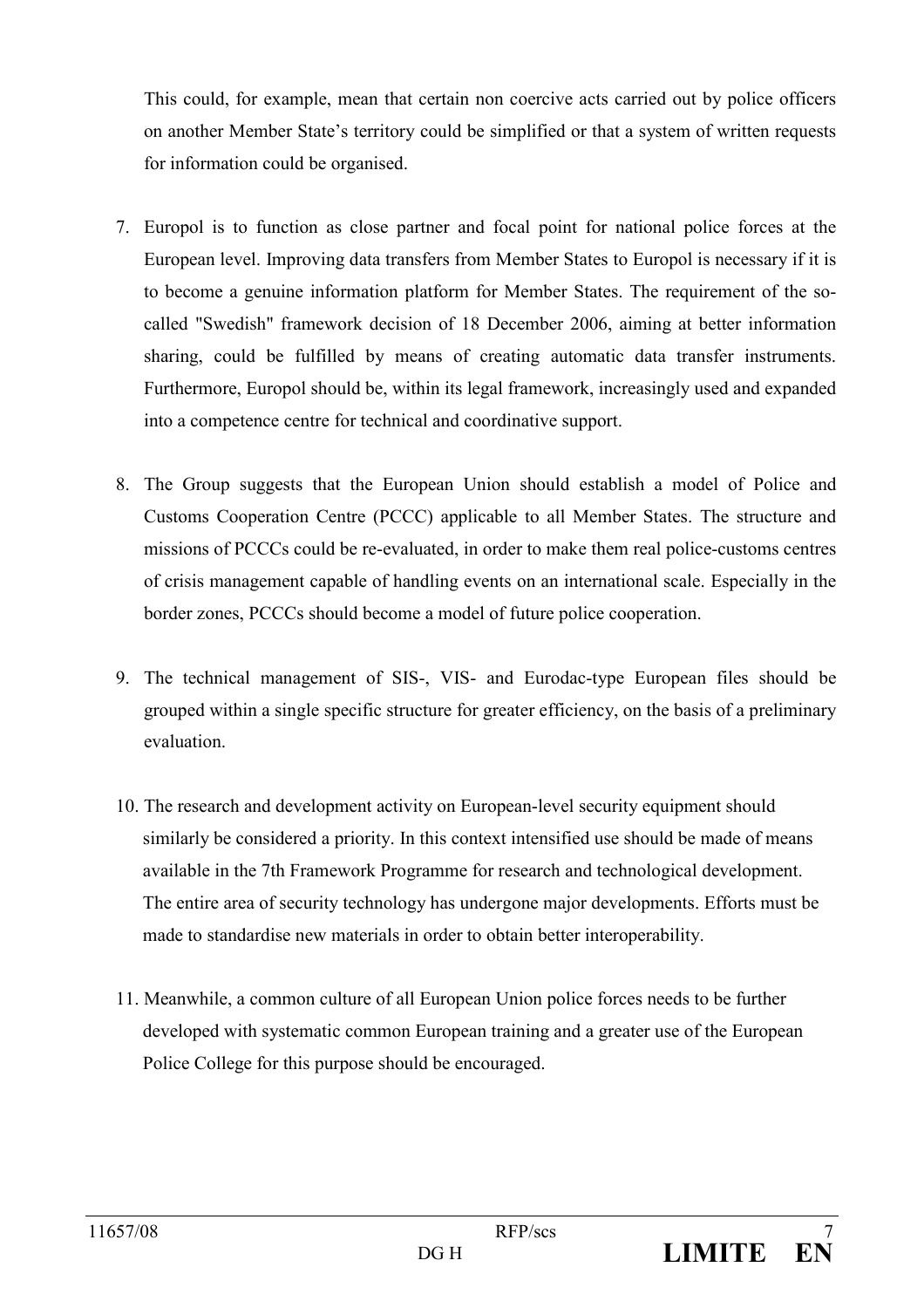#### Fight against terrorism

12. The Group recommends that the work initiated within the scope of the 2005 European Union Strategy be carried on and further developed so as to fight terrorism based on a comprehensive global approach.

The European Union must ensure that Member States' competences and resources are better tapped, since these are responsible for the operational fight against terrorism.

- 13. The Group deems it advisable that the different actors of the fight against terrorism be better coordinated within the Union and that, therefore, a concept should be developed on the future institutional architecture in this area. The Group suggests an improvement of the information flow between Member States' law enforcement authorities. Eurojust and Europol. In this context, the role of the Joint Situation Centre (SitCen) should be analysed with particular consideration.
- 14. Terrorist risks could be better taken into account by European policies: we apons control, the fight against explosives, transport protection, control of financial transactions. Progress is necessary in the preparation of European-level crisis management.
- 15. Regarding external relations, better political, technical and operational cooperation should be reached with third countries, especially with countries most affected by the menace of terror as well as the Union's major strategic partners – the United States and Russia.
- 16. The Group suggests promoting exchanges of best practices between the Union's Member States and possibly with third states concerning the legal tools for expulsion and surveillance as well as on appropriate measures to fight home-grown terrorism.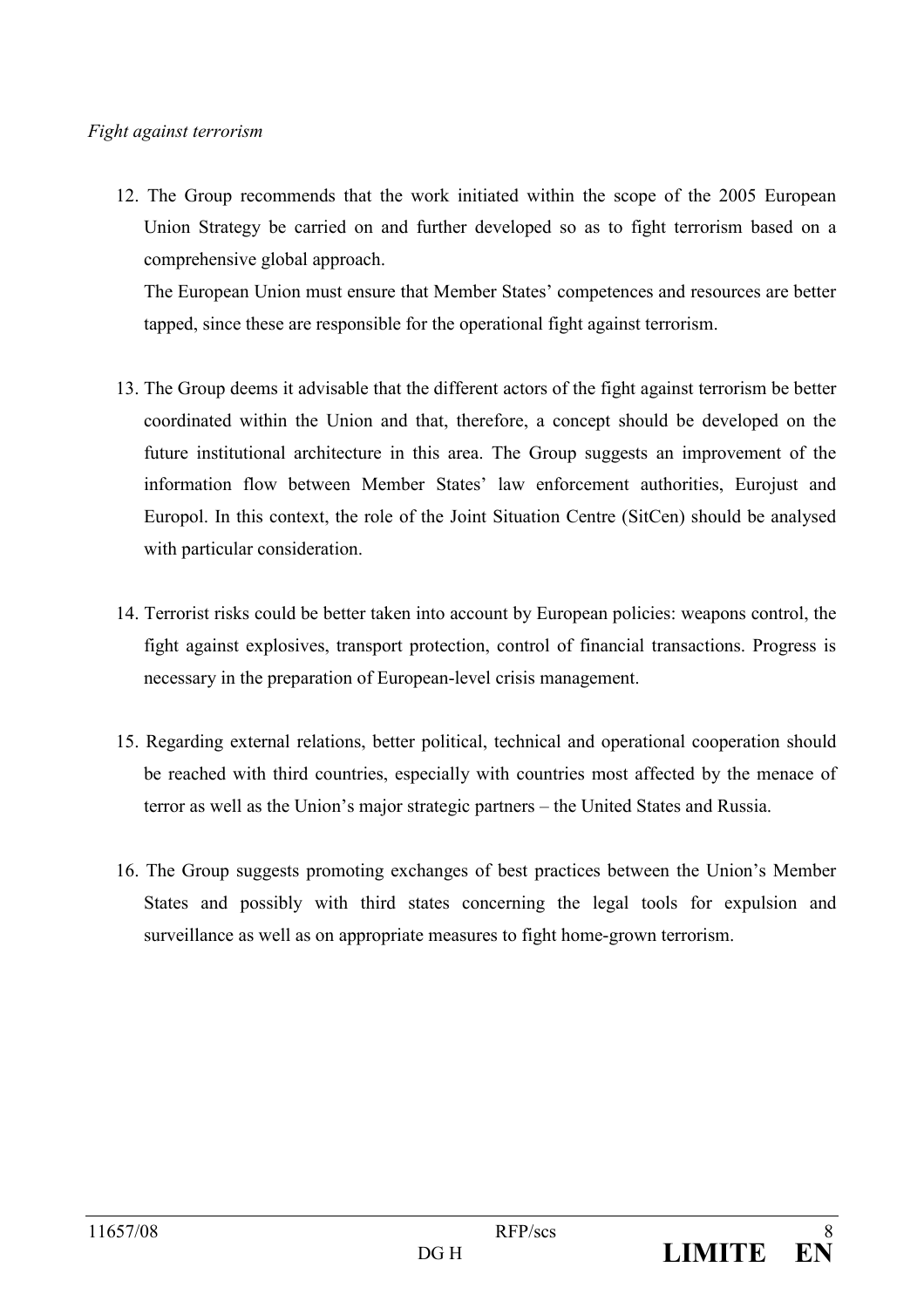- 17. From a political standpoint, the Group recommends focusing on mid- and long-term prevention, especially as regards recruitment and radicalisation, by reinforcing the cooperation already started in this field at European Union level, and by continuing the fight against the use of Internet for terrorist purposes. As terrorism is often accompanied by political propaganda, the Union must develop a positive counter-system based on its values: the rule of law, fundamental rights, peace and liberty. The European Union has to improve communication with civil society, using every communication mode, including Internet.
- 18. A responsible and up-to-date European counter terrorism policy should take into account the possible threat of terrorist attacks with nuclear, biological or chemical weapons. The group suggests creating a platform or mechanism for sharing information between the Member States' special police units responsible for dealing with current Chemical Biological Radio Nuclear situations.

#### **Third Country Missions**

- 19. The Group observes an increase in the number of European Union peace-keeping missions throughout the world. These interventions increasingly require comprehensive support in terms of military, police, civil protection, development aid and rule of law devices. The Group recommends making the most of past experience gained in this area.
- 20. To this end, the Group calls for greater coordination of police, diplomatic and military action in order to improve the preparation and assessment of these missions, with closer cooperation between different Council structures. Pooling together European Union's financial resources for third country missions should also be considered. Member States participating could be asked to provide Integrated Police Units for certain missions. Future reflections should also include the integration of the "European Gendarmerie Force" and civilian police units from Member States into the legal framework of the European Union.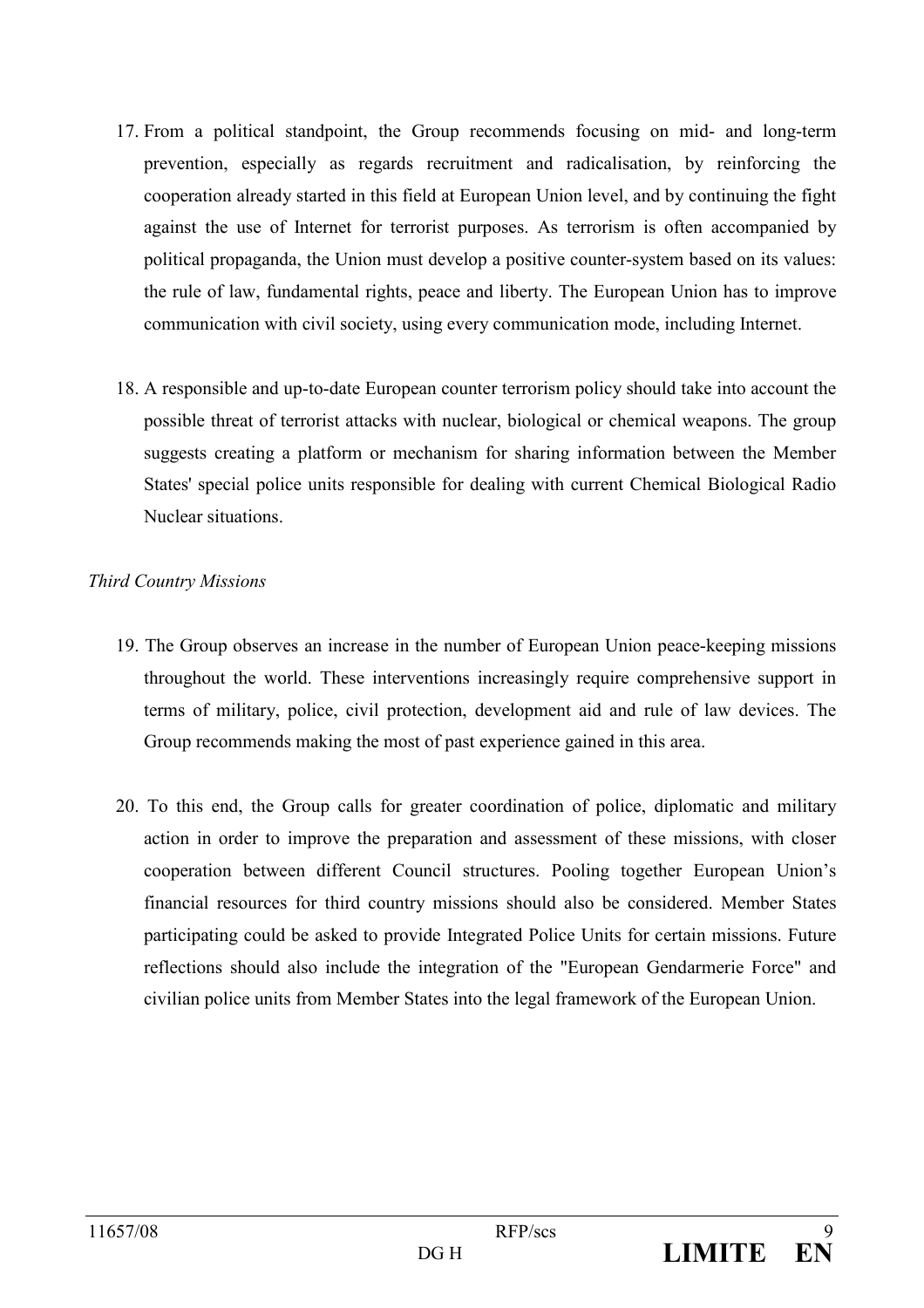- 21. The Group also suggests improving the coherence of missions by integrating their different components right from the start, when the operation is in the planning stages. The different civil, military and judicial entities taking part in the same mission could be grouped together in Mission situation centres.
- 22. Finally, greater care should be taken to disseminate the information obtained by these missions in the European Union. Europol and the Member States should receive this information. Conversely, the missions should be able to access appropriate information. The Group deems it necessary to seek an effective information-sharing method.

#### **Managing Migration, Asylum, External Borders and Integration**

#### Migration policy

- 23. There seems to be a consensus in the European Union about the fact that migration is an inherent phenomenon in our increasingly globalised societies and economies. Demographic trends will create even more demand for labour migration. The Future Group is convinced that the response needs to be at a European level, and recommends the implementation of a forward-looking and comprehensive common immigration policy.
- 24. With regard to cooperation with partner countries and implementation of the Global Approach to Migration, an integrated approach should be applied. Dialogue, cooperation and partnership with countries of origin and transit should be deepened and broadened in terms of both actions and resources in a fully balanced manner. The notions of a mobility partnership, circular migration and co-development should be further developed. Member States, third countries and migrants will be able to benefit.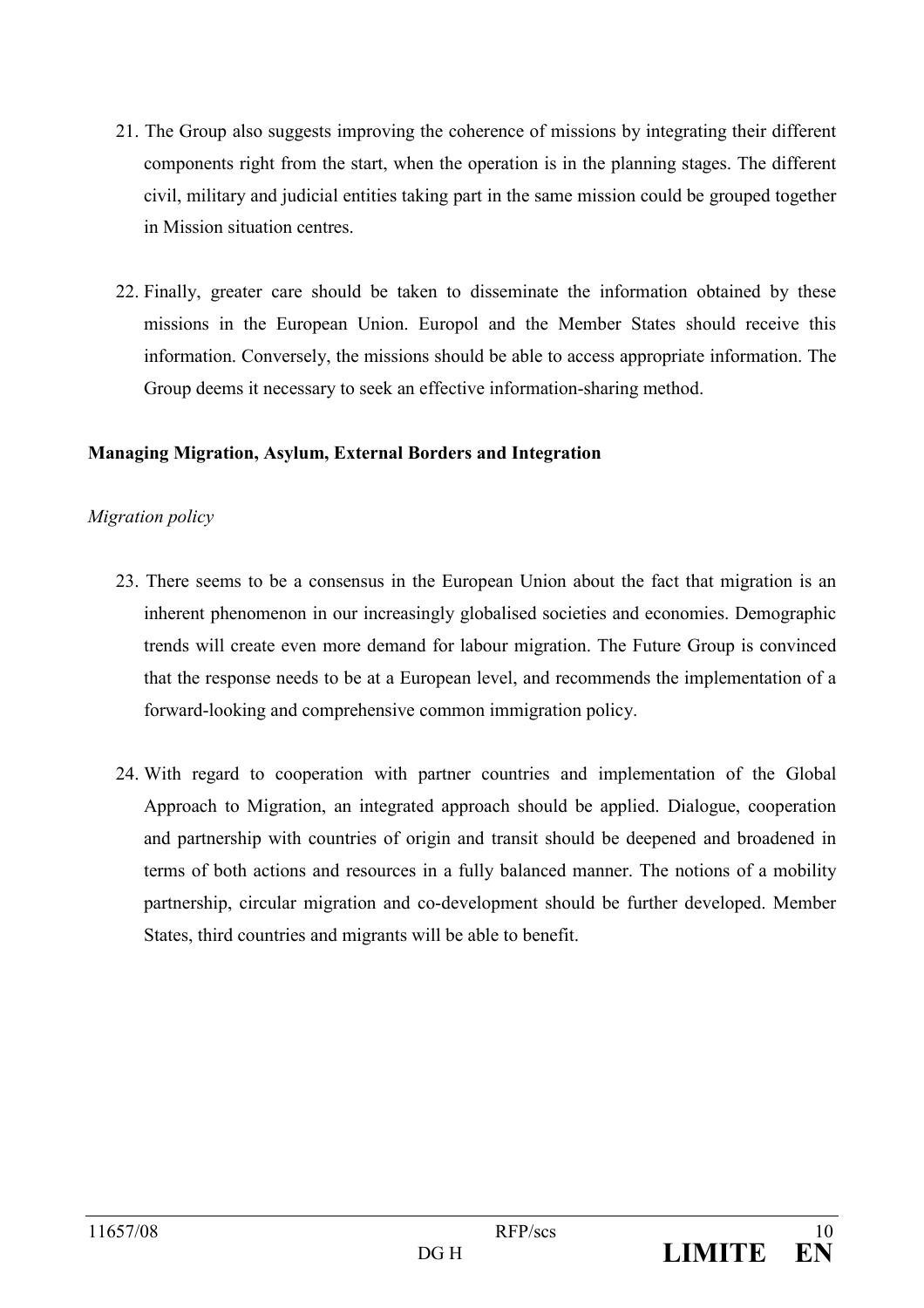- 25. The Group thinks that the principles of responsibility, solidarity and mutual trust are prerequisites for the definition of a common policy in this area. The need for implementation of these principles will have to be fully integrated into the next multi-annual programme.
- 26. The Group recommends designing a common immigration policy as a function of long-term demographic and economic evolutions, in line with Member States' competencies. Prerequisite for such legal migration is a demand for specific qualifications on the labour markets of the Member States on the one hand and a supply of workers from third countries possessing such qualifications on the other. Based on these principles, the Group suggests that Member States should fully exploit all possibilities of intra-European economic migration.
- 27. On the subject of illegal immigration, the Group encourages an effective European return policy, which would allow for an organised coordination of Member States' actions in this field.
- 28. The Group agrees that general regularisations should be avoided. In the future, regularisations in exceptional circumstances and with individual case-by-case approach could be acceptable.
- 29. Finally, the ways and means for successful integration need to be deepened. They are an integral part of legal migration policy. Respecting the different national competencies, a set of common minimum standards and requirements of both the immigrant and the Member State should be further implemented as a complement to national integration policies.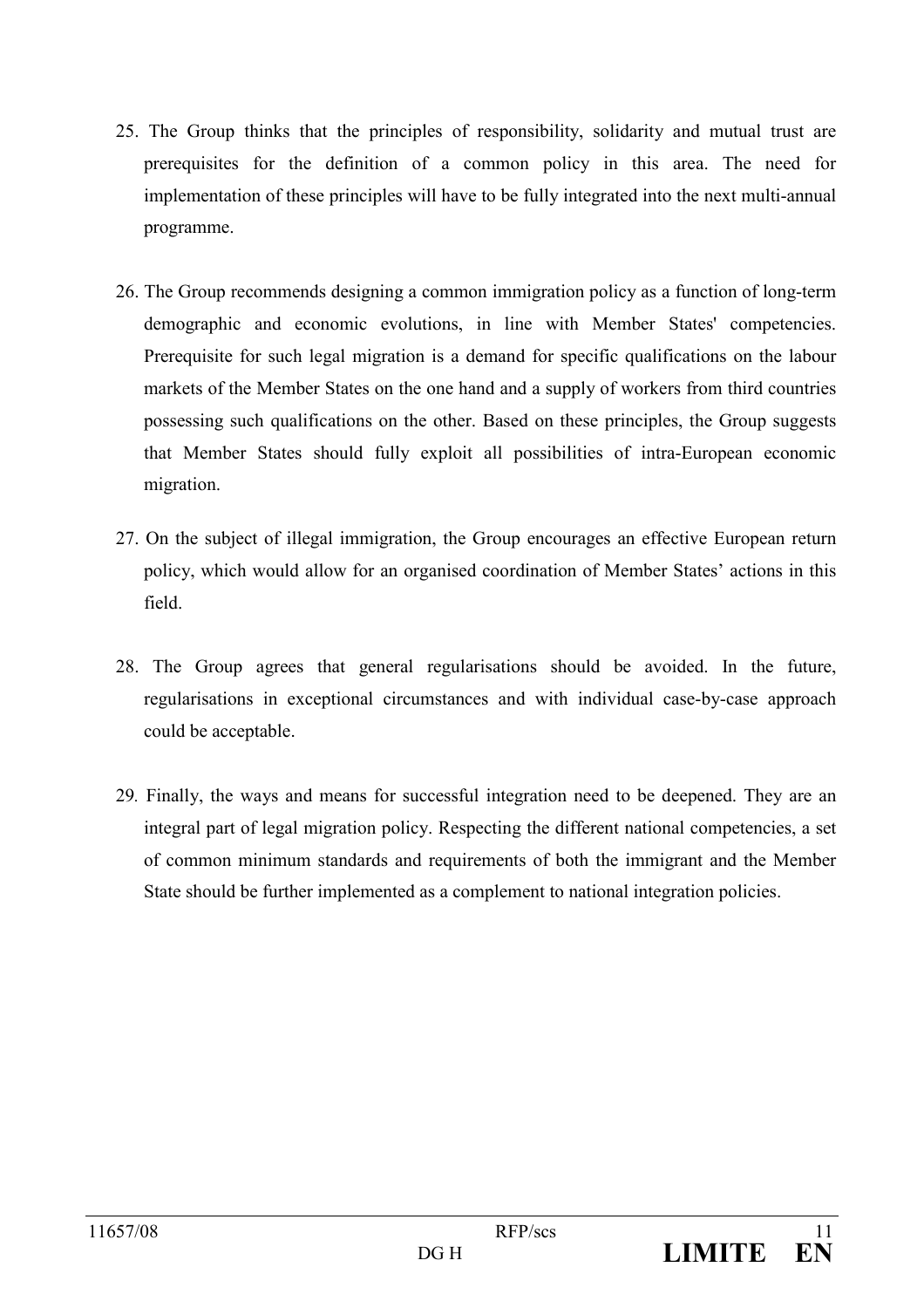#### **Asylum Policy**

- 30. The Group notes that wide divergences in practices still exist between Member States in the granting of refugee status and subsidiary protection, despite the adoption of common minimum standards.
- 31. The Group recommends pursuing the implementation of the Common European Asylum System (CEAS), based on the Geneva Convention, as envisaged by the Hague-Programme. Increasing practical cooperation between the Member States is a very important step. The role of the European Support Office in coordinating such practical cooperation is essential. It must help reduce the differences in the treatment of asylum seekers by different Member States and improve the support to States faced with exceptional pressure.
- 32. The Group deems it necessary that the Union has to continue to provide secure borders and prevent illegal immigration at the same time as ensuring that those with a genuine right to asylum are able to claim it.
- 33. Support for refugees in the regions of the world most concerned must become a strong European Union policy. There should be an increased emphasis on the external dimension of the asylum policy. The concept of Regional Protection Programmes should, on the basis of an evaluation, be developed and if necessary redesigned. A common resettlement instrument should be agreed.

#### Border Management and Cooperation with Third Countries

34. The European Union border management policy is coming to the end of its first phase, which aimed mainly at the abolition of internal borders controls. Member States admit that the cooperation of law enforcement teams on external borders is necessary to reach an effective and mutually supportive policy.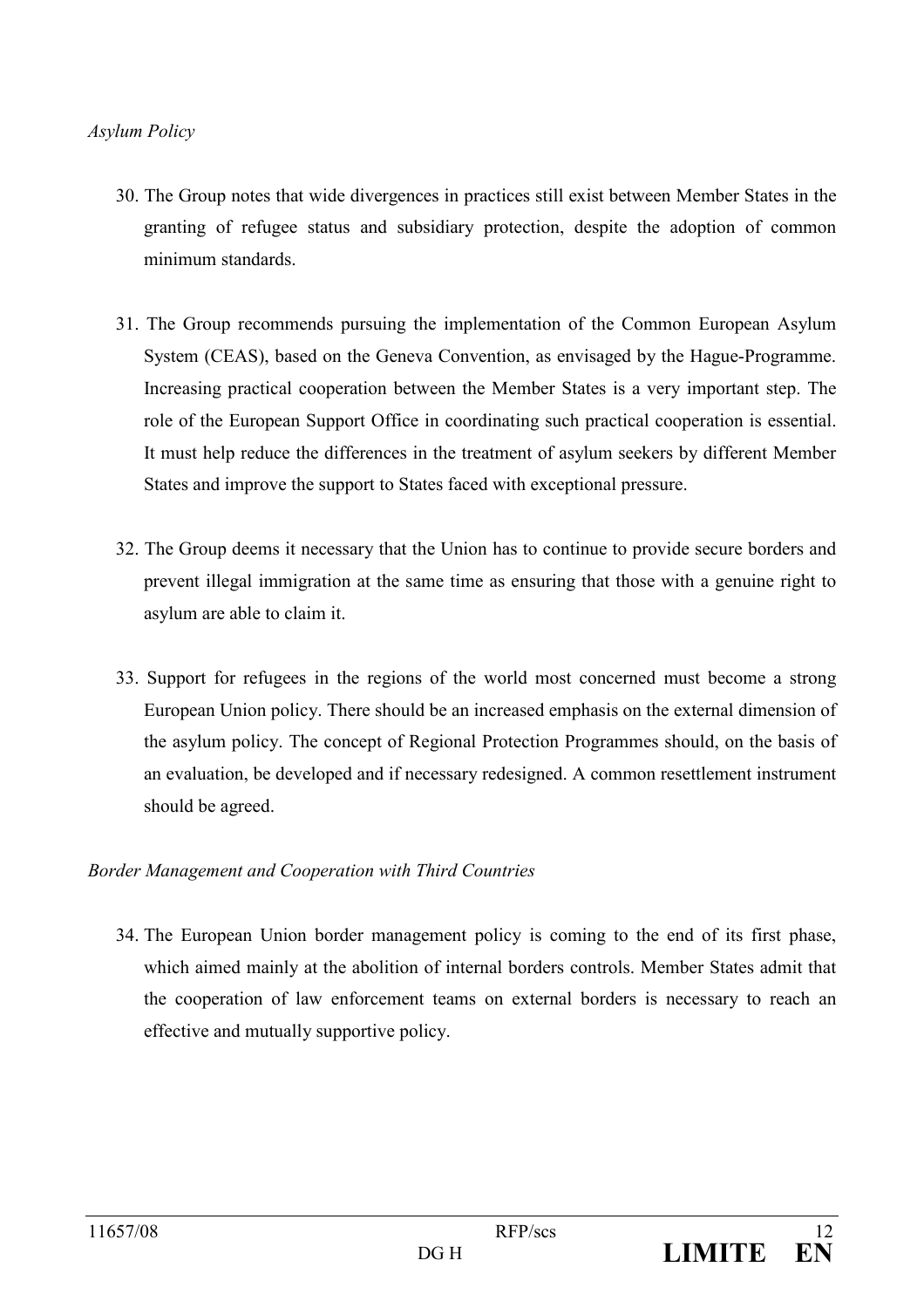- 35. The Group encourages the European Union to outline an integrated border management strategy capable of coping with the increasing flows of migrants and the impressive mobility of today's world, while ensuring mutual support among Member States.
- 36. Fully aware that border control itself is only one element of a global policy of security management, the Group recommends integrated control of European Union borders, up and down stream. This should include one stop approach integrating all checks and controls carried out for different purposes. Possibilities offered by new technologies, hand in hand with well-trained border guards, must play a central role. As a complement, adequate data protection tools are necessary.
- 37. The Group thinks that Frontex must play a central role in maximising threat analysis; cooperation between Member States (Frontex should especially be in a position to manage joint operations); training of Member States' border guards and reinforcing links with third countries in this field. The resources belonging to Frontex – personnel and equipment – must be reinforced. The agency should also be given the responsibility to regularly evaluate and inspect national border forces.
- 38. The Group strongly recommends developing further a strategy vis-à-vis third countries particularly in the fight against illegal migration, with a focus on border management problems, and support measures such as development of mobility partnerships and circular migration. This strategy should be mutually beneficial for all partners. The Group recognises that a comprehensive European strategy on visas gives political leverage when dealing with third countries.

#### **Developing Civil Protection**

39. Civil protection is a genuine responsibility of Member States. Yet, the Group supports the development of a European policy in this area in order to improve overall consistency, better efficiency and even greater solidarity between Member States.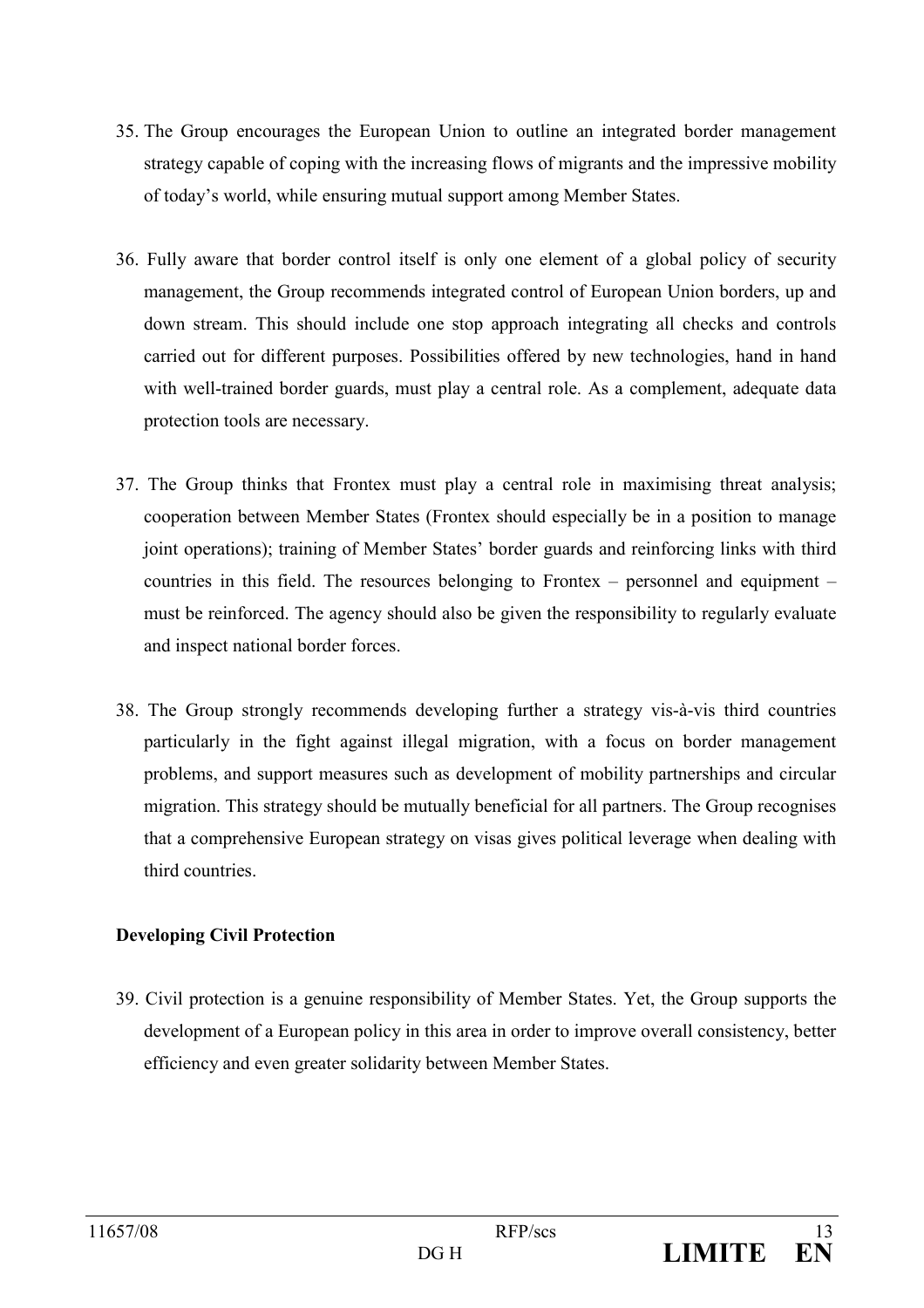- 40. The key to the future is striking the right balance between the principle of Member States' responsibility and that of solidarity at the European level. This is all the more important since the Union today faces multiple risks – natural but also technological disasters especially in the context of terrorist Chemical Biological Radio Nuclear threats.
- 41. The importance of prevention has been stressed in the Group, which considers this aspect of civil protection as something that need to be developed in order to create a safer environment.
- 42. The Group proposes improving information management, developing common training and exercises in this area and setting up a network between schools. Better interoperability of operational techniques and systems must be sought. Similarly, the capacity of the Monitoring and Information Centre should be strengthened so as to turn it into a central coordination point and to develop its monitoring functions.
- 43. A European mutual assistance would develop reaction capabilities based on the Member States' resources, in order to help countries deal more effectively with major events in Europe and in the world. This system would operate on a voluntary basis. The European Union would thus be in a better position to tackle today's civil protection challenges.

#### Using new technologies and information networks

44. In a space where people and goods move freely, information exchange is a key component of European security. The Hague-Programme established the Principle of Availability. The Group estimates that European information networks should now be developed from a legal as well as from a technical standpoint, with a global and coherent approach taking fully into account operational needs. It therefore recommends implementing a European Union Information Management Strategy (EU IMS) promoting a coherent approach to the development of information technology and exchange of information.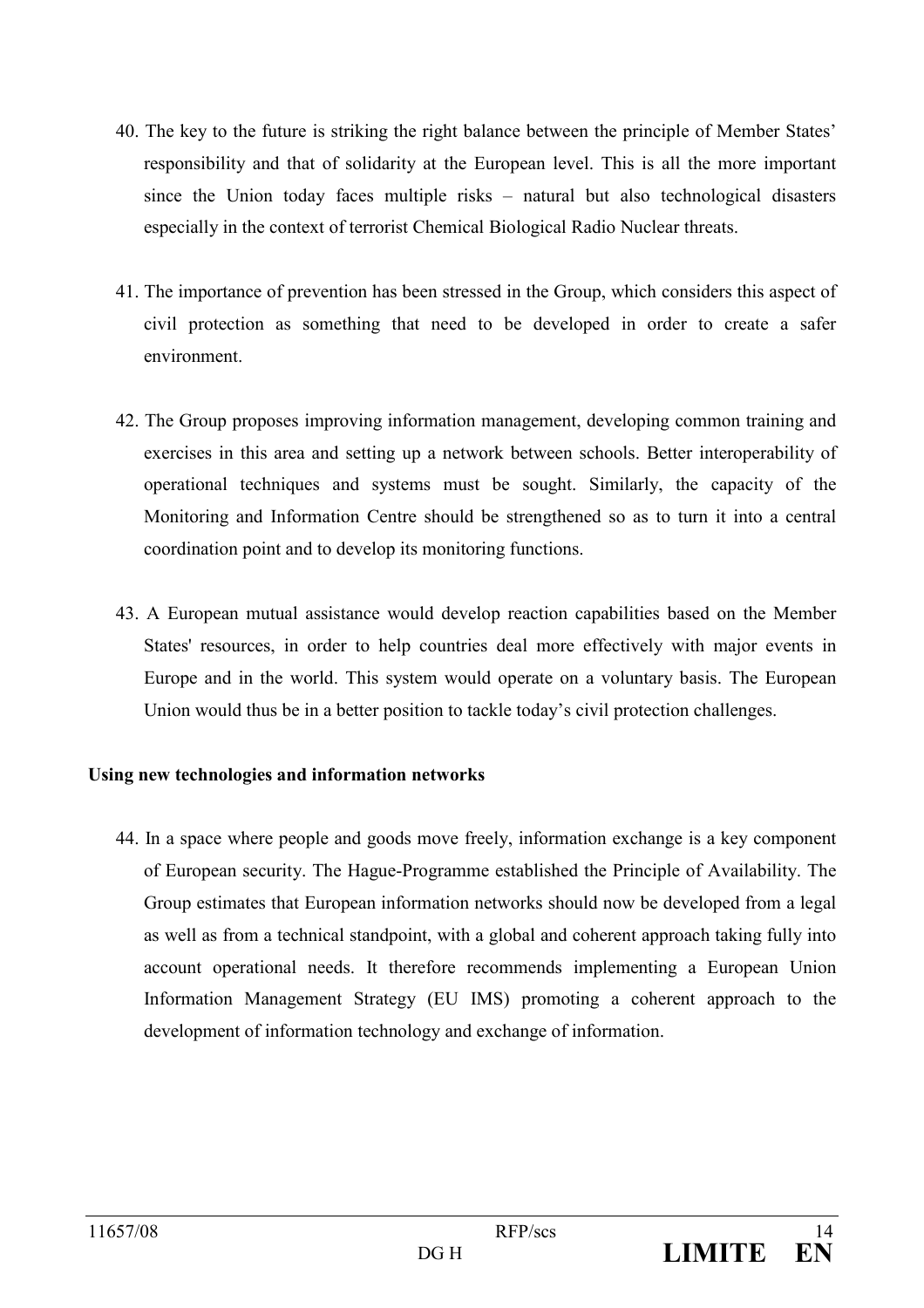- 45. The Group proposes putting forward a "top ten" of data categories where exchange should be developed between Member States within the scope of the Union's global information exchange strategy.
- 46. Efforts should be made to launch an "European Security Tool-Pool" Initiative. Such a "tool pool" would allow Member States and European Union institutions to make available tools of proven or potential use in the security field for appraisal and or testing by authorities of other Member States and, when useful, support its mutual deployment.
- 47. A working group of the Council must be in charge of drafting this global strategy. This perspective, however, requires decision-making on data protection and on the authority in charge of compliance and control. Reflection should also be given to the common stance to adopt vis-à-vis third countries.

#### **Implementing the External Dimension of Home Affairs Policy**

48. The Group is aware that external and internal security issues are intrinsically linked and that the external dimension of Home Affairs policy is vital if common action is to be taken in the area of security and migration along the lines of the 2005 European Union Strategy for the External Dimension of the Area of Justice, Freedom and Security.

An intensified cooperation between ministers of Home Affairs, Foreign Relations, Development and Defence shall ensure an integrated approach. European policies in this area must promote the development of the rule of law and fundamental rights in third countries. They must also help prevent threats to the European area.

49. A differentiated approach to individual third countries and regions is warranted. Measures have to follow a geographical prioritisation and political differentiation.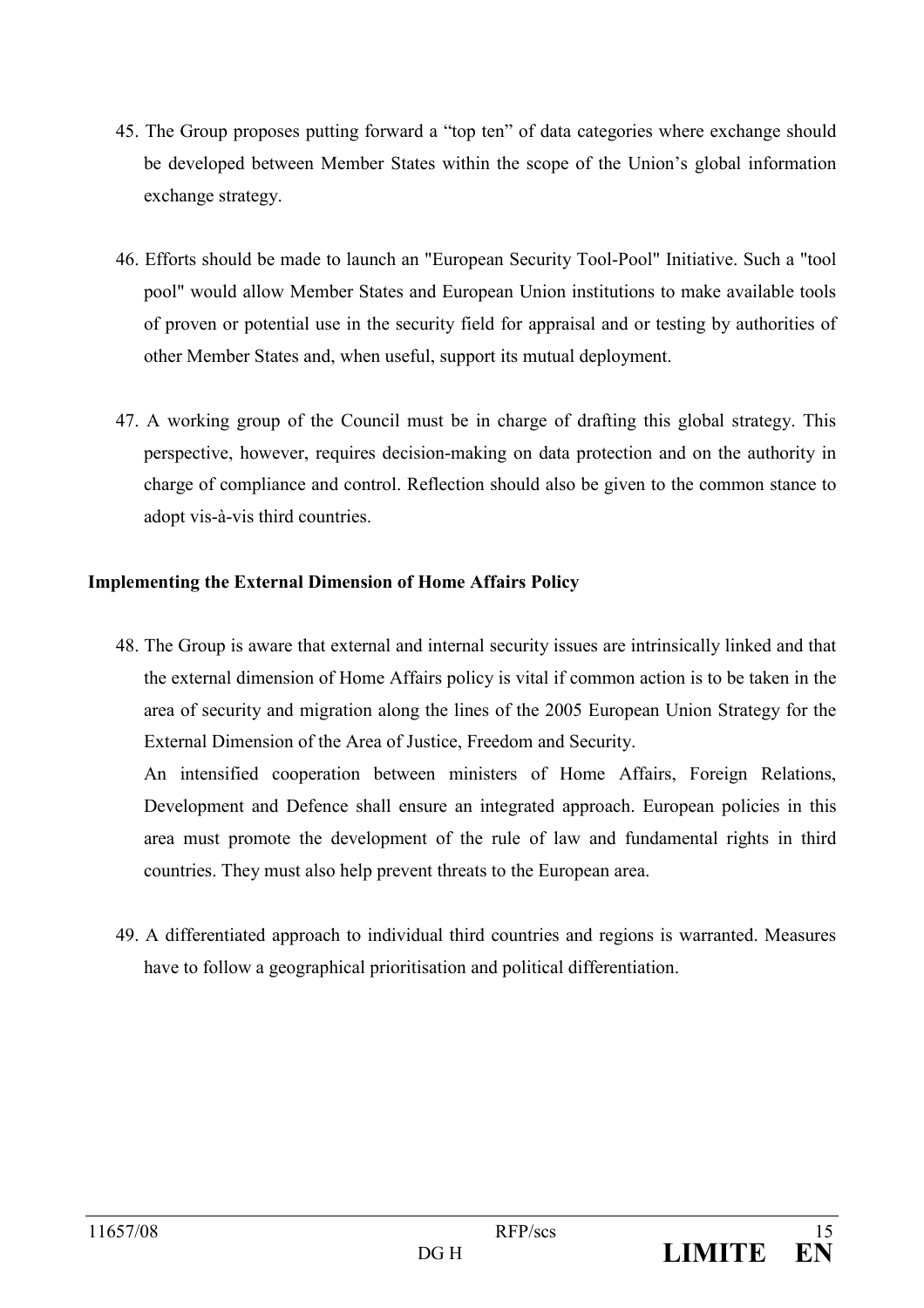50. The Group advocates tightening links with the Union's neighbouring States and with its strategic partners – especially the United States and Russia. By 2014 the European Union should make up its mind with regard to the political objective to realise a Euro-Atlantic area of cooperation in the field of freedom, security and justice with the United States. Furthermore, it deems that Home Affairs issues should be linked with the Union's external relations in the political as well as technical dimensions; this is a major challenge for the internal security of the European area. The Justice and Home Affairs sector itself will have to overhaul its working methods in this respect.

#### Which strategy can best take up the 2010-2014 challenges?

- 51. In the first years of Justice and Home Affairs policies, the European Union strove to set up forms of cooperation allowing Member States to face common issues together and organised information availability between Member States. The next step must now be taken. Member States preserve essential competences in the area of internal affairs – especially law enforcement activities. The Group considers it important for Member States to continue to look for practical opportunities to co-operate together, even in areas which clearly remain the national responsibility of those states.
- 52. The underlying thread to a coordinated management of European migration and security issues could be the *convergence principle*. The aim of this idea is to bring Member States closer not only by means of standardisation when necessary but also by operational means. Common training programmes, exchange networks, solidarity mechanisms, the pooling of some equipment, simpler cooperation procedures, and of course, information exchanges are essential ways of reaching true and genuine operational cooperation between the Union's **Member States**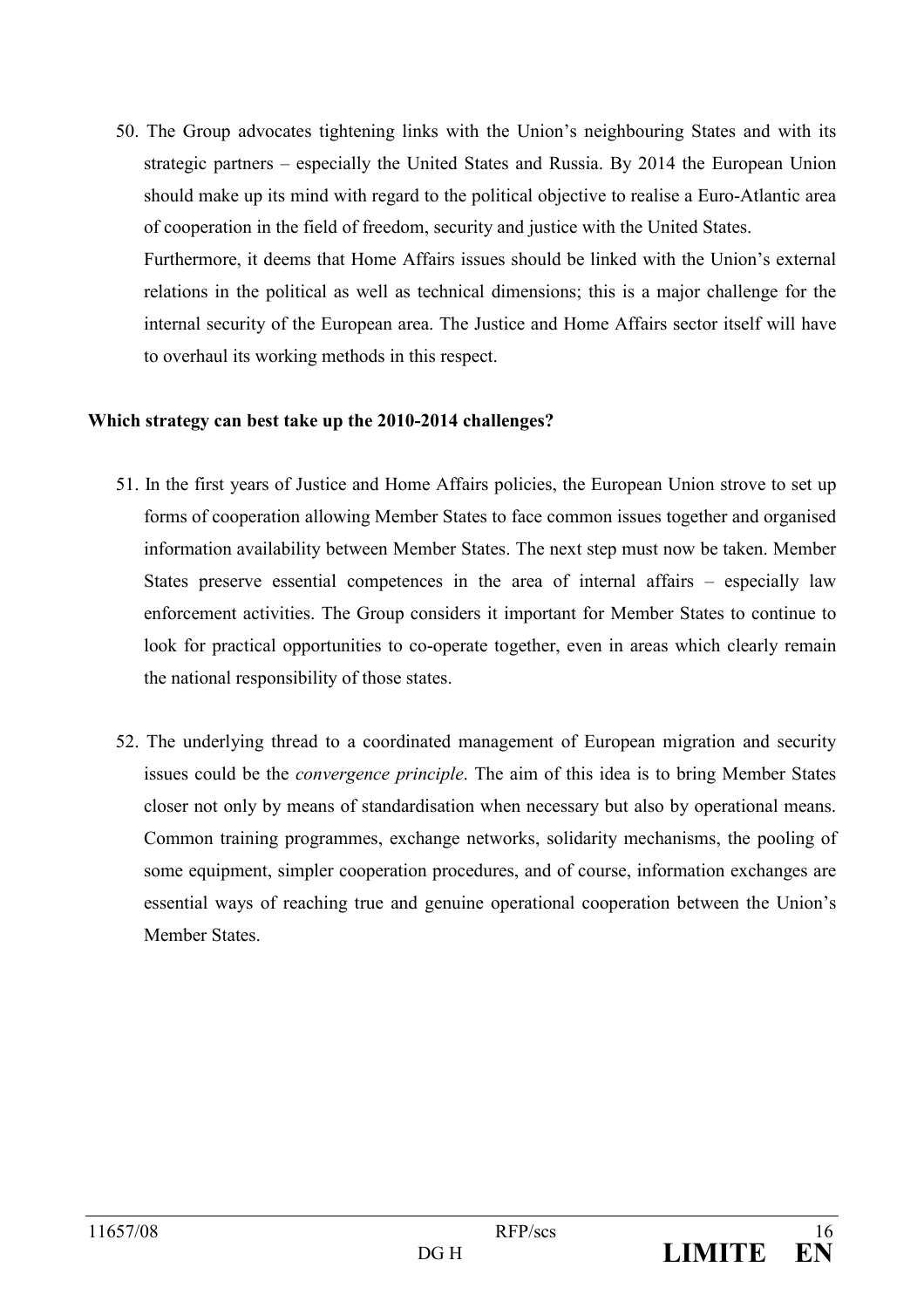- 53. The *convergence principle* would apply to all areas where closer relations between Member States are possible: agents, institutions, practices, equipment and legal frameworks. These closer relations would be based on the Union's Acquis and would make full use of the European Union instruments. Added value would be systematically sought in the definition and implementation of the corresponding projects. Seeking added value and developing the convergence principle lead to the same goal. The closer Member States cooperate with each other, the clearer the shared values as well as the national reservations will be.
- 54. To achieve these goals, the Group deems it desirable to promote good understanding of every actor's current competences in the European Union. It therefore suggests that a structured and consolidated compilation of all law instruments in force in the area of European Home Affairs should be made available to the public on the Internet. Better coordination should be sought regarding the transposition of directives and framework decisions. Both European legislation in force and certain agreements between Member States could be codified in a user- and reader-friendly way. These Codices could provide an advanced and flexible system of legislation in the European Home Affairs and could become a key element for making the Acquis more transparent, easier to understand and to apply. Political action needs to be "disentangled", *i.e.* citizens need to be able to understand on which level a decision was taken and why.
- 55. The European Pact on migration and asylum tabled by the French Presidency is an example of the methods that could be used in the future: a collective commitment to be translated into concrete objectives and actions at European Union and national level; an approach targeting practical results that are easy to understand by our citizens. In this manner, they will better make the actions of the European Union their own.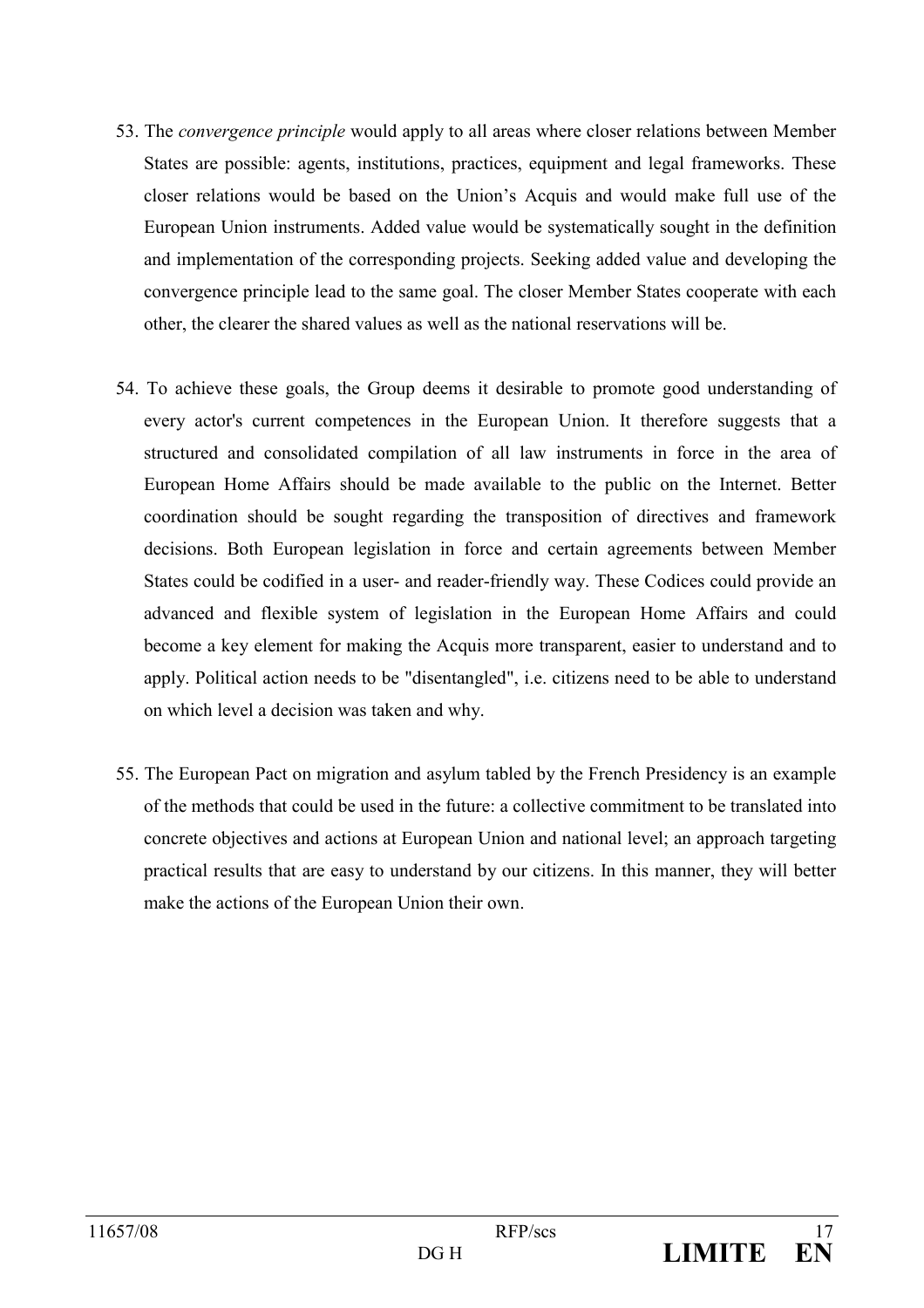#### **Chapter I: Introduction**

### 1.) The Future Group: A different way of policy-making in the area of European Home **Affairs**

- $1.$ Home Affairs policy has been dealt with at European level for years, and it now takes place increasingly in an international and even global environment. Policy-makers are confronted with continually shifting political surroundings requiring dynamic decision-making. The general framework requiring political action in this climate is made up of: globalisation; the right balance between mobility, security and privacy; the increasing blurriness of internal and external security; the worldwide and borderless use of information and communication technologies and, linked thereto, an increasing need to protect sensitive data in an exemplary manner
- 2. In the area of Justice and Home Affairs of the European Union, there has been positive experience with formulating and promoting major political objectives in multi-annual programmes adopted by the Heads of State and Government. Based on those roadmaps, the European Commission proposes concrete implementation measures in preparation for transforming political will into legal action.
- $3<sub>1</sub>$ In 1999 the European Council adopted the first multi-annual programme for the field of Justice and Home Affairs in Tampere, enabling the European Union to make major progress e.g. in the fields of visas, asylum, border controls and illegal migration. The Hague Programme, that goes back to November 2004 and is scheduled to continue to the end of 2009, identified important priorities in European Justice and Home Affairs.
- $\overline{4}$ . The timetable for a Programme following the Hague Programme is tight. In June 2009, a new European Parliament will be elected. In autumn 2009, the present European Commission will be replaced by a new College.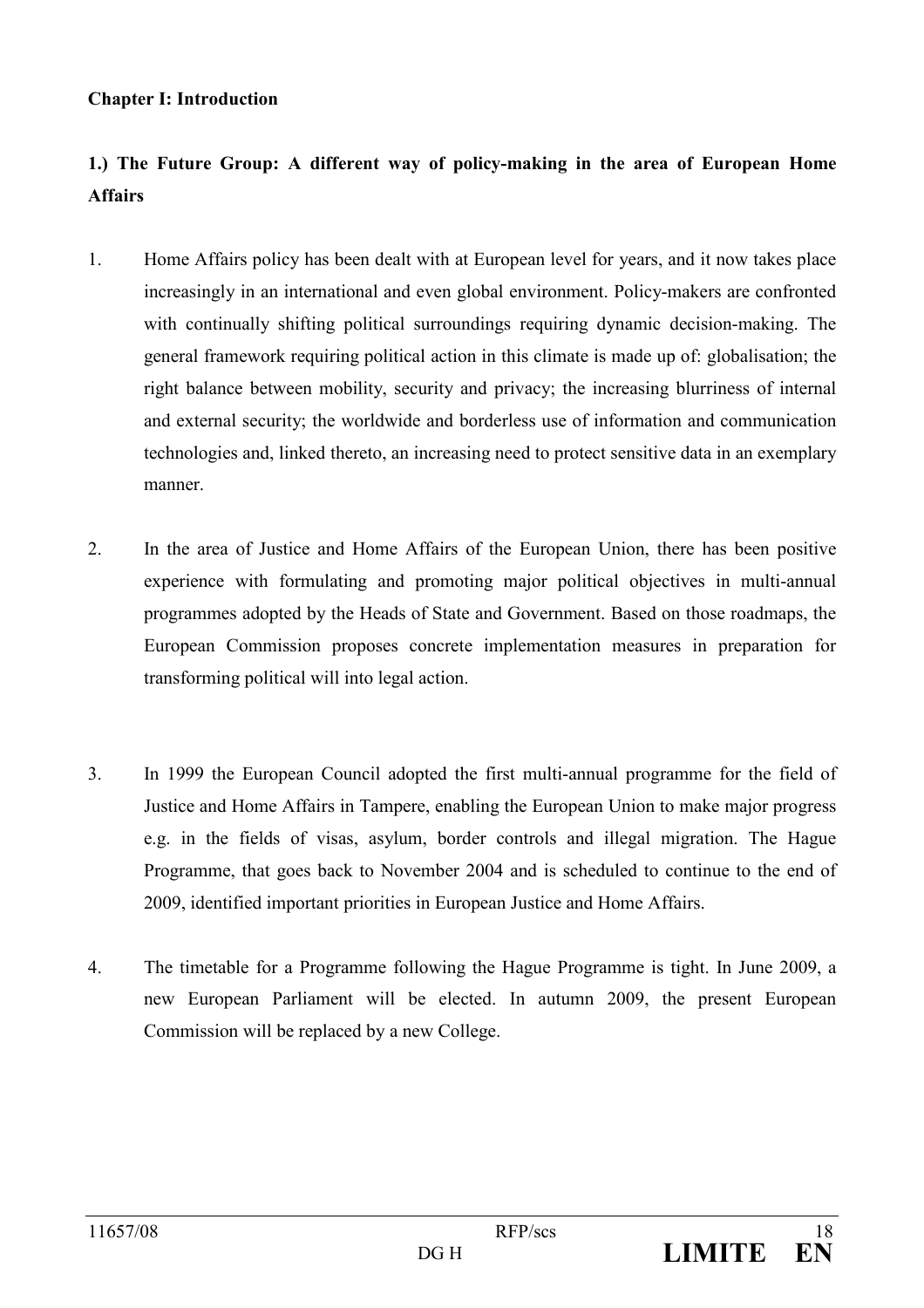In parallel, the Hague Programme will be coming to an end. Against this background, the proposal for a programme to follow the Hague Programme will be presented by the Commission well in advance of the elections to the European Parliament. This "post-Hague" Programme" would have to be adopted by the Council in 2009. For that reason reflections on the future of European Home Affairs have already started within the Future Group.

- $5<sub>1</sub>$ In the comparatively new area of Home Affairs in the context of the European Union, which touches the core of the national constitutional orders, Member States have a special interest in maintaining a dialogue with each other as well as with the European Commission. Yet in the Justice and Home Affairs Council at times, the length of decision-making procedures on the one hand and the lack of time for substantial discussions on the other appear unsatisfactory.
- 6. The last enlargements of the European Union in 2004 and 2007, nearly doubling the number of Member States from 15 to 27, have helped to overcome the division of Europe. In the area of Home Affairs, the enlargement and the ensuing extension of the Schengen area at the end of 2007 have improved freedom and security for millions of European citizens. However, they have also generated a search for new ways to facilitate substantial debate at political level. One solution is to launch preliminary discussions in informal, smaller fora, mandated by the Council. The degree of their acceptance will depend on transparency, a representative structure of participants, and the possibility for non-members to contribute.
- $7.$ Against this background, it was considered useful to unite the European Commission Vice-President responsible for Home Affairs and the respective Ministers in those Member States holding, in the coming months and years, the team presidencies in the Council, thereby creating a "centre of gravitation" launching a discussion about the future of Home Affairs well in advance.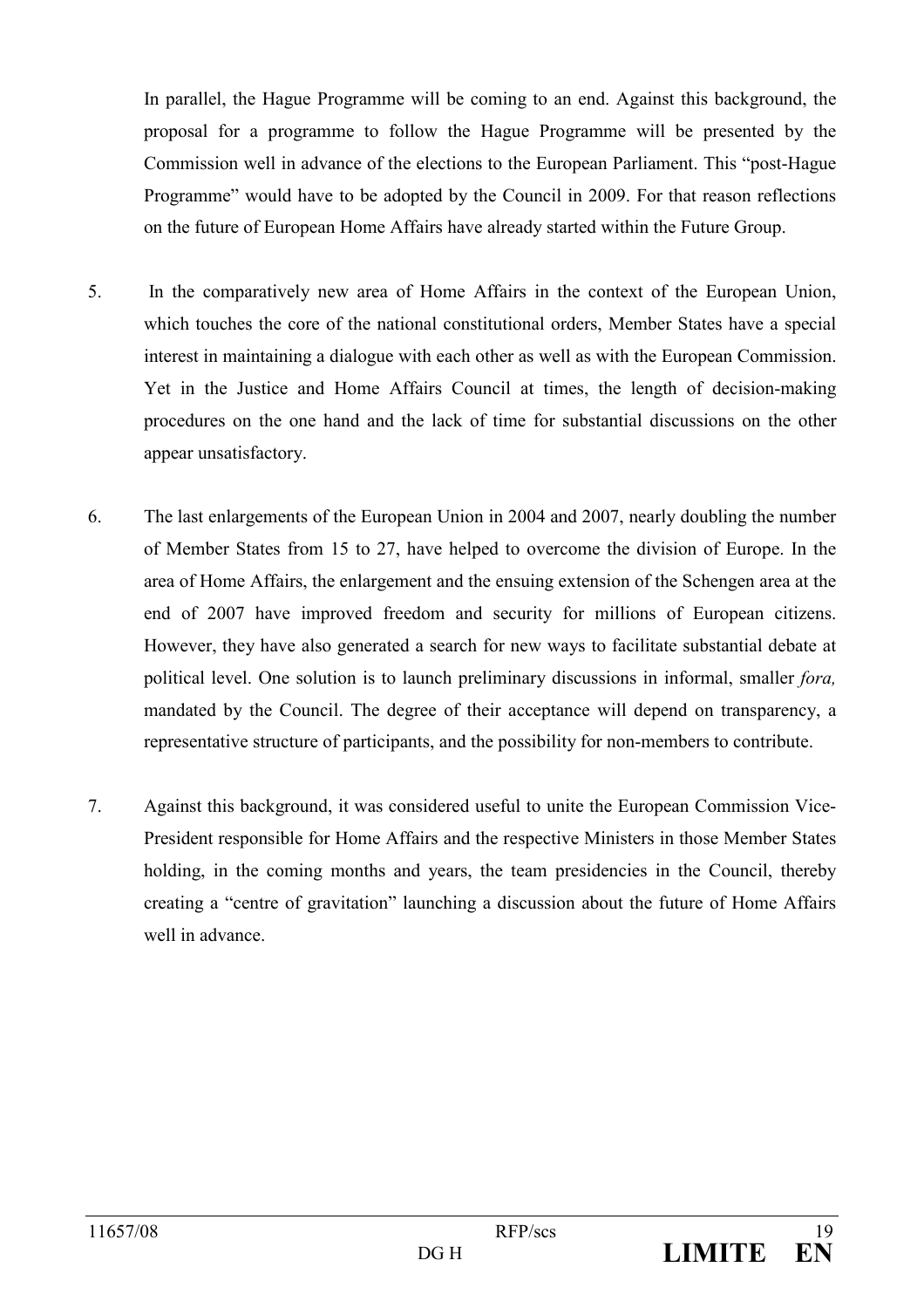- 8. At the informal Justice and Home Affairs meeting in Dresden on 14 to 16 January 2007 and in the margins of the JHA Council on 14 February 2007, Ministers principally endorsed a proposal of the German Minister of the Interior Dr Wolfgang Schäuble, then President of the Council, and then Commission Vice-President Franco Frattini to establish a High Level Advisory Group consisting of the European Commission; the acting, outgoing and incoming Presidencies of Germany, Portugal, Slovenia, France, the Czech Republic and Sweden; and one representative of the following presidencies of Spain, Belgium and Hungary. Further participants were a common law observer, a representative of the European Parliament and a representative of the General Secretariat of the Council. The Group was co-chaired on a rotating basis by the Minister of the Interior of the acting Presidency and the Commission Vice-President responsible for Home Affairs.
- 9. Accordingly, the European Council concluded in June 2007: "On the basis of the Tampere" and Hague Programmes significant progress has been made in developing the Union as an area of freedom, security and justice. The European Council stresses the need to continue the implementation of those programmes and to work on the succession to them in order to further strengthen Europe's internal security as well as the fundamental freedoms and rights of citizens "
- $10<sup>1</sup>$ The purpose of the Group was to draft a political report with recommendations that will serve as a source of ideas for the European Commission and the Member States in preparing a new programme for the design of European Union policies in the area of home affairs after 2010. It especially examined areas where more cooperation is needed at European level, because there is an added value compared to national action, and areas where, for the period of 2009-2014, European action is considered less urgent for the time being. The Treaty of Lisbon would provide significant changes in the area of home affairs which have not been dealt with by the Group in order not to anticipate the outcome of the ratification process.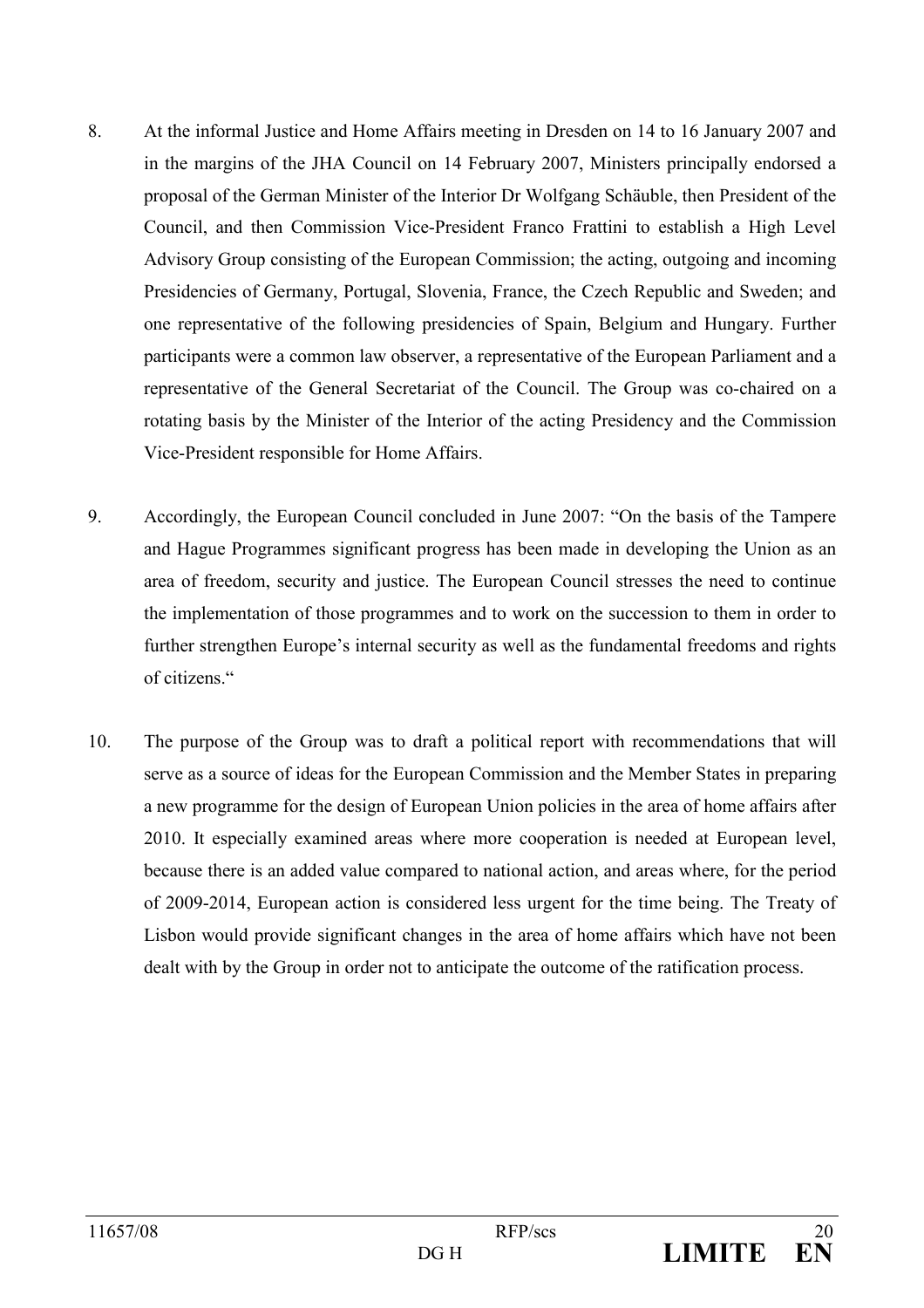- $11$ The Group met informally and although its opinions are not binding in any way on the European Commission with regard to the preparation of the proposal for a post-Hague Programme and do not influence the Council's decision- making regarding the latter's treatment and adoption, they could serve as a source of reflection and ideas.
- $12.$ Membership of the Group was *ad personam*. The Group worked in accordance with the Chatham House rule. To nevertheless ensure transparency and offer the possibility of contributing, all documents and minutes were circulated to the other members of the Justice and Home Affairs Council responsible for Home Affairs. At informal dinners of Ministers in the margins of Council meetings, Ministers were regularly informed about the state of the work. Under the Slovenian Presidency at the beginning of 2008, the Justice and Home Affairs Council was presented with an Interim Report of the Group.
- 13. The Group prepared the present Final Report offering the European Commission and the Council an important contribution to the preparations and discussions on the "post-Hague" Programme" to be proposed by the European Commission.

#### 2.) Overarching structural challenges

#### **Efficient Cooperation**

- 14. The European Union has to be ambitious. But as we need a real vision for the future on the one hand, on the other hand we need to focus on efficient and practical cooperation, which allows for quick and targeted results in the interests of citizens.
- 15. Political efforts must aim at finding the right balance between vision and pragmatism: new entities or harmonised rules at European level are not objectives in themselves.

#### **General Principles**

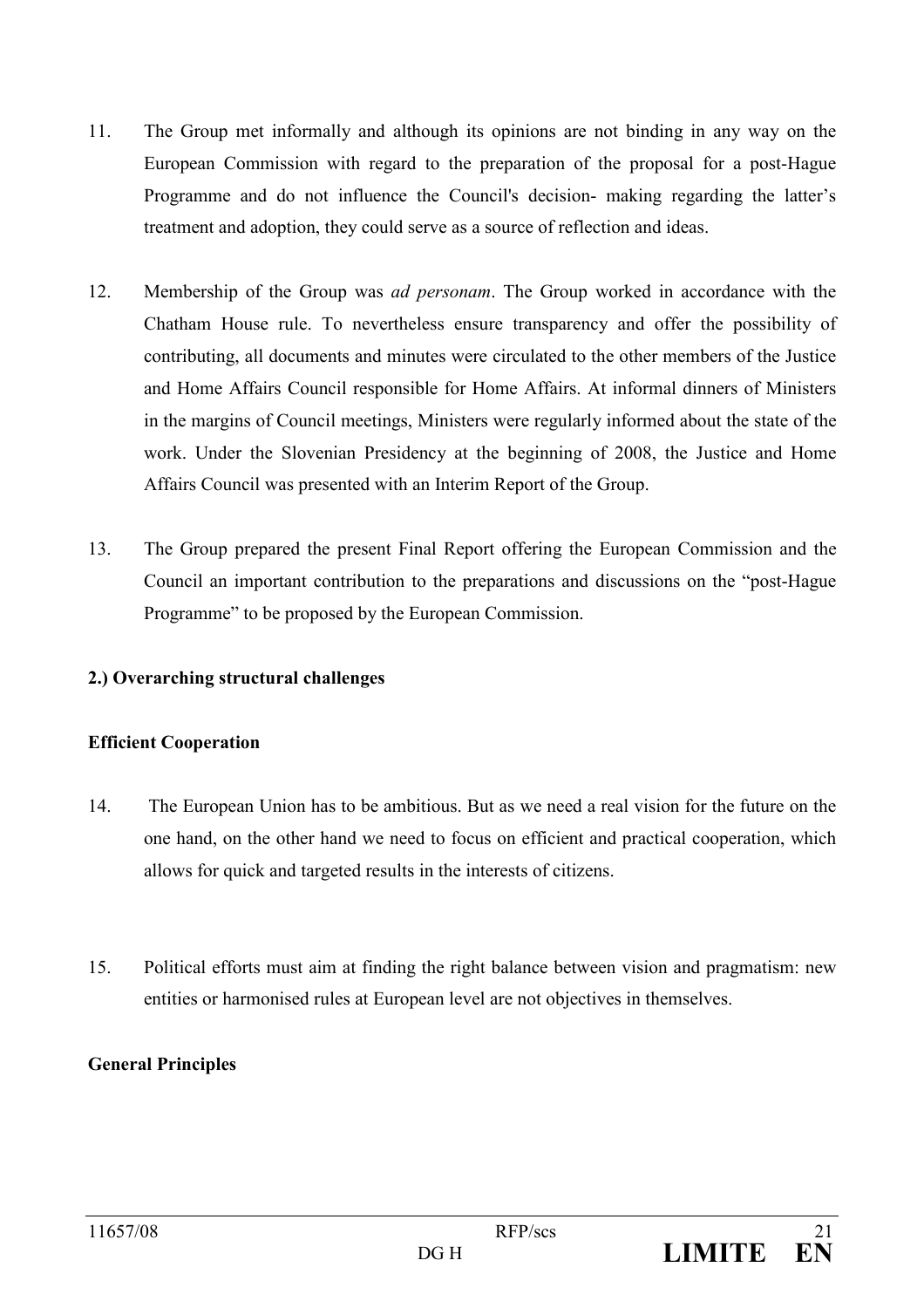- $16.$ Europe's strength and efficiency rely to a great extent on a well-functioning division of tasks between the European level on the one hand and the national and regional levels on the other.
- 17. The key areas of Home Affairs, e.g. the provision of security and the safeguard of liberty and privacy by the State, affect the core of national sovereignty as well as lives of citizens. At the same time. European action is needed to cope with the challenges to freedom and security of our citizens that cannot be solved by national action alone. European citizens expect policy-makers to guarantee security as one basis for freedom while at the same time offering strong standards of privacy. In accordance with these expectations, the term "European Model", commonly used in the areas of economic and social affairs as a synonym for a unique societal approach, can also be used in Home Affairs. It has become an essential part of the quality of life in the European Union. Citizens are entitled to responsible and efficient national as well as European policy-making that respects and preserves this "European Model".
- 18. Due to this sensitiveness it is indispensable that decision-making is transparent and comprehensible. Citizens will accept and welcome a decision taken by "Brussels" if the responsibilities are clear and the added value is obvious.
- 19 This requires an efficient and balanced distribution of tasks between the different levels of decision-making. Political action needs to be "disentangled", i.e. citizens need to be able to understand at which level (European, national or regional) a decision was taken and why.

#### **Better Regulation and Simplification**

20. The existing Acquis in the field of European Home Affairs which was developed step by step is necessarily unstructured and therefore difficult to explain to European citizens. Sometimes it is hard to understand even for specialists. It is considered by some as being both too juridical and too technical: it consists of a high number and a large variety of regulations, directives and framework decisions, as well as bi- and multilateral agreements.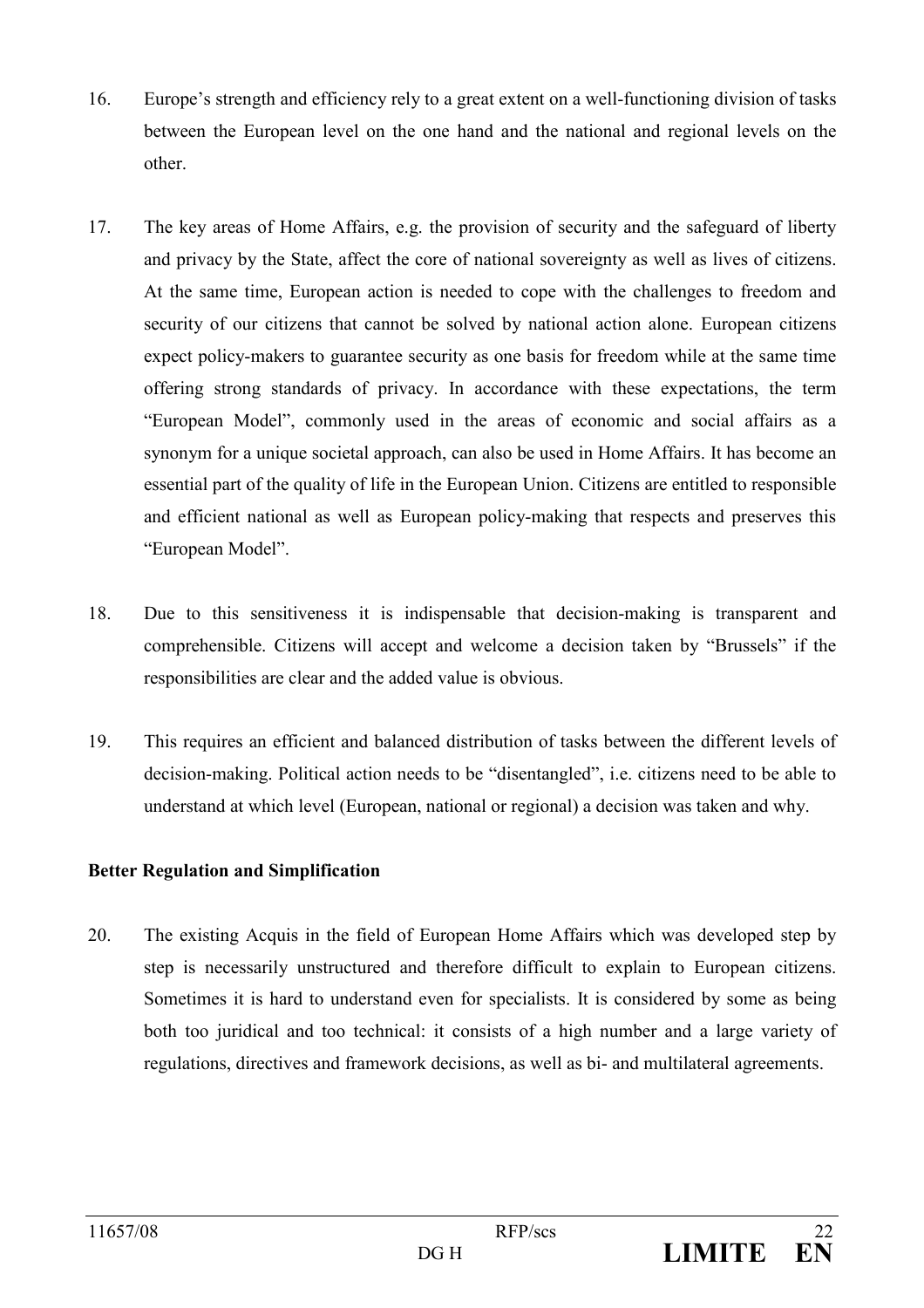Some of these instruments overlap, and the legal basis for some actions can be found in different acts. Finally, it is becoming increasingly difficult and time-consuming to monitor the proper implementation of European Union Directives by as many as 27 Member States.

- 21. On the basis of this analysis, the Group suggests the following measures aimed at improving the *status* quo:
	- o Law needs to be coherent, clear, understandable and accessible. Therefore it should be examined whether a structured, consolidated compilation of all existing secondary law in the area of European Home Affairs can be made available (electronically) to the public. In addition, consideration should be given to ways of enhancing the better regulation exercise.
	- o With the objective of minimising the difficulty of monitoring their proper implementation, the process of transposing European Union Directives should be better coordinated
	- o Furthermore, it should be reflected whether and to what extent existing and future legislation could be codified. One option could be to concentrate and bundle European legislation in Codices, completing them, when necessary, with a compilation of bi- and multilateral agreements, comprising all legislation for a specific area in a user- and reader-friendly way.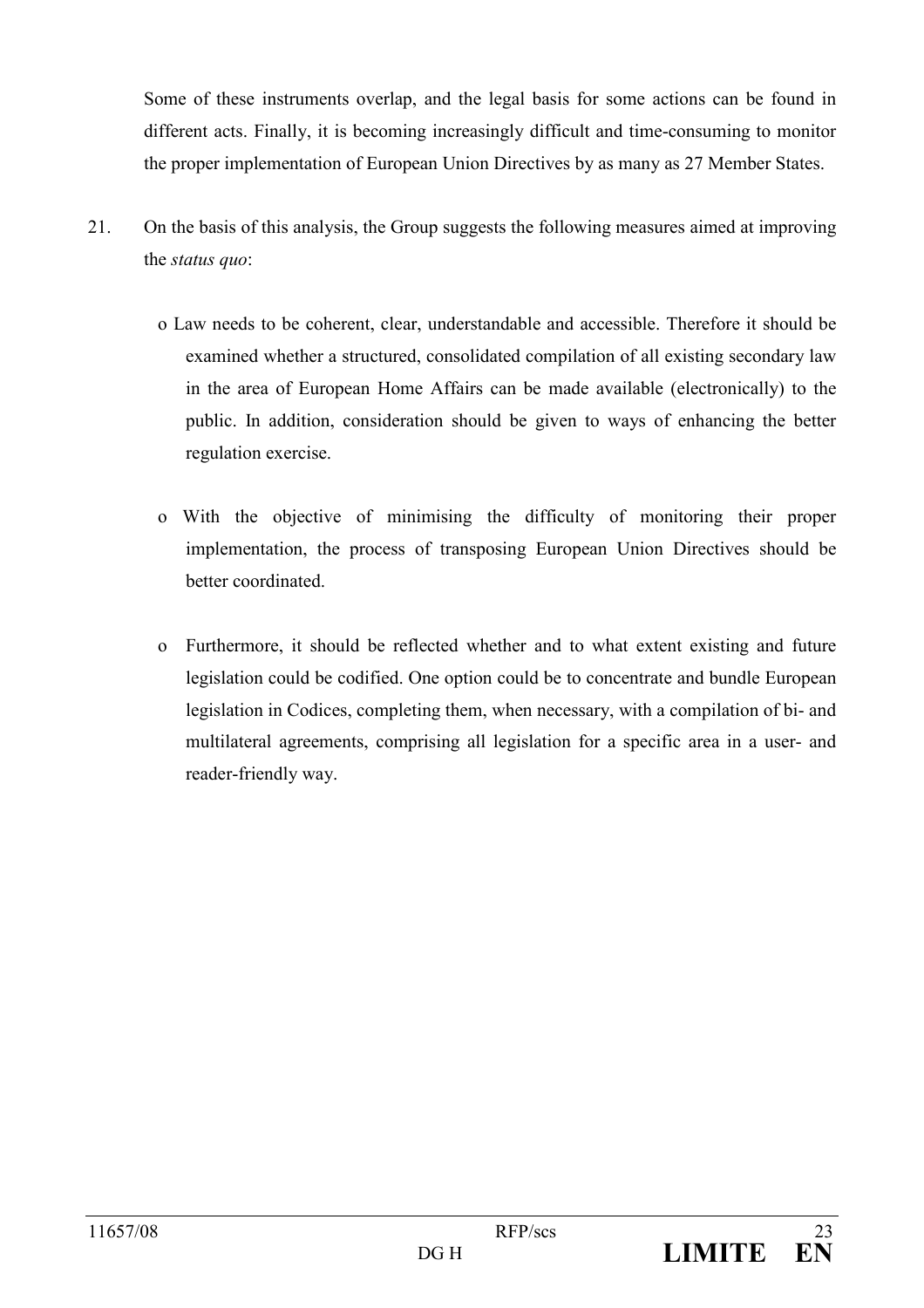These Codices could allow for an advanced and flexible system of legislation in European Home Affairs and could become a key element in making the Acquis more transparent, easier to understand and simpler to apply. The Visa Codex (adoption pending) is a good example in this context.

22. Since the setting up of such Codices is a multi-annual and far-reaching project, the Group suggests first launching a feasibility study immediately after the adoption of the "post-Hague Programme". The study should also be used for the development of further ideas on how to exercise existing European Union powers in the field of European Union Home Affairs in a simpler and more structured manner with the objective of taking them into account in the context of the evaluation of the post-Hague Programme.

#### **Prioritisation**

- 23. In general terms, in developing long and medium-term prior targets and possible ways of achieving these objectives, the European decision-makers should take into consideration whether European action in these fields generates an added value in accordance with the principles of subsidiarity and proportionality as enshrined in the Treaties.
- 24. Prior to adoption of any new instruments and establishment of new mechanisms, the effectiveness of current legislation and measures should be fully exploited or, if desirable, further enhanced.
- 25. In this context, when taking into account the whole range of competences in European Union Home Affairs, clear political priorities have to be pre-defined in order to focus activities on selected important targets. This would also imply better oriented action and better use of available resources.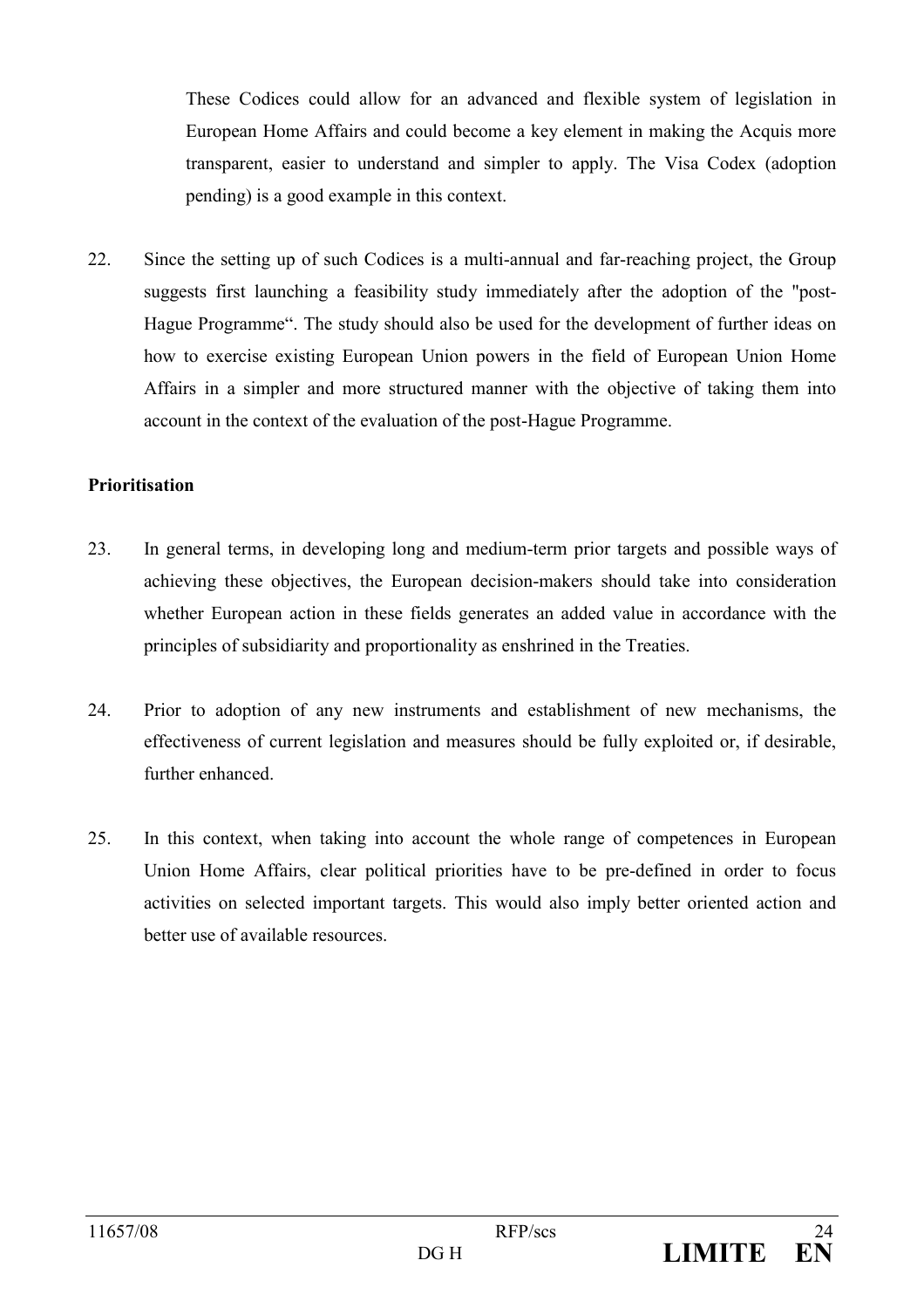#### Communication

26. Communication is key to bringing the results of European Home Affairs policies closer to people's everyday life. To this end the European Commission as well as Member States should enter into a discussion on ways to better communicate the concrete results of European Home Affairs policy to citizens and to develop a concept of how to best present its contents. This would include, for example, high-profile debates with a view to forming a more aware and positive public opinion. In communicating European Union legislation and policies, all decision-makers should take into account in their public statements the fact that adoption has been a common task involving the Council, i.e. the Member States, the European Commission and the European Parliament.

#### **Financial Resources**

27 For the period of 2007-2013, more financial resources are available to Member States in the area of Justice and Home Affairs, e.g. in migration, border management and prevention of crime and terrorism, as well as in security research. Based on experience gained up to 2009, the European Commission should, at the beginning of the implementation period of the "post-Hague Programme", provide a comprehensive breakdown of Community funds available in the area of Home Affairs. In addition, efforts should be made to better tailor the available funds to the special nature of operational projects with real impact to be proposed by Member States, as well as proposing more user-friendly procedures for access from beneficiaries to such funds. Member States have to build up better functioning information channels within national governments and from them to possible applicants. In this context it would be a great benefit if the Commission could examine how to provide more addressee-oriented information and guidance on the scope and the availability of funds.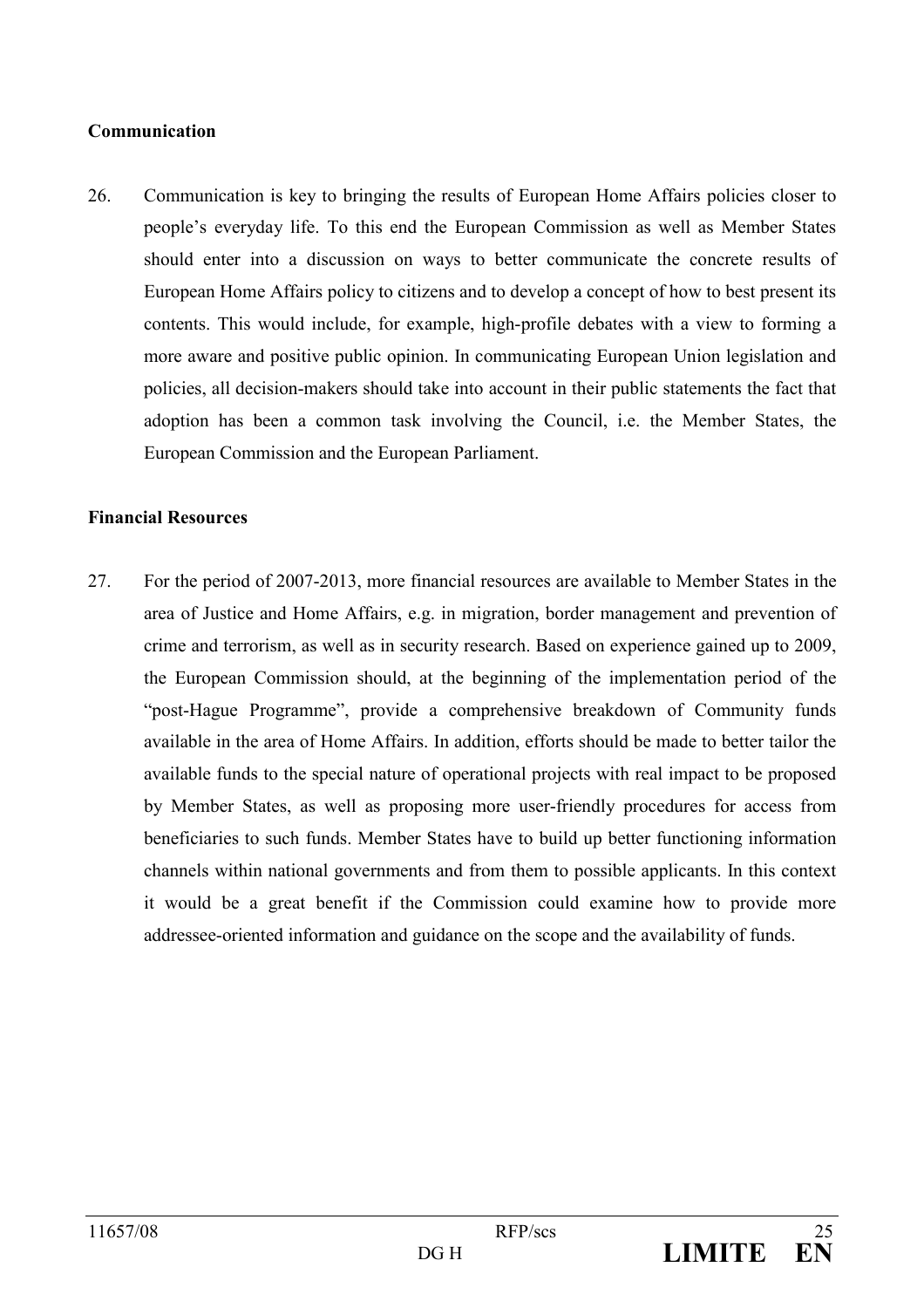#### 3.) Horizontal political challenges

- 28. In the upcoming decade the main tasks for political leaders in the area of European Home Affairs will be to safeguard freedom, security and privacy of European citizens while at the same time shaping Europe's position in a globalised world. This includes reacting to security, migration and technological challenges as well as acting as frontrunner with regard to the chances globalisation provides. Special attention has to be paid to the new challenges resulting from internationalisation, the worldwide use of information and communication technologies and the increasing mobility of persons and goods. Our common aim must be to adapt our legal provisions and political decisions to these challenges while upholding our constitutional and legal orders and the rule of law.
- 29. To safeguard and complete the area of freedom, security and justice in the light of continuously changing framework conditions, the Group considers that all political concepts will have to be developed on the basis of the following three horizontal pillars:

## Preserving the "European model" in the area of European Home Affairs by balancing mobility, security and privacy

 $30<sup>°</sup>$ Mobility, security and privacy (comprising private life as well as data protection) constitute a triangle influencing all areas of European Home affairs. Especially the possibilities of mobility of persons and, as a consequence, freedom, have increased over the past few years due to technological progress and political developments such as the enlargement of the Schengen area. These rapid developments require tackling the balancing not only of security and privacy, aspects to which the subject is often reduced in the public debate, but the triangle formed by mobility, security and privacy as a general underlying challenge for the post-Hague Programme. The three issues are closely interlinked and dependent on each other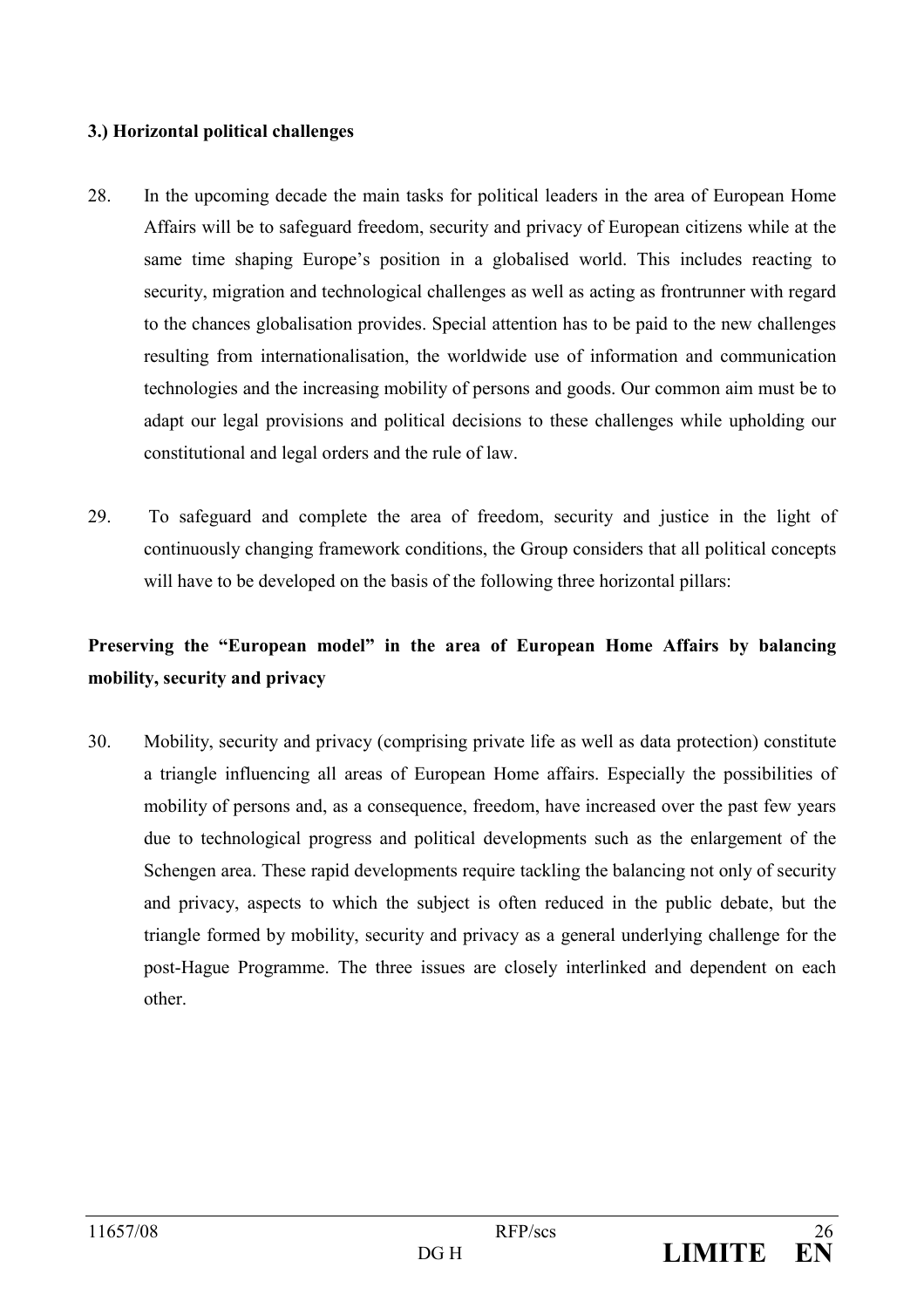For example, the general perception is that measures to enhance security (e.g. availability of data for police forces and law enforcement authorities, and increased checks at airports) undermine privacy and mobility, whilst measures to increase mobility are seen to have an adverse affect on security, etc. However, if citizens did not feel secure, then it is highly likely that they would not wish to travel at all.

- $31.$ One priority for each proposal based on the post-Hague Programme therefore will be the reflection on how to balance mobility, security and privacy in a proportionate way. There is a need to overcome the stereotype of seeing security, mobility and privacy as opposing concepts which exclude each other. Therefore, under the post-Hague Programme, an intensive public debate including a substantial inter-institutional discussion involving the European and national parliaments will have to be launched on how to address the current equilibrium in a way that allows for significantly improved security, at the same time as equally enhanced privacy and mobility.
- $32$ Databases and new technologies will play a central role in further developing Home Affairs policies in the areas of border management, migration, the fight against organised crime and terrorism. Even if technology can never completely replace the human factor, technological progress can provide the necessary means to optimise mobility, security and privacy simultaneously. In particular, enhanced use of technological developments can provide satisfactory solutions to the important issue of how to ensure more security for citizens and at the same time greater protection of their right to privacy. Developing innovative technologies and improving their effectiveness should therefore be a key aspect in balancing mobility, security and privacy.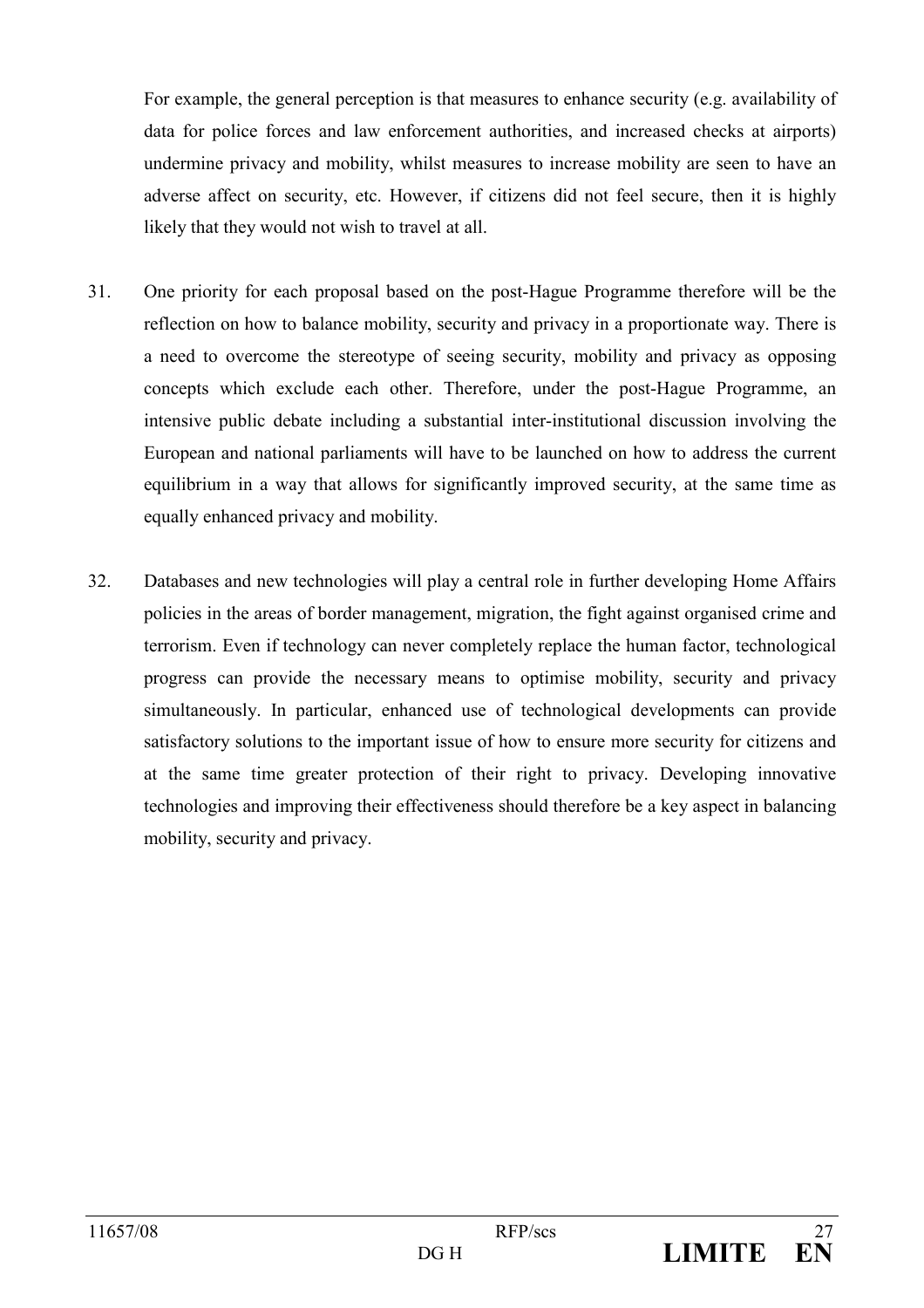#### Coping with the growing interdependence between internal and external security

- 33. A further new pillar in comparison to the Hague Programme is the increasing interdependence between internal and external security. This will make external relations a priority for the future design of European Home Affairs. In all Home Affairs policy fields, the European Union needs to shift its attention towards the emerging challenge of incorporating external aspects, and to co-operate with relevant third States. This requires a coherent external concept, especially taking into account the increasing interdependence between internal and external security.
- $34$ The Group strongly advocates developing a holistic concept covering e.g. development, migration, security, economic, financial, trade and foreign policy aspects in this regard. allowing the European Union to play a responsible and credible role in international relations.

#### Ensuring the best possible flow of data within European information networks

- 35. We are living in a global information society covering all areas of social life. Home Affairs policies have to keep pace with this development in which the rapid exchange of information is a key aspect for efficiency and success.
- 36. Suitable and state-of-the-art information networks and databases are needed within European Home Affairs. Information technology management strategies and solutions have to be developed to provide the technical support for political objectives. Technical feasibility, efficiency and cost-effectiveness on the one hand and legal sensitivity of the data on the other should be decisive for the question of how systems of access should be designed.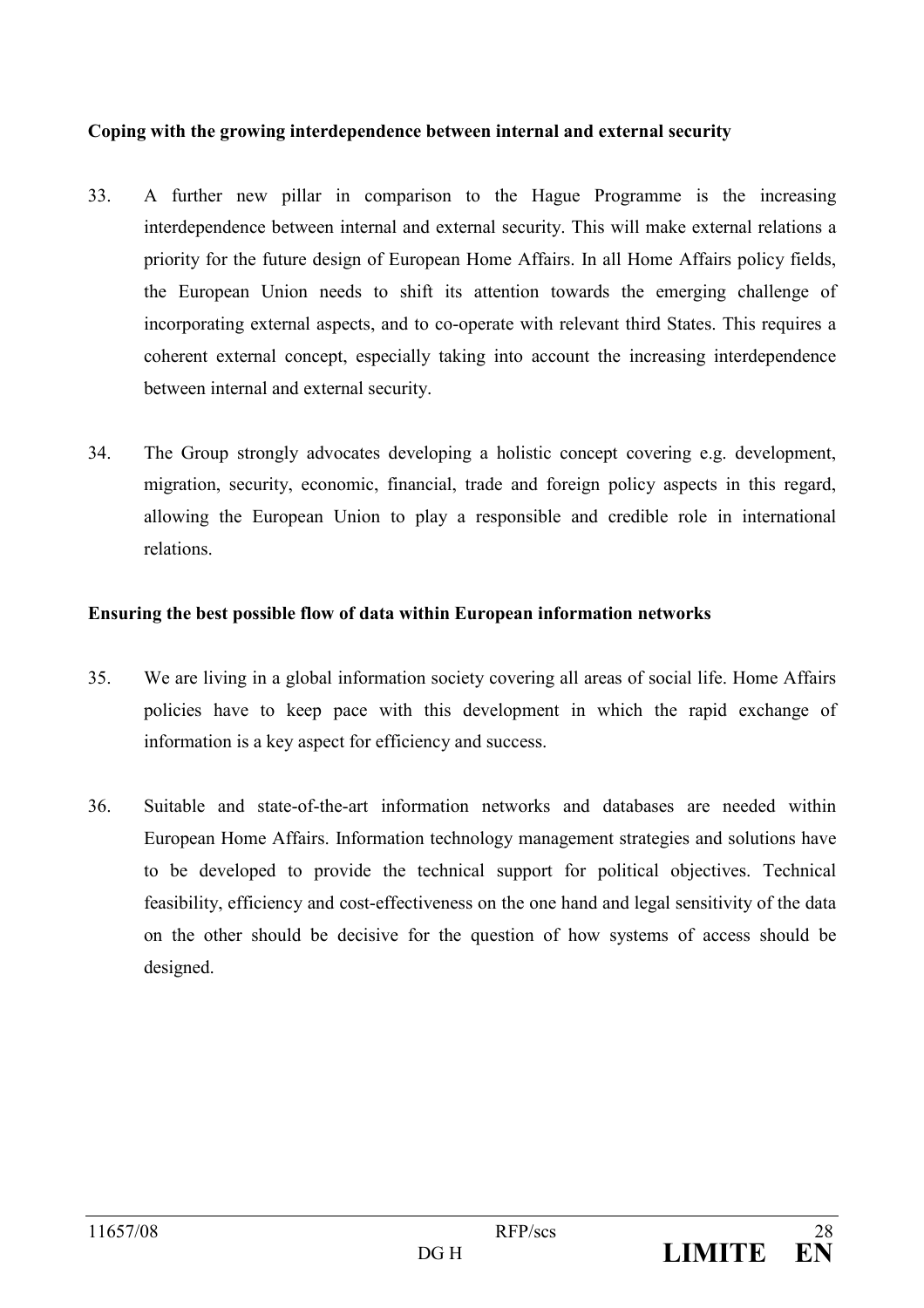As a long-term objective, only a common European standard for data storage and transmission, including compatibility guidelines and harmonised technical data formats, can improve the conditions for more efficient information sharing. In the post-Hague Programme, these principles should be further developed especially taking the first pillar on balancing mobility, security and privacy into account.

#### 4.) Priority policy areas

37. Based on these three horizontal pillars, the Group suggests, in the following chapters, setting the political priorities of the post-Hague Programme in the areas of police cooperation and the fight against terrorism, the management of third country missions, migration and asylum as well as border management, civil protection, new technologies and information networks.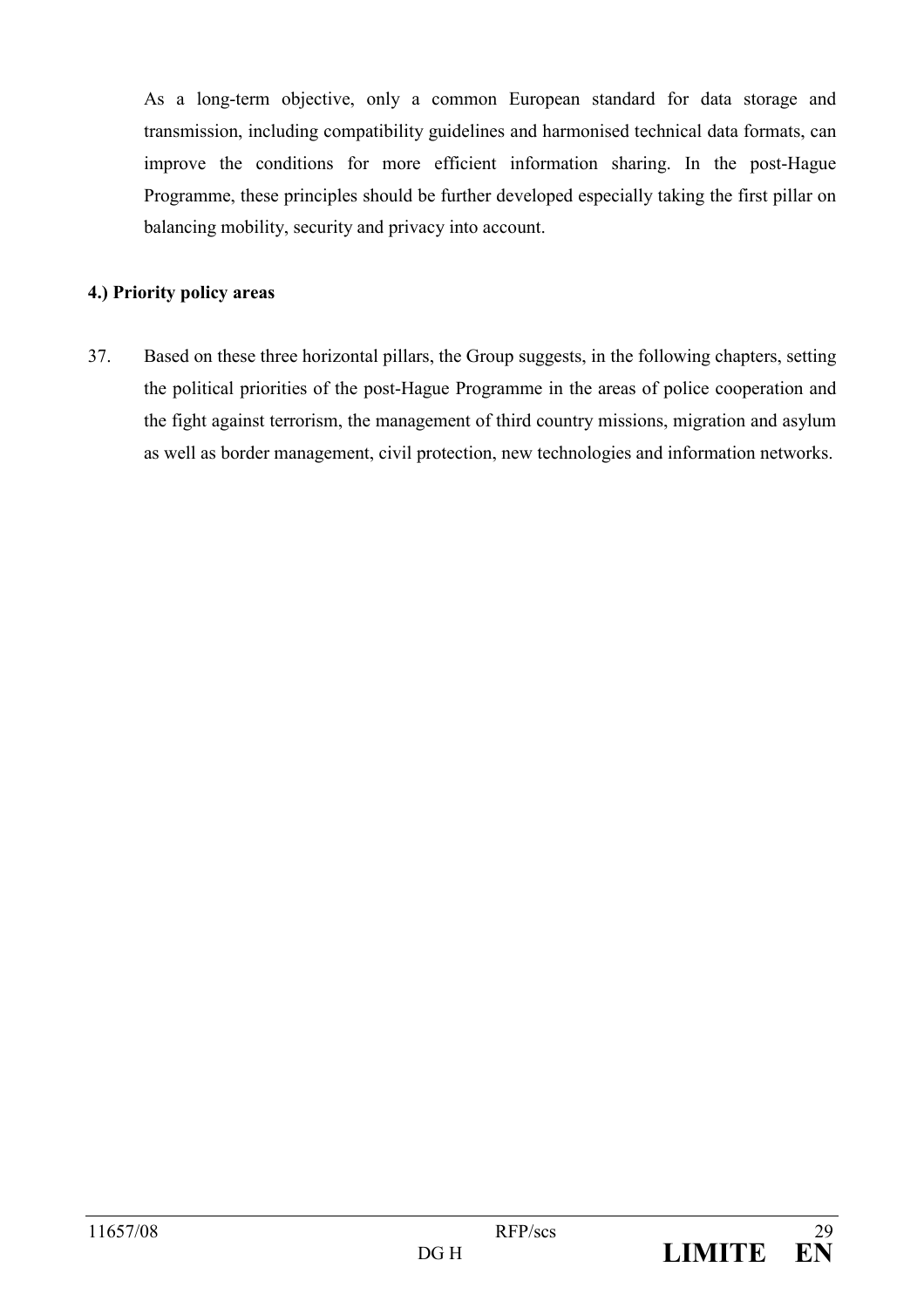#### **Chapter II: Preserving Internal Security and External Stability**

#### 1.) Police cooperation

- 38. Police cooperation covers a broad range of common policies, aligned along three major axes: making police officers more aware of European themes and of the legal systems of other Member States; cooperating with other Member States' police forces in the field, particularly in border zones; and sharing information with other Member States' police forces, making use *inter alia* of Europol.
- 39. Strengthening these axes of cooperation over the coming years is an essential question for the Member States, which are confronted with security risks that often go beyond the limits of their territory. In each of these three domains, it is particularly important to take into account technological development in the area of security, in order to provide Member States' police forces with effective tools that respond to current transformations.
- 40. Police cooperation covers various domains which have evolved very differently over the past few years. There have been important changes regarding the improvement of police cooperation and they can be hard to understand for both security practitioners and citizens of the Union in general. It is necessary to ensure that different aspects of police cooperation progress in a coherent and coordinated way, so that certain areas, which may be very important, do not fall back in relation to the others. This principle of coordinated improvement could serve as a guideline for the work of Member States and the European institutions in the future, provided that it brings added value.
- $41.$ The Member States' police forces need to be trained also at European level, in order to ensure mutual understanding and an exchange of best practices. Indeed, it is indispensable that police forces in the Member States acquire a European dimension.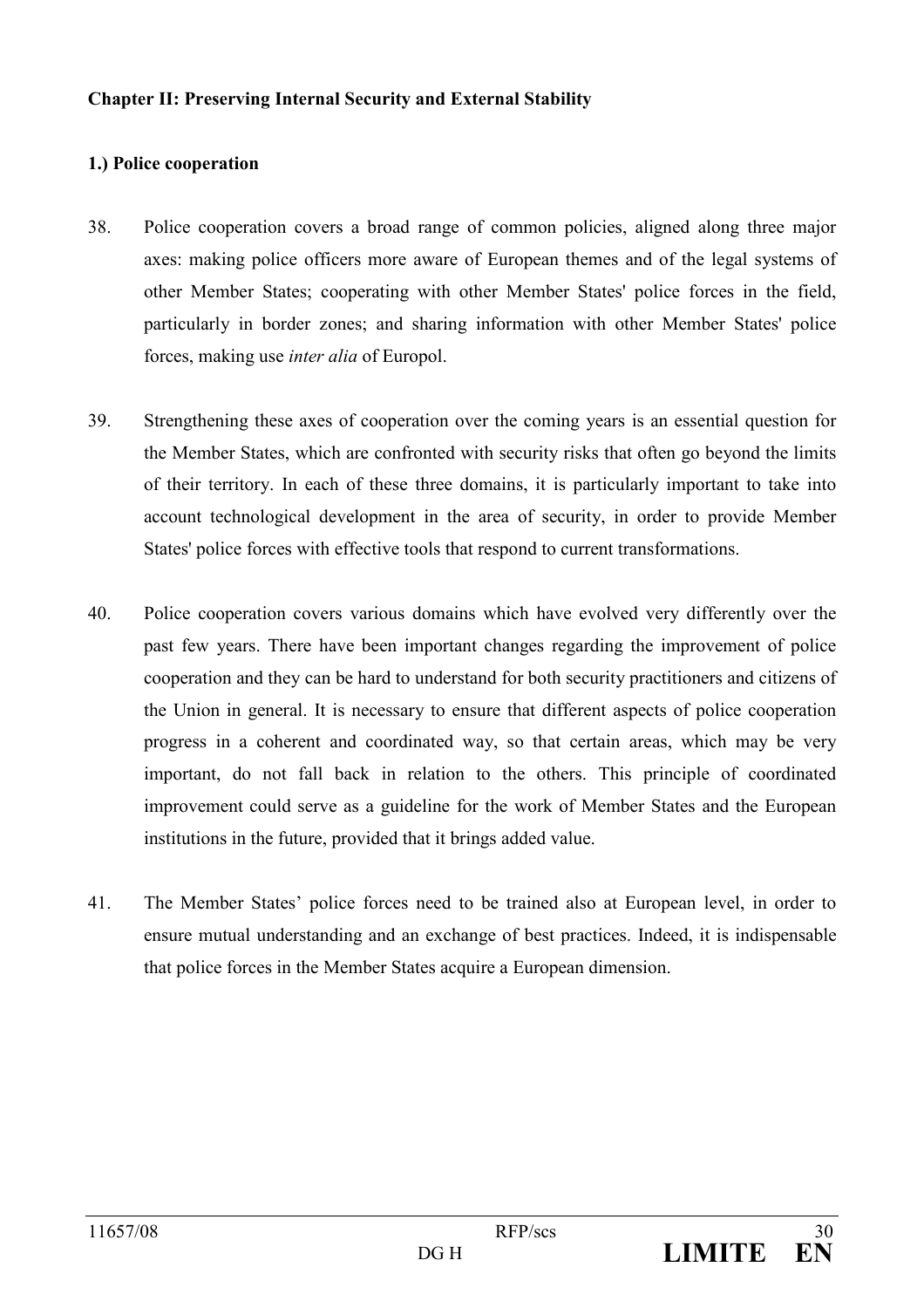Two closely linked objectives can be identified: facilitating collaborative work by acquiring knowledge of other States' systems and raising the level of professionalism of European police agents through exchange of experience. The establishment of the European Police College (CEPOL) in 2001 marked a commitment to providing European training for police officers. For the past 2 years CEPOL has provided training to 2500 police officers from Member States and should continue to further develop these activities.

- o These dimensions of training policies could be enhanced by systematising training initiatives in Member States and expanding them to include every level of the police hierarchy, in particular middle-ranking officers. It would thus be advantageous to reinforce the strategy implemented by CEPOL, of widely diffusing this knowledge within the Union
- o Teaching methods could be diversified, with an emphasis on computer-assisted instruction. Officer exchange programmes could also be developed further by integrating "Police Erasmus programmes" into initial training curricula and into continuing education for police officers. Language training should also be improved so as to attain satisfactory levels of foreign language competency among police personnel.
- Finally, there is the question of the choice of a working model of CEPOL. The States  $\Omega$ seem to prefer the idea of an agency based on the network of Member States' training institutions. This principle has ensured thus far certain uniformity, standardising training policies in Member States and CEPOL activities; it would make sense for CEPOL to have a general overview of training at European level offered to police officers throughout the EU. It should develop its activities in this direction.
- 42. Furthermore, the Group agreed that cooperation in the field should be enhanced, in order to improve internal security within the European Union and especially in the Schengen area. The tools for that kind of cooperation should be developed and diversified.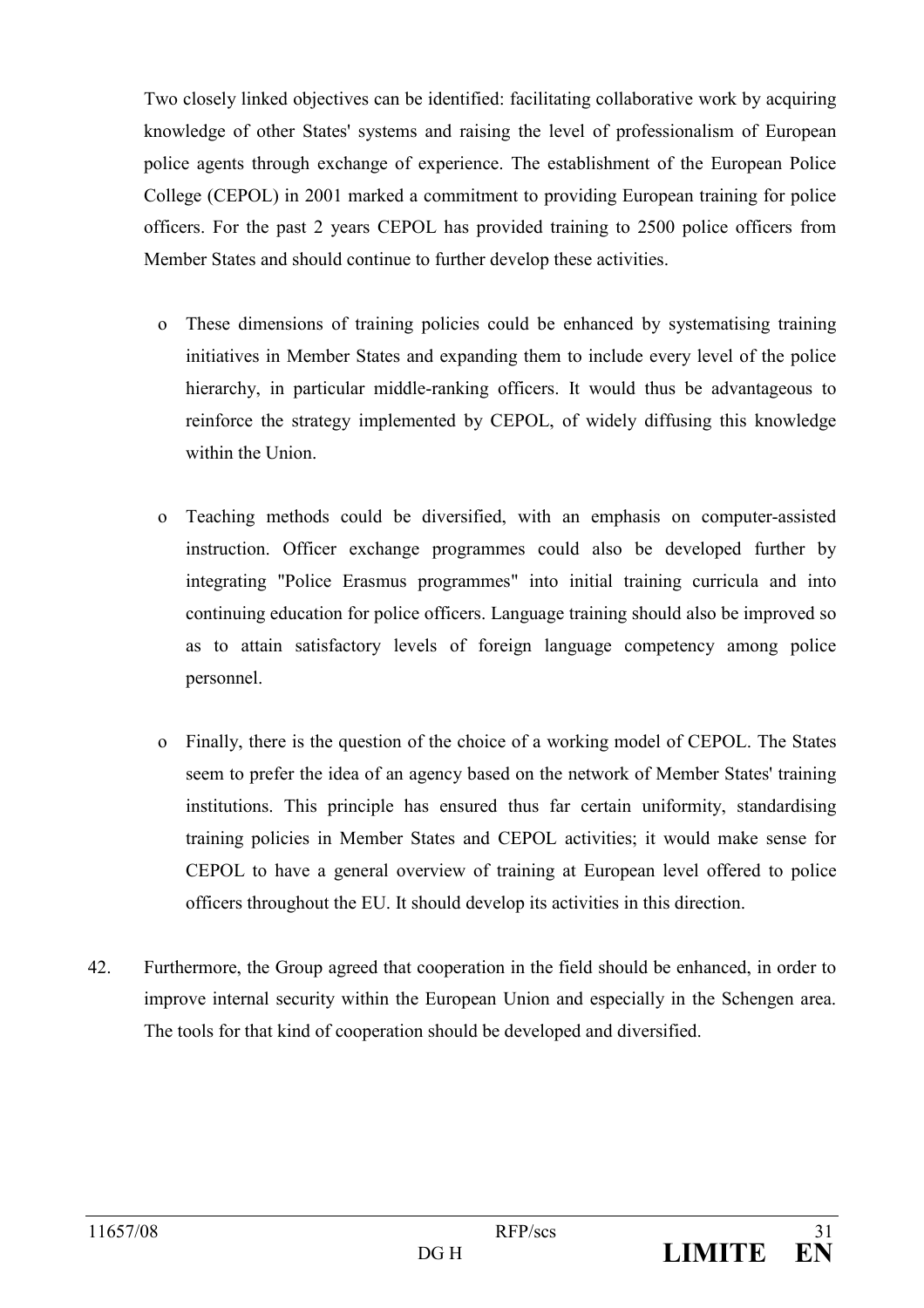- 43 Set up by bilateral or multilateral agreements between the States concerned, Police and Customs Cooperation Centres (PCCC) are support tools for direct cross-border cooperation that bring together in the same place officers of two, three or even four countries.
	- o PCCCs can be developed as an essential tool for police cooperation in particular in the border zones. The structure and missions of PCCCs could be re-evaluated, in order to make them real police-customs centres of crisis management capable of handling events on an international scale. Especially in the border zone, PCCCs could become a model of future police cooperation.
- 44 Joint Investigation Teams (JIT) are an important aspect of cross-border cooperation in crime investigation. Member States have the power to create JITs allowing officers of two or several Member States to work together on a criminal investigation, each State allowing officers of the other State to perform certain investigation activities on its territory. The involvement of Europol officers in JITs is also possible. JITs appear to be an efficient tool in large-scale, complex investigations requiring concerted, coordinated action on the part of the Member States concerned. In the existing legal context, it is crucial to take better advantage of Europol's availability, in order to benefit from its analytical strengths.
- $45$ However, JITs do not seem to be suitable for all types of criminal investigation with an international aspect. For certain aspects of criminal investigation, it will probably be necessary to work towards a simplification of the regulations applied when an investigation needs to be carried out on the territory of another Member State. There are many ways in which police and legal cooperation  $-$  which are closely related  $-$  could be improved. One would be to allow police officers, after the simplified formalities, to perform non-coercive acts on the territory of another Member State, such as taking witness testimony on a voluntary basis. Another simplification would be a system of written requests for information by public entities or individuals from one country to another. Such a system would make today's extremely constraining procedural practices more flexible, without affecting the general principles of legal cooperation in criminal matters.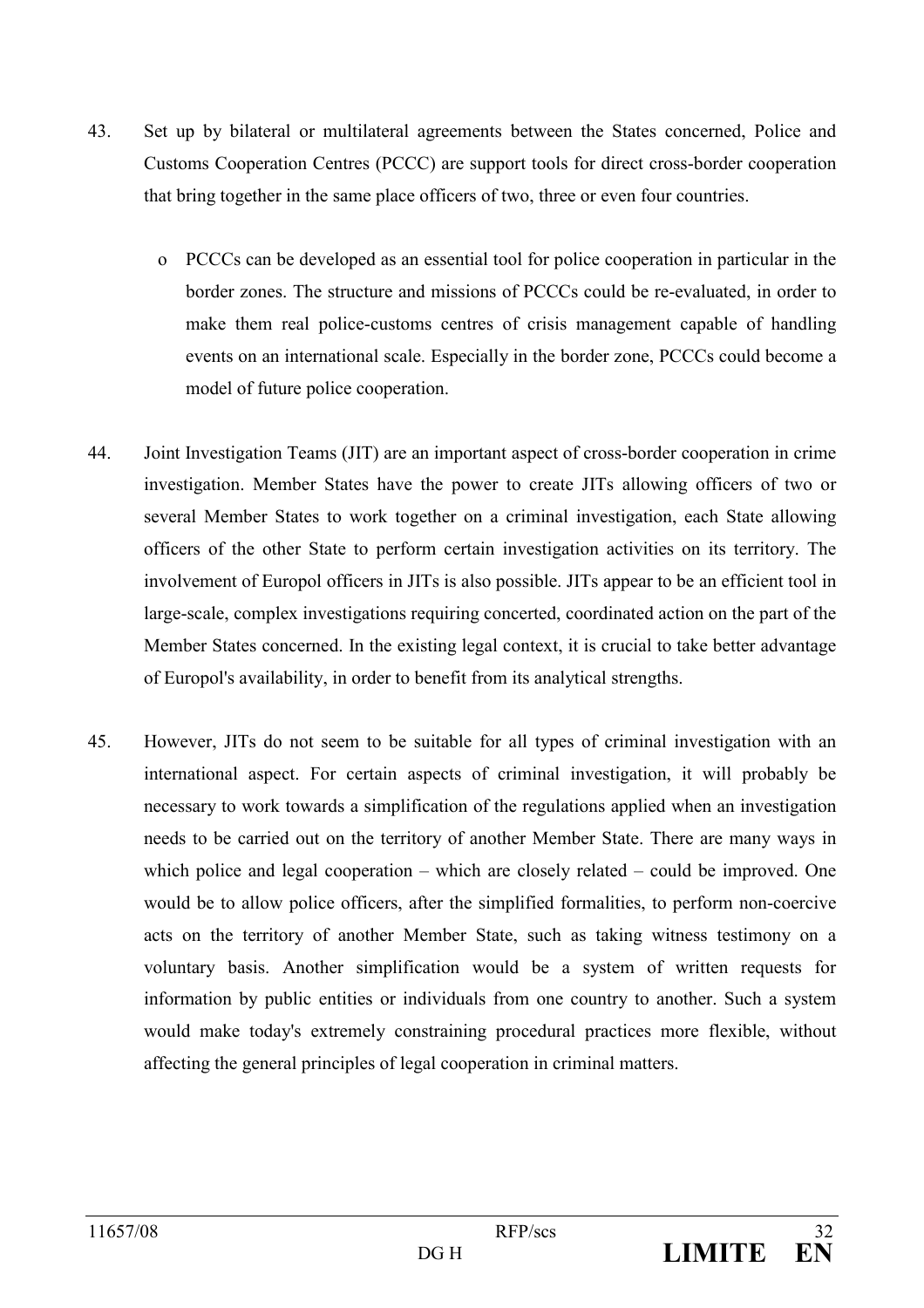- $46.$ Finally, the Group pointed out the need for improving the environment of police cooperation, especially by reinforcing Europol, exchanging knowledge and integrating police file management and security technologies.
	- o At the moment, the objective of Europol is to improve the fight against organised crime and terrorism whenever two or more Member States are affected. The current transformation of the Europol Convention into the legal framework of the European Council decision will extend the Europol mandate to encompass all forms of serious crime and also to improve its functioning.
	- Europol is to function as a close partner and focal point for national police forces at the  $\Omega$ European level. The Group proposes that the following measures be considered for the post-Hague Programme:
	- o Within its legal framework Europol should be increasingly used and expanded into a centre of competence for technical support.
	- o Moreover, Europol should develop its capacity to diffuse intelligence to Member States' police forces. To achieve that aim it is necessary to guarantee that information is transmitted to Europol and used by Member States. The requirement of the so-called "Swedish" framework decision of 18 December 2006, that information is shared, could be fulfilled by means of creating automatic data transfer instruments. At the same time, Europol National Unit (ENU) structures could be made more flexible to provide smoother links between operational services and Europol.
	- Taking into account the external dimension of police cooperation, in the long run a  $\Omega$ "security partnership" between Europol and Interpol through mutual information and consultation on working programmes should be envisaged.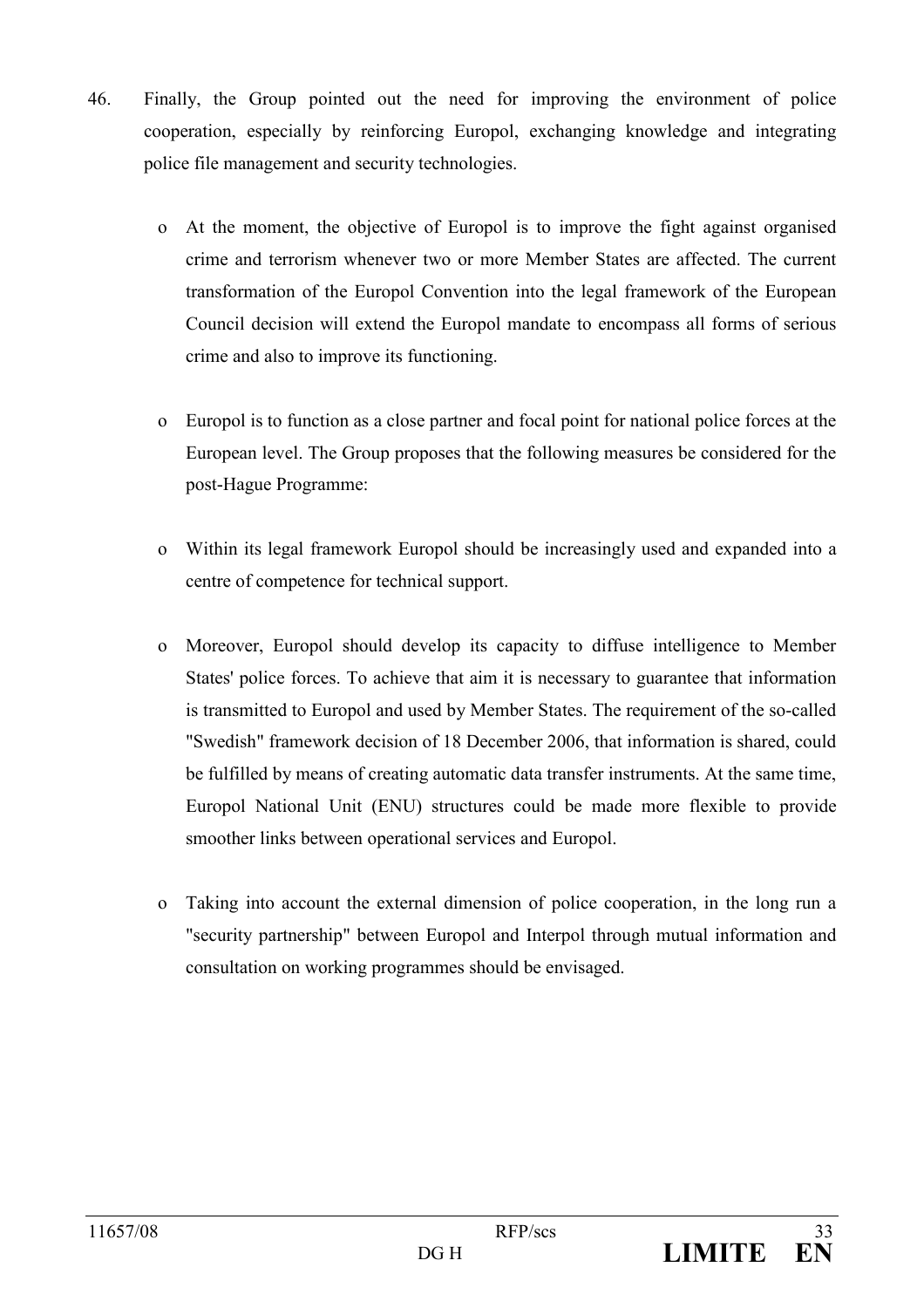- 47 Networking in police cooperation should also be extended. Police activities cover various fields of action particularly in the fight against organised crime and terrorism. The specialists in these different areas regarding criminal activity should share their professional skills and knowledge on a wider level. These specialists, along with Europol, could work together through a network which would help collect specific information that would give the Committee on Internal Security food for thought on internal security strategy.
- 48. Beyond police cooperation in the strictest sense, the Hague Programme also recommended upgrading information exchanges in order to improve the functioning of crime prevention services in the Member States. In order to achieve a better exchange of information among police services of the Member States, the respective provisions of the Treaty of Prüm, integrated in the acquis of the European Union, should be fully implemented.
- 49. Furthermore, this enhancement is made possible by broadening the range of information that is pooled: the extension of SIS to the new Member States, thanks to SISone4all; the implementation of SIS II, which will be able to integrate biometric data; and that of VIS all marked the increasing role of information systems in police cooperation.
- 50. The technical management of SIS-, VIS- and Eurodac-type European files could be grouped within a single specific structure for greater efficiency, on the basis of a preliminary evaluation. This structure for security technology could also be given the broader role of guaranteeing that all police files and other technological materials are interoperable.
- Indeed, beyond the technical aspects of pooling files, security technologies can offer 51. significant possibilities in the area of police cooperation. As is well-known, the entire area of security technology has undergone major developments in the past few years.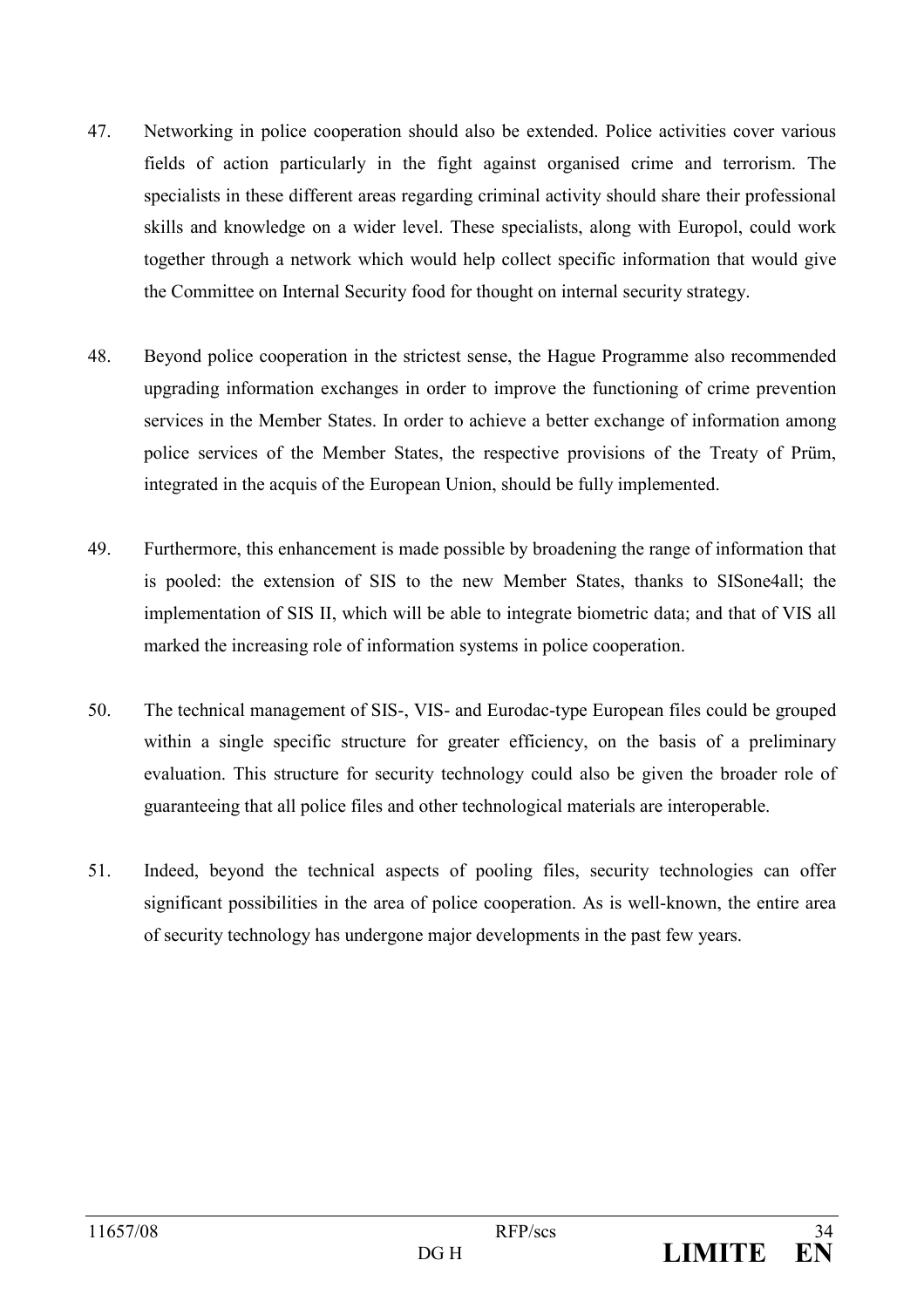Efforts must be made to standardise new materials in order to obtain better interoperability, especially in the areas of video surveillance, Internet telephony, and police use of unpiloted aircraft. Sharing certain state-of-the-art materials requiring large investments should be considered when they do not need to be in continuous use. It appears that this sector cannot be managed politically by individual Member States or industrially only by the companies working in this field.

- Intensified use should be made of means available in the context of the  $7^{\circ}$  research 52. framework programme (security research programme) for objectives connected with police cooperation, the fight against terrorism, border management and information and communication technology objectives.
- 53. Some of the proposals relating to networking and integrated management in the security area could be dealt with within the Council Working Group on information exchange.

#### 2.) Fighting global terrorism

- 54. The European Union should play an active role in the worldwide fight against terror, based on a comprehensive global approach including preventive and repressive elements. In order to provide the greatest possible protection for citizens of the European Union against the terrorist threat, political and legal actions focusing on preventive measures are of special importance in a medium and long-term perspective. In particular, pro-active measures against radicalisation and recruitment must be further developed and implemented, taking into account the potentials of civil society and the economy.
- 55. Due to the lasting and multi-faceted threats caused by terrorism, common action and the pooling of resources of the Member States of the European Union and European institutions, in line with their competences, are indispensable in the area of counter-terrorism.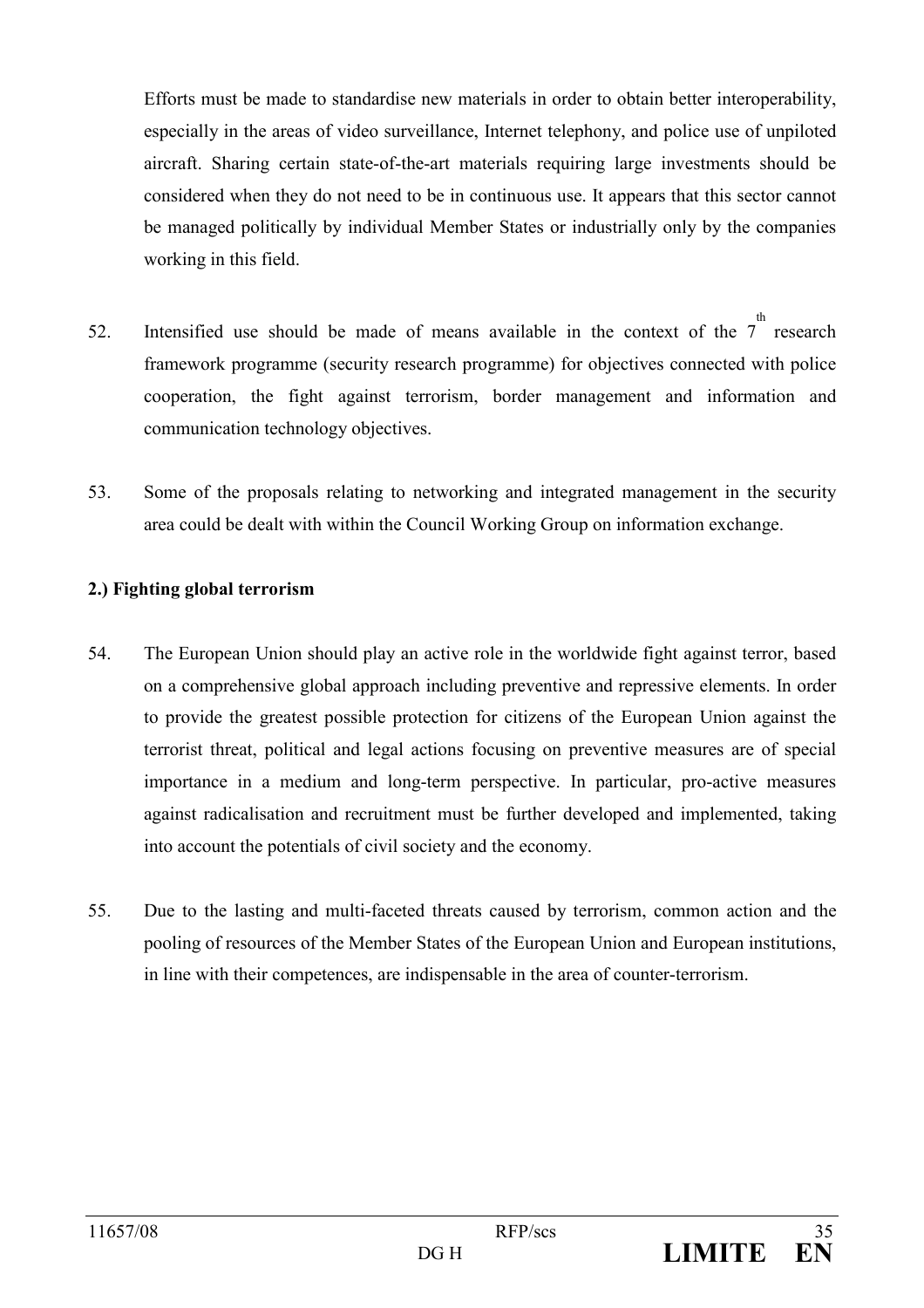It is crucial that Member States further intensify their cooperation. In this context, the Group considers it necessary to fully implement and further develop a comprehensive approach as laid down in the European Union Counter-Terrorism Strategy, according to up-to-date threat assessments.

- 56. The intra-European structures dealing with the prevention of and the fight against terrorism should be improved in order to ensure efficient, coherent and speedy counter-action. Thereby, the main responsibility of Member States for the prevention of and the fight against terrorism and the political objective of achieving synergy effects as far as possible need to be combined
	- o For example, it should be reflected on how to improve coordination of anti-terrorism policy at European level with a view to closer cooperation of different actors. Coordination will remain fragmentary unless it covers not only the work within the Council but also in relation to the European Commission, Europol, Eurojust and the Joint Situation Centre (SitCen). In line with this, a concept should be developed on the future institutional architecture in this area.
	- o Similarly, a dovetailing of the fight against terrorism with civil protection policy should be considered. The European rules on civil protection should facilitate a civil protection response to all major emergencies, including acts of terrorism.
- 57. The Group suggests asking the European Commission to identify the potential offered by greater cooperation with civil society organisations and to propose appropriate fields and forms of cooperation. Over and above analysing and reacting to radicalisation and recruitment efforts, this could assist the development of active counter-measures by government agencies and civil society to oppose such phenomena.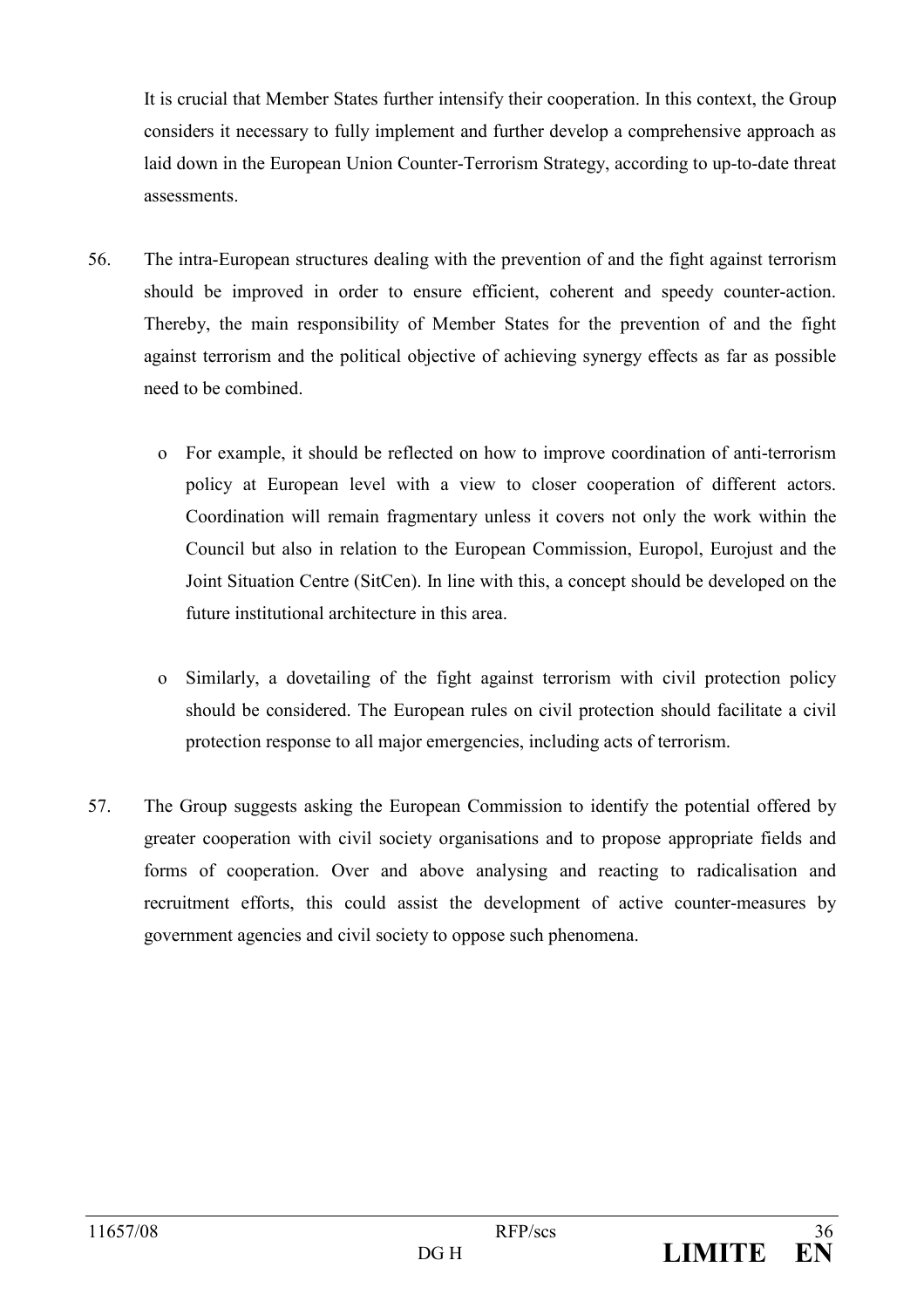- 58 The Internet is increasingly misused by terrorists in various ways, namely for incitement, recruitment purposes or for practical support for potential terrorists. It thereby has become a decisive vector for radicalisation. Checking the Internet is therefore a paramount task. The Group therefore considers that further reflection on possible measures directed against terrorist use of the Internet is indispensable.
- 59 At the same time, the Group holds that the fight against terrorism itself has to make the most efficient and pro-active use of the Internet with the aim of de-radicalisation. "Cultural intelligence" needs to fight radicalisation over the Internet and the media, thereby especially taking into consideration the special characteristics of "cyber-language".
- 60 The Group therefore recommends further developing the Media Communication Strategy in the following ways:
	- o focusing on intercultural dialogue and developing a clear and convincing positive message to different communities in Europe and abroad – possibly even in non-European languages, with regard to European core values of good governance, fundamental rights and safeguarding of peace and freedom;
	- o challenging the terrorist message and countering the single narrative, *inter alia* making it very clear that terrorist speech leads to further aggression and that terrorist propaganda is not covered by the freedom of speech; and
	- making pro-active use of Internet information for ain this respect.  $\overline{O}$
- 61. The Group considers it essential to intensify the exchange of best practices between Member States and possibly with third States in order to develop and elaborate legal bases, for example with regard to: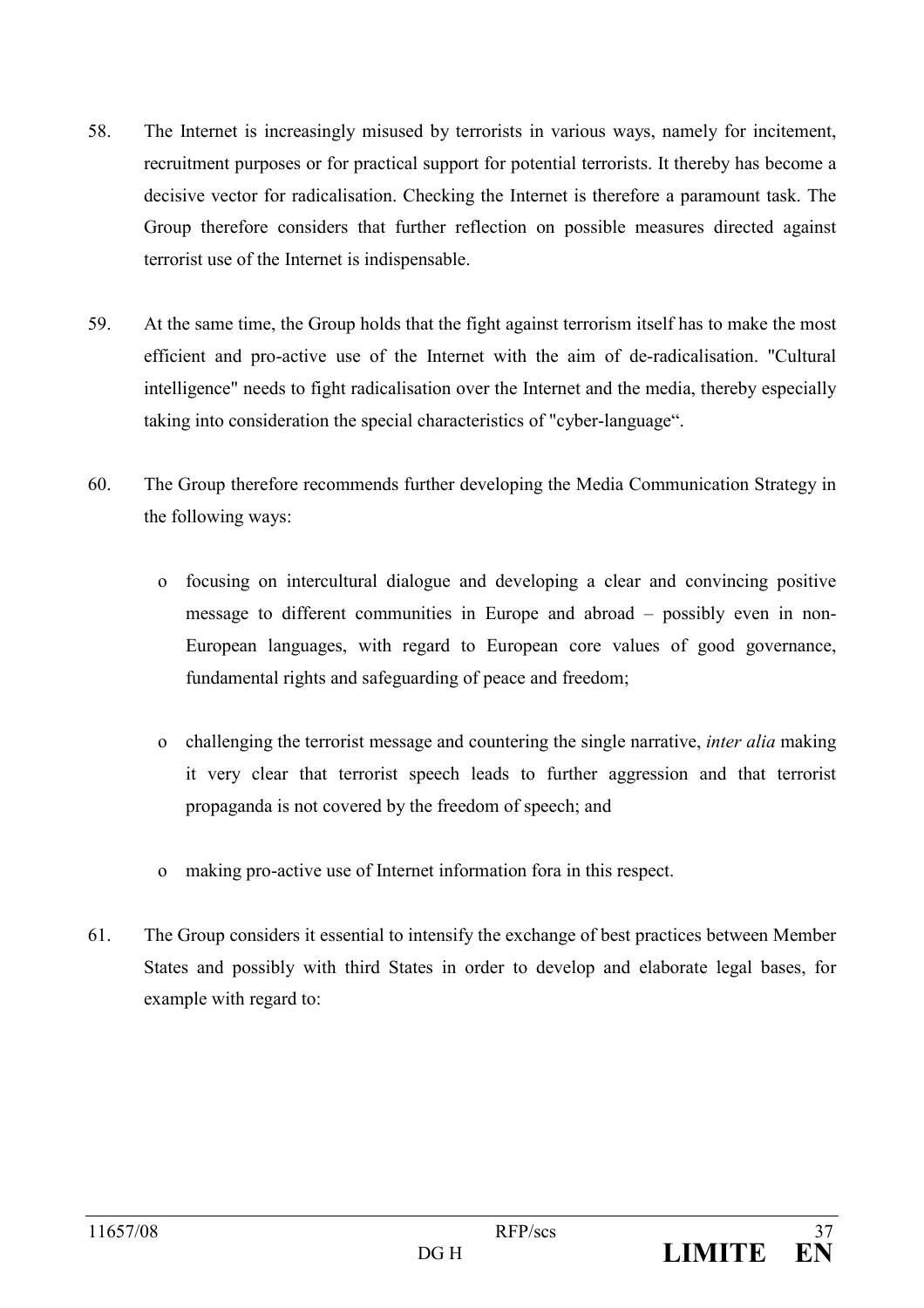o appropriate measures to fight home-grown terrorism based on current discussions;

- o new and more flexible expulsion and surveillance measures respecting fundamental rights and laws of the Member States;
- o consider, in the context of public international law, the need for international law in the area of police, including the development of international standards on criminal law dealing with acts preparatory to terrorism based on current discussions.
- 62 Action at national level can only achieve the best results if maximum information flow between Member States is guaranteed. While an exchange of information between national police forces is increasingly seen as common sense, the exchange of information between intelligence services creates a considerable challenge for the European Union. A possible solution for increased synergies between police and security intelligence services at national level is the establishment of networks of anti-terrorist centres in Member States. On the one hand, relevant security-related information should be available to all security authorities in the Member States. On the other hand, this principle of availability collides with the "principle of confidentiality" which is essential for the exchange of information by national intelligence services. Careful consideration is needed regarding the question of whether and to what extent European Union structures could contribute to bringing these divergent interests in line with each other. In this context particular consideration must be given to the role of SitCen.
- 63. The Group also recommends:
	- o further improvement of practical cooperation and information exchange between police and judicial authorities, in particular through Europol and Eurojust;

o intensified use of Europol databases, namely the Europol Information System;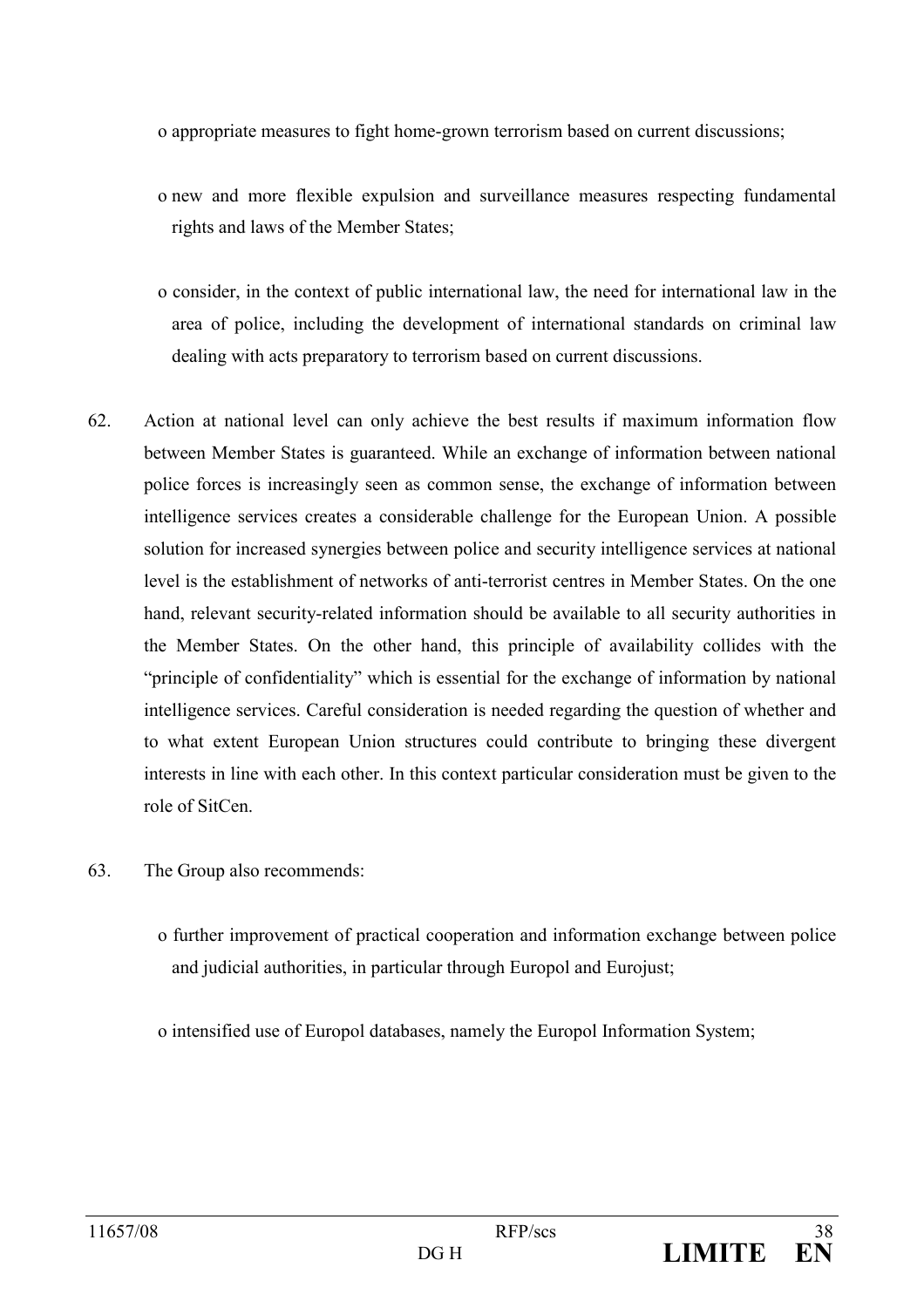o intensified cooperation between Europol and SitCen.

- 64. Special investigative techniques should be placed higher on the agenda of the European Union. As regards video surveillance, further measures should be discussed in the light of pending analyses.
- 65 Special attention should be paid to the control of explosives, detonators and precursors.
- 66 Preventing terrorist financing remains a permanent task of Member States and European Union institutions. Therefore, the European Union's strategy to combat terrorist financing should be further developed.
	- o Cooperation between Financial Intelligence Units should be enhanced, while a possible future measure could be the systematic monitoring of financial transactions in the Union
	- o Law enforcement agencies responsible for combating terrorist financing should be provided with more efficient legal instruments which might authorise them to use databases such as SWIFT.
- 67. A responsible and up-to-date European counter-terrorism policy cannot neglect the possible threat of terrorist attacks with nuclear, biological or chemical weapons. It is obvious that this risk confronts all States with an exceptional challenge as regards the prevention of an attack, immediate reaction to an attack as well as the ensuing civil protection and crisis management measures.

Existing instruments still need to be improved. Therefore, the European Union needs to further develop and adapt its counter-terrorism strategy in order to fully cover prevention, reaction, civil protection and crisis management, also with regard to CBRN terrorism.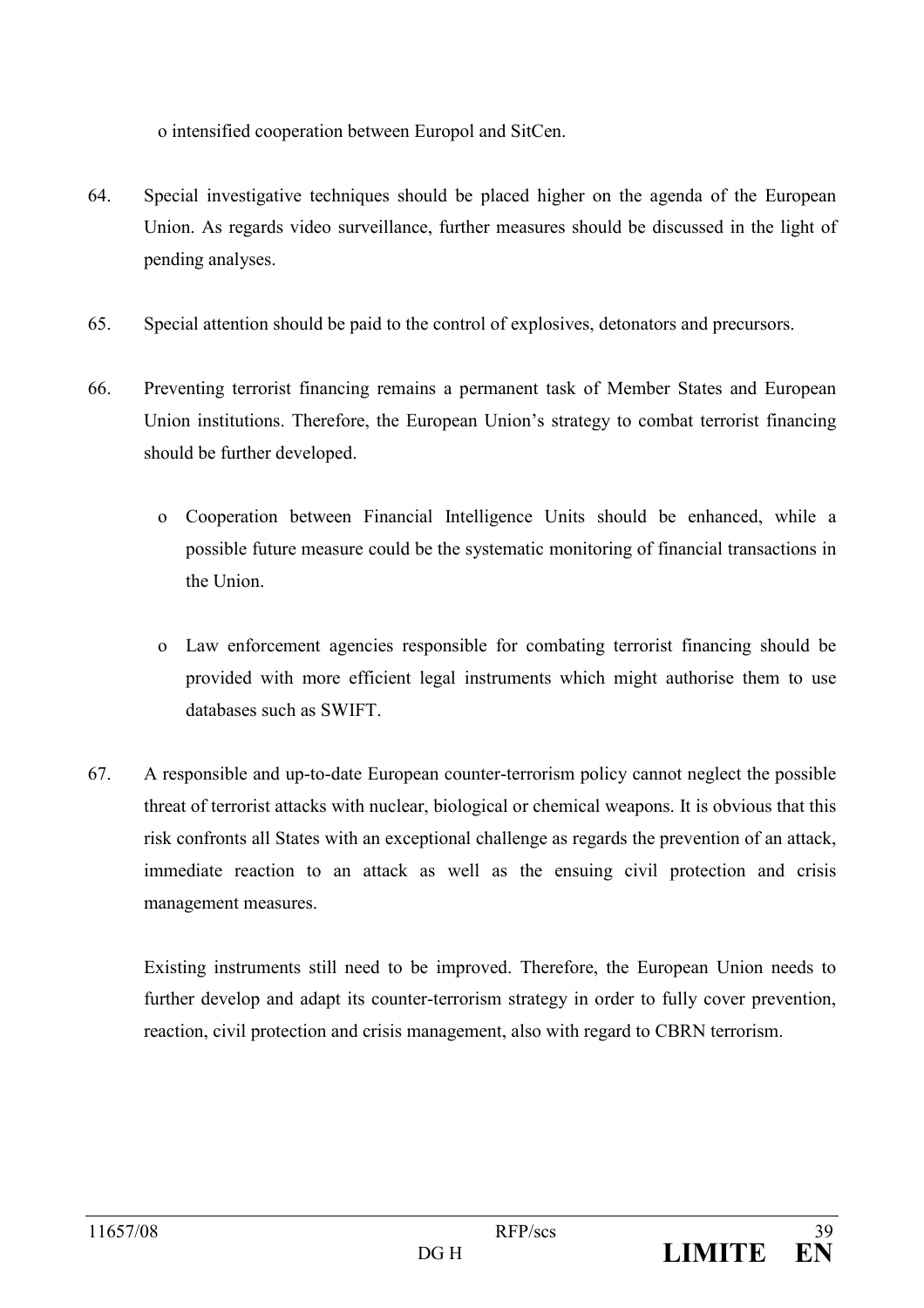This should include proposals on how to improve transport security and better protection against the illegal import of hazardous substances, such as:

- o effective controls of container transport operations entering the EU, including transport checks to avoid the import of radioactive and certain biological and chemical materials:
- o background security checks of transport employees linked to authorisation to access critical infrastructures.
- 68 In addition, the Group suggests creating a platform or mechanism for sharing information between the Member States' special police units responsible for dealing with current CBRN situations, allowing CBRN units to share best practices in managing such situations, to report on relevant research projects and results, and to participate in each other's CBRN training exercises.
- 69. The particular positive characteristics of cooperation of third countries with the European Union should be promoted. This refers to the tradition of providing security within the rule of law and democratic structures as well as the diversity of cultural experiences and intercultural competences because of its own multi-ethnicity and its geographical setting.
- 70. To achieve the increased cooperation that is needed within the Union and with third States and regions, Home Affairs ministers and Foreign Affairs ministers should increasingly act as natural partners.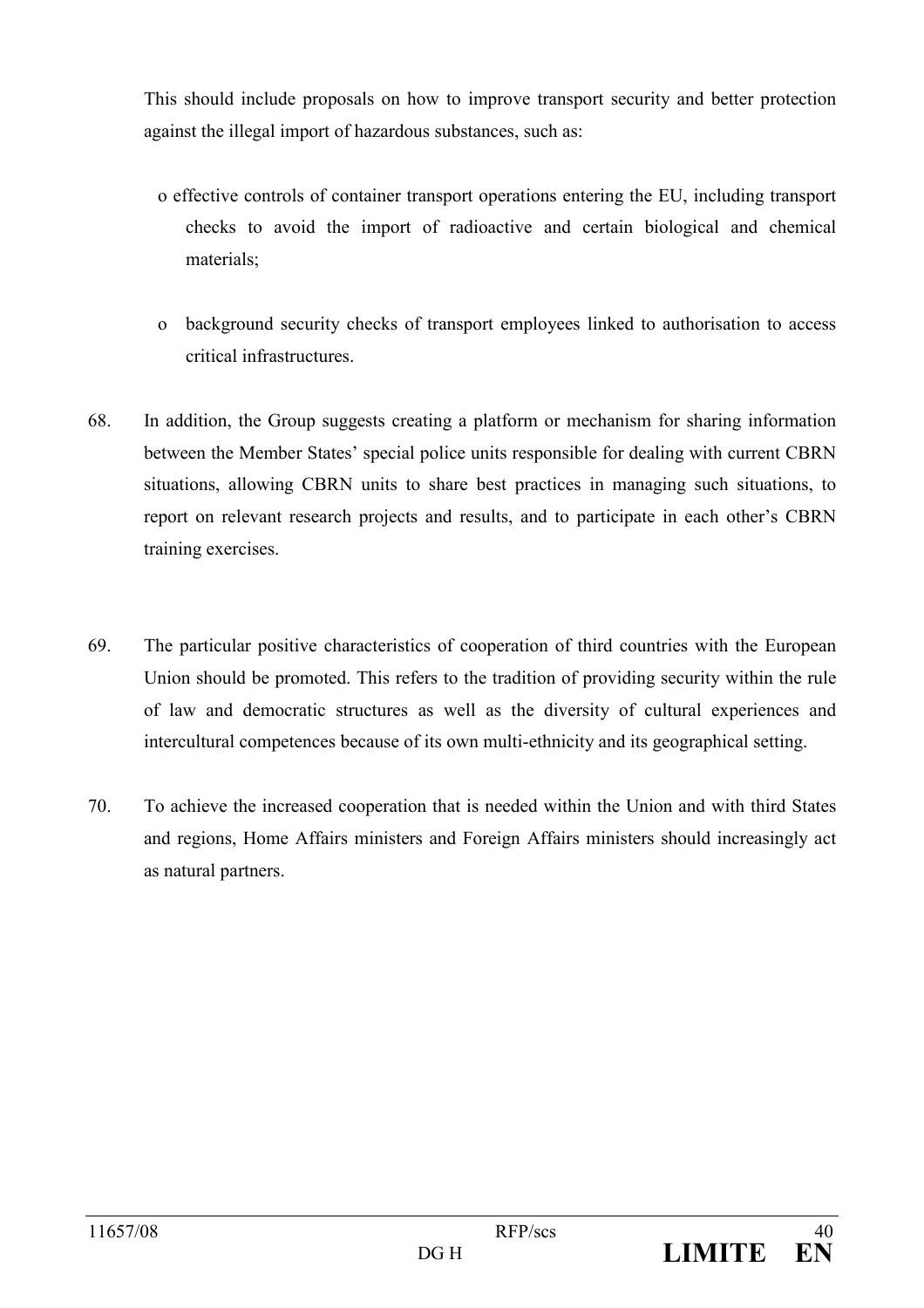- 71 The European Union will inevitably need strong partners to succeed in the fight against terrorism on a global scale. In the same way as Europe, the United States is especially confronted with these threats. Therefore the Group considers close and continuous cooperation with the United States to be indispensable. First of all, this requires a greater understanding of the *de lege lata* situation on both sides. In the medium term, this cooperation should lead to greater convergence, including in the different legal frameworks of data protection. By 2014 the European Union should also make up its mind with regard to the political objective of achieving a Euro-Atlantic area of cooperation with the United States in the field of Freedom, Security and Justice.
- $72$ In this context, the European Union should also deepen the regular dialogue mechanism with the Russian Federation within the framework of the Permanent Partnership Council on security, also including, where appropriate, trilateral meetings with the United States.
- 73 Intensified cooperation is also needed with States and regions that are considered to be particularly relevant for terrorist structures and activities, either as targets of terrorism or lacking the means to effectively challenge it.
- 74. The European Union has reached agreement on a common definition of terrorism. However, the global fight against terrorism suffers from the fact that there is no UN-wide common definition of terrorism. The discussions in the United Nations on the UN Comprehensive Convention on International Terrorism need to be continued with the aim of common agreement on a definition. The European Union, the United States, the Russian Federation and other partners should work together towards this objective.

## 3.) Coordinating third-country missions

75 The recent years have shown three parallel but interdependent developments: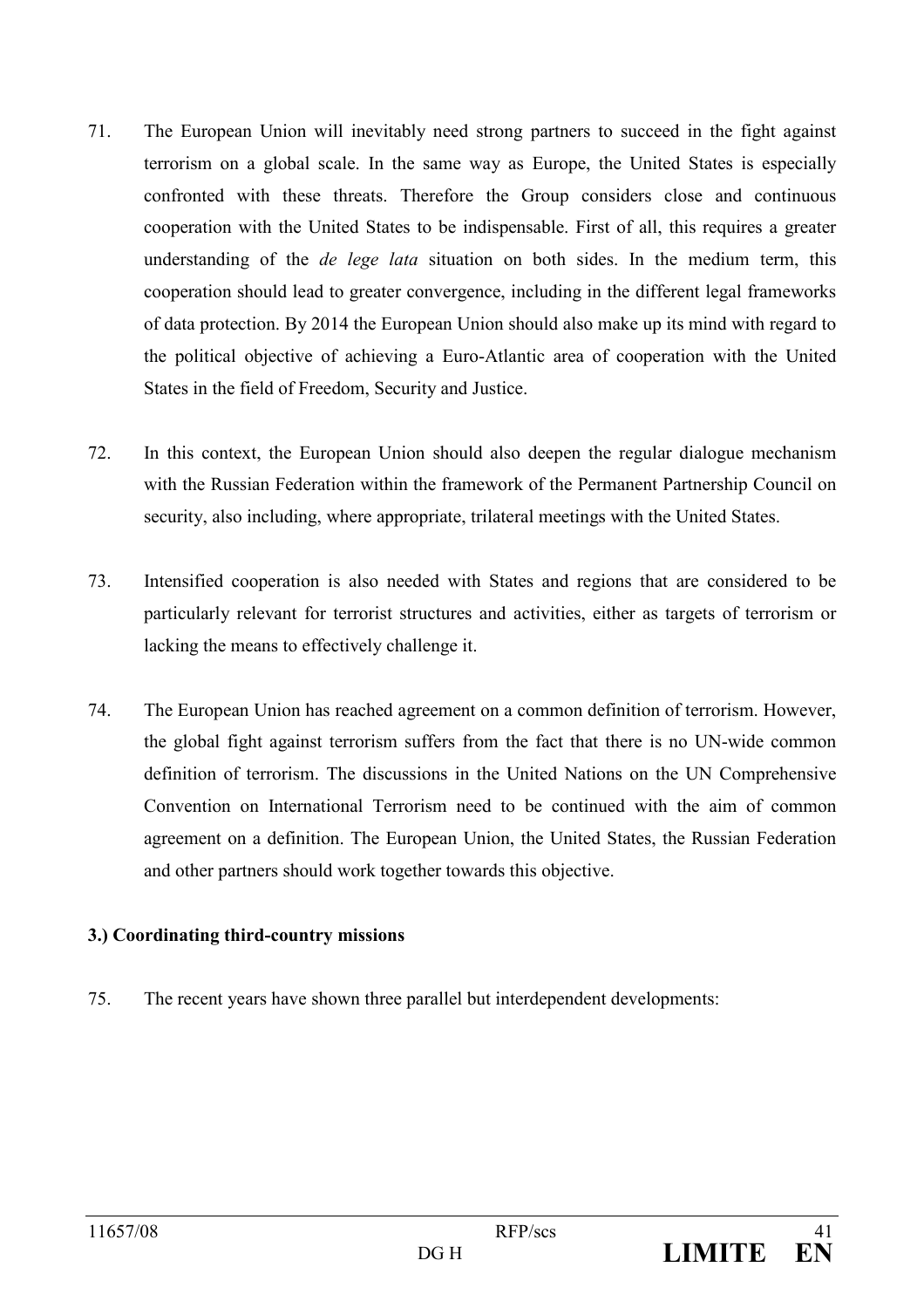- o inside the European Union, increasing cooperation in the area of security, namely police cooperation:
- globally, a growing internationalisation of conflict resolution following from the  $\mathbf{O}$ blurriness between internal and external security increasingly requiring engagement abroad:
- o and, as a consequence, a growing political willingness of the European Union to use its weight and capabilities in international conflict situations.
- 76 This has resulted in an increasing number of third-country missions including a commitment by the European Union to provide police and military forces, civil protection entities and civilian staff in charge of e.g. institution-building, rule-of- law missions, election monitoring, democratisation, civil society and humanitarian aid. Demands in the operational areas on military and police forces as well as on civil protection and other entities are multifaceted and interlinked: the vast variety of threats ranges from war situations to terrorist attacks, organised crime, violent demonstrations, natural or man-made disasters and usual police tasks.
- 77 Experience gained up to now has revealed significant shortcomings in the area of cooperation and internal decision-making involving different actors and rather bureaucratic internal rules blocking the European Union from quickly coping with needs and demands of the forces abroad. The following principles should guide future policy and decision-making:
- 78. A closer link between European police, external and defence policy and consequently a closer correlation between the different policy areas within the European Foreign and Security Policy needs to be established.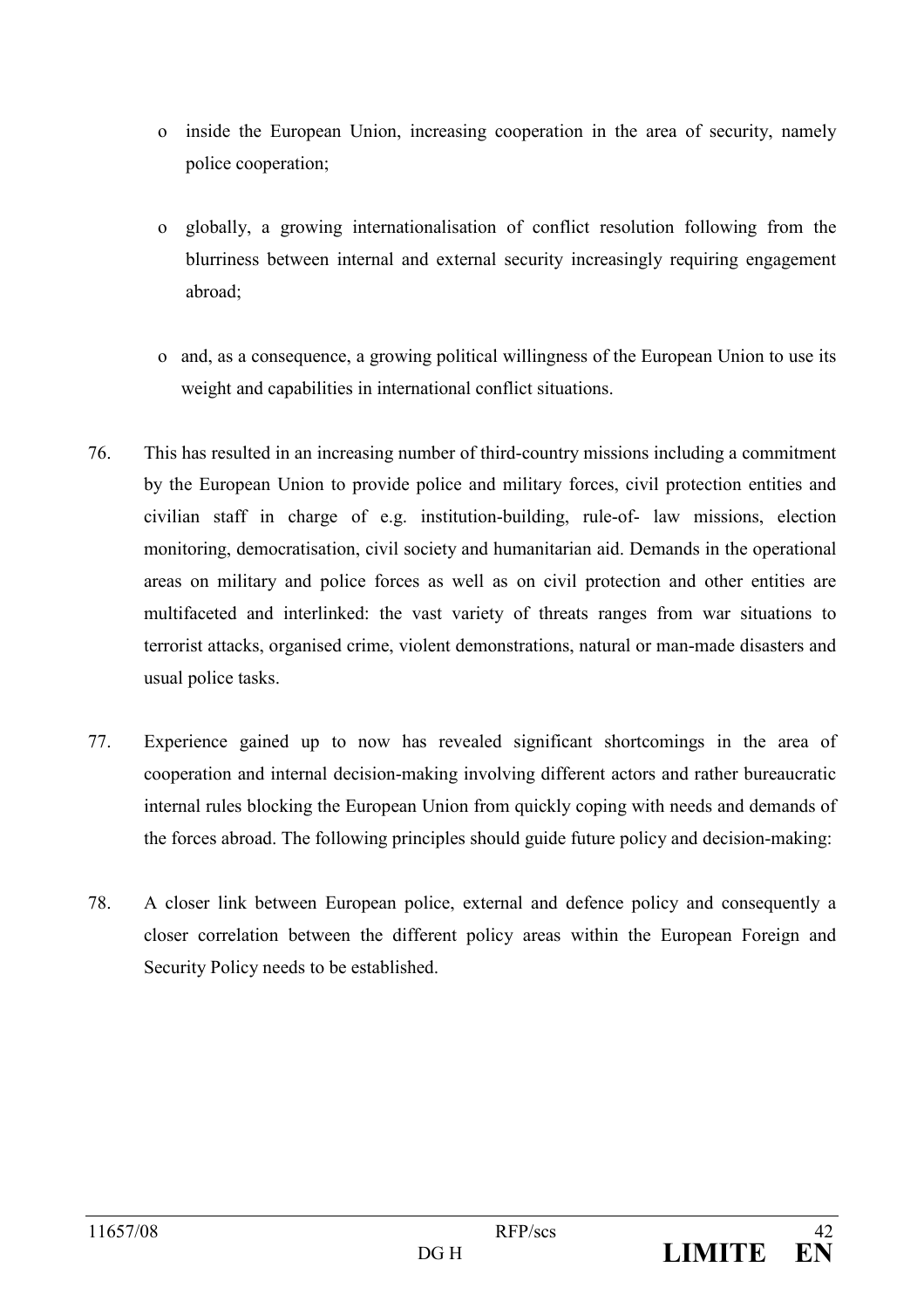This would allow for a better use of the expertise and experience of the police in the planning and evaluation of civilian crisis missions. To this end, closer cooperation between different Council structures (General and External Affairs, Justice and Home Affairs) involving a prior consultation as well as a post-evaluation of missions is indispensable. In financial terms we could pool European Union resources for third-country missions to enable the European Union to provide them faster.

- 79 The increasing variety of threats requires the European Union and others to cope with the overlapping police and military challenges in crisis regions. The mission command needs to be able to respond flexibly, i.e. to be able to call up personnel trained to cope with specific threat situations. Therefore, common robust police forces able to exercise armed law enforcement should be available for third-country missions. To this end, participating Member States could be asked to provide Integrated Police Units for certain missions. Future reflections should also include the integration of the "European Gendarmerie Force" and civilian police units from Member States into the legal framework of the European Union. Common education and training of those forces would be appropriate.
- In addition, a maximum degree of transparency, coordination and information flow between 80. all actors and structures should be achieved. An even closer correlation and increased mutual use of external, military, security, police, civil protection and development aid expertise could *inter alia* be established through:
	- o enhanced and more coherent cooperation between the civilian and military elements through stronger political support for the Civilian Operations Commander  $-$  one commander for all missions – and his Civilian Planning and Conduct Capability;
	- missions' situation centres bringing together all entities participating in the mission - $\Omega$ e.g. military, police, rule of law, civil protection entities - on an equal footing;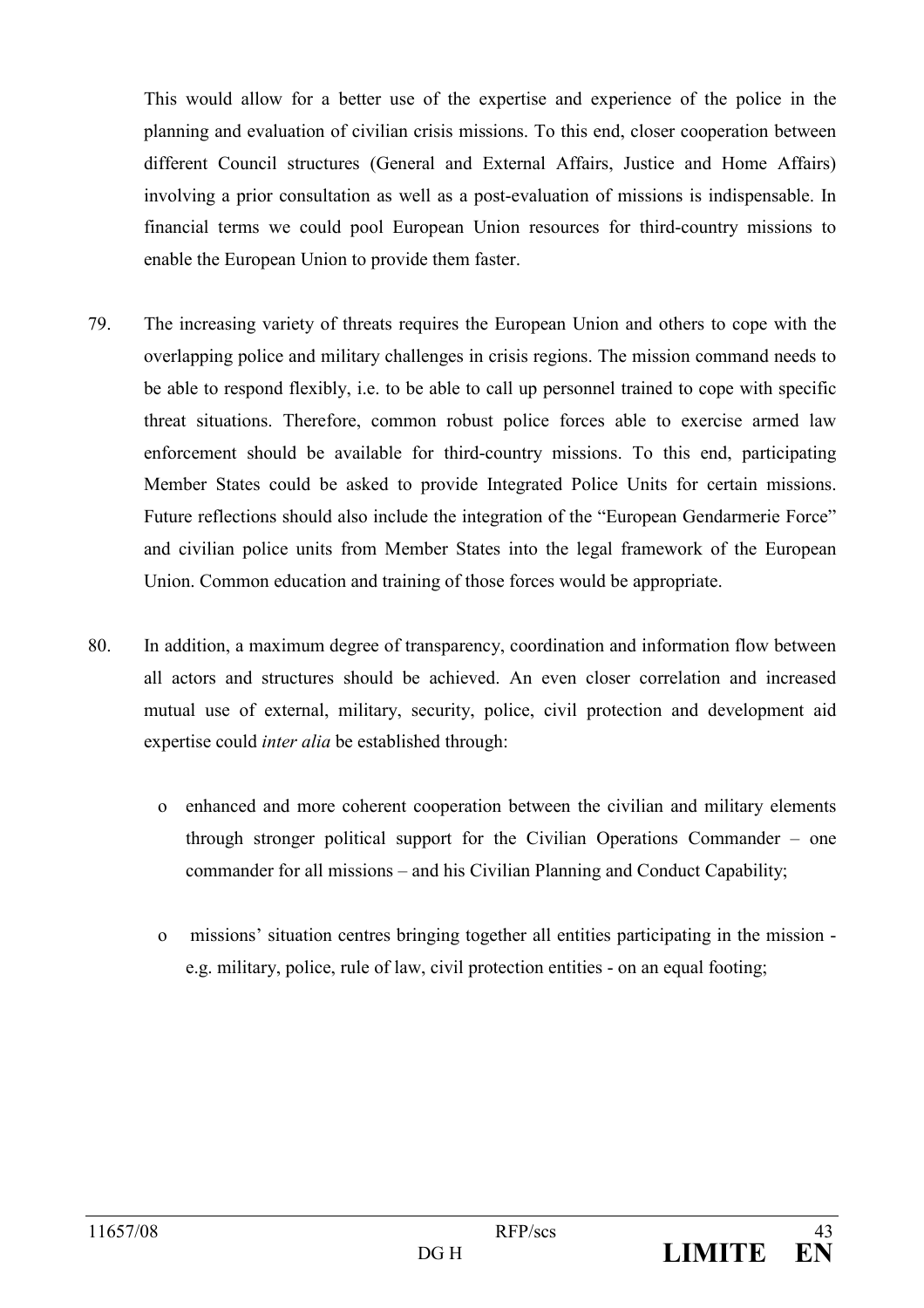- o fully integrating civil protection assets and capabilities identified by the Member States for civilian crisis management operations into European Security and Defence Policy missions, with setting up infrastructure an important condition for peace and stability.
- 81. Finally, in relation to police work:
	- o it should be examined whether and to what extent the police-liaison officer network should be extended and strengthened;
	- o consideration should be given as to whether to establish an institutional link between the police missions and Europol to allow for optimal collection of security information gathered in the course of missions abroad relevant to Europol.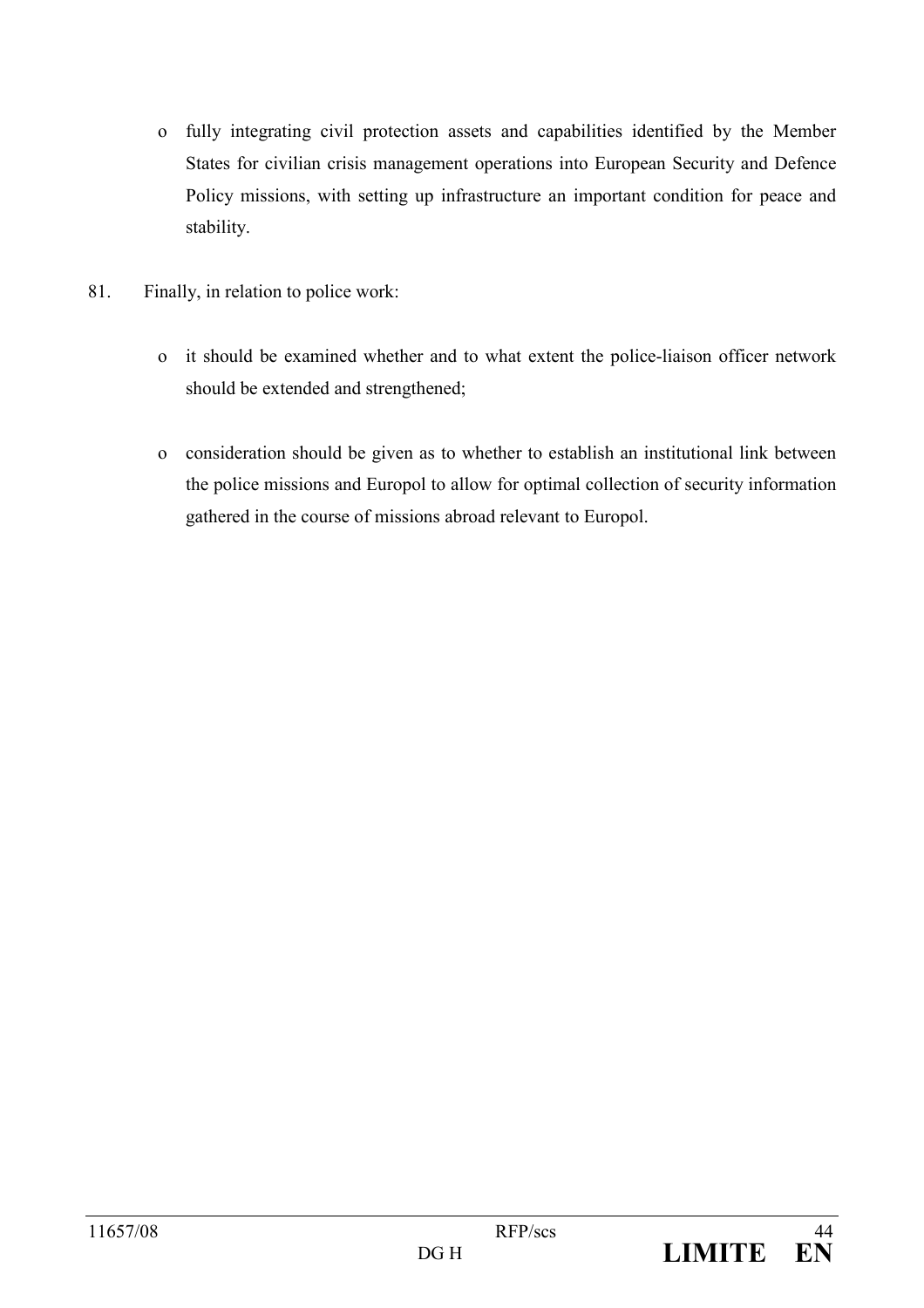### **Chapter III: Managing Migration, Asylum, External Borders and Integration**

# 1.) Migration policy

- 82. Migration is an inherent phenomenon in our increasingly globalised societies and economies. In the European Union, many Member States experience growing immigration. Demographic trends will create even more demand for labour immigration. These factors increase the need for further development of a forward-looking, broad and comprehensive common European Migration Policy frequently highlighted by the European Council in its Conclusions during the years 2005-2007. This Comprehensive European Migration Policy should remain a key policy objective in order to meet the challenges and further increase the benefits of migration.
- 83. Solidarity, mutual trust and responsibility among Member States and between them and the European Institutions are prerequisites for further successful development and implementation of the Comprehensive European Migration Policy. However, differences in needs, conditions and approaches of Member States persist. Nevertheless, these do not need to stand in the way of the further development of the Comprehensive European Migration Policy. Our task is to define a common basis and framework.
- 84 Increased coordination, cooperation and partnership should be an important component of the post-Hague process. At the same time, the post-Hague Programme should be based on effective monitoring and evaluation, i.e. a thorough analysis of achievements and deficits of the recent programmes and benchmarking with regard to the degree of fulfilment of goals set in these programmes.
- 85. Well-managed immigration can be beneficial to all. Immigration policies should consider all sides from a multidisciplinary point of view and by minimising losses and maximising mutual benefits while fully respecting national competences.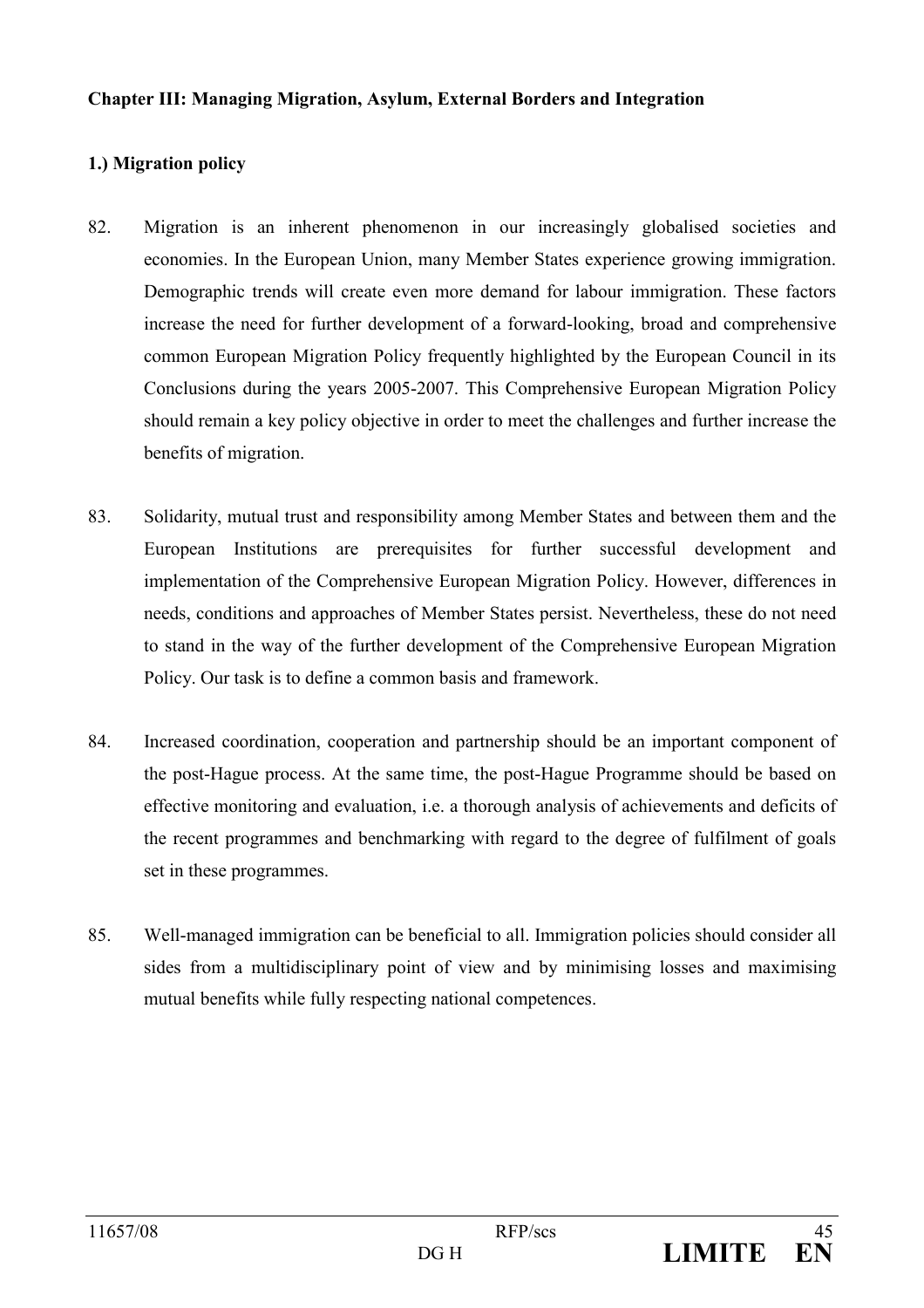On the basis of the European Commission's Communications on Asylum and Migration tabled in June 2008 and the Immigration Pact announced by the incoming French Presidency, the post-Hague Programme should set out common policy measures in the area of migration. The Group holds that a comprehensive migration policy is, in principle, based on the following interdependent pillars, making the allocation of adequate resources necessary:

- policies for well-managed legal migration;  $\Omega$
- strengthened measures against illegal immigration;  $\mathbf{o}$
- increased focus and means to foster positive synergies between migration and  $\mathbf{O}$ development:
- improved management of the European Union's external borders;  $\Omega$
- integration of migrants; and  $\Omega$

o completion of the Common European Asylum System.

In all aspects, cooperation with third countries is essential to ensure progress and results.

86. Citizens of third countries can play a significant economic and social role in the Member States' labour markets while contributing to sustainable development in their countries of origin. In order to maximise positive effects of legal migration for the benefit of all, i.e. countries of origin and destination as well as the migrants themselves, innovative approaches are needed. The overall aim must be to ensure that people migrate out of choice rather than necessity. This demands a broad, balanced and long-term approach. A key aspect in this process is fostering bilateral, regional and international cooperation and dialogue in the formulation and implementation of European Union migration policies.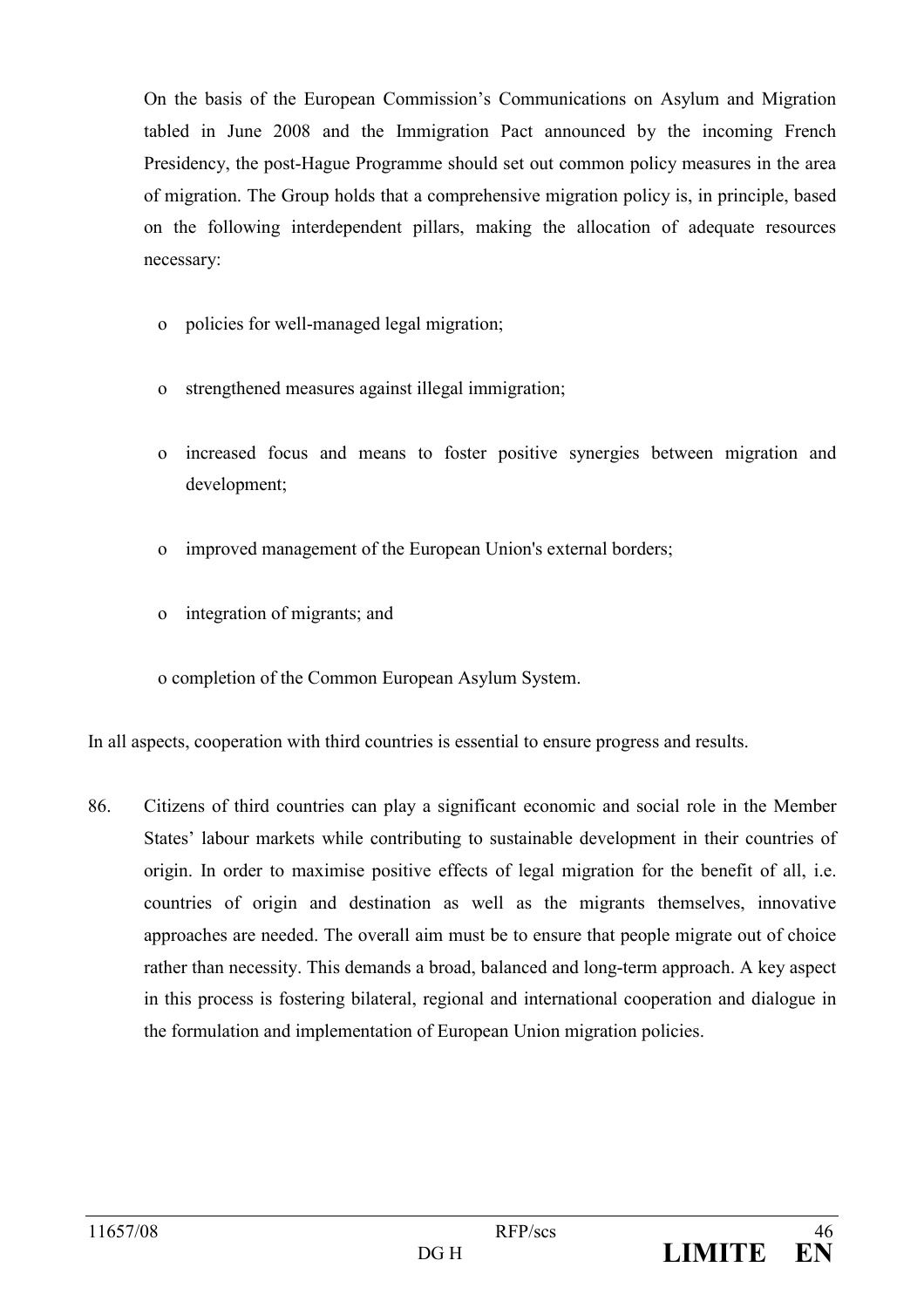- 87 The prerequisite for such legal migration is a demand for specific qualifications on the labour markets of the Member States on the one hand and a supply of workers from third countries possessing such qualifications on the other. Labour markets and social systems do differ in each Member State. Thus each Member State should retain responsibility for managing its labour market and determining volumes of admission of immigrants coming to their territory for work purposes. It is important that common European Union measures for labour migration should be demand-driven from a Member State perspective, and based on the principle of subsidiarity as well as on the principles of non-discrimination and equal rights.
- 88 Based on these principles, the post-Hague Programme should, amongst other important considerations, take into account the following  $-$  non-exhaustive  $-$  aspects and proposals in the area of migration policy:
	- o Member States should fully exploit all possibilities of intra-European economic migration.
	- o Legal migration should be treated *inter alia* from the perspective of the Lisbon Strategy and demographic developments in Europe: migration management and broader possibilities for third-country nationals to participate legally in the Member States' labour markets can play a role in achieving the objectives of the Lisbon Strategy, in easing the negative repercussions of demographic ageing, as well as in preventing illegal migration and associated criminal activities, such as smuggling, trafficking in human beings and labour exploitation.
	- o Increased efforts to curb **illegal immigration** and, in particular, to prevent illegal employment which often leads to human exploitation remain important. A more effective and coordinated European return policy should be established. Harmonised rules for effective return procedures and decisions in Member States are needed which fully respect and guarantee human rights.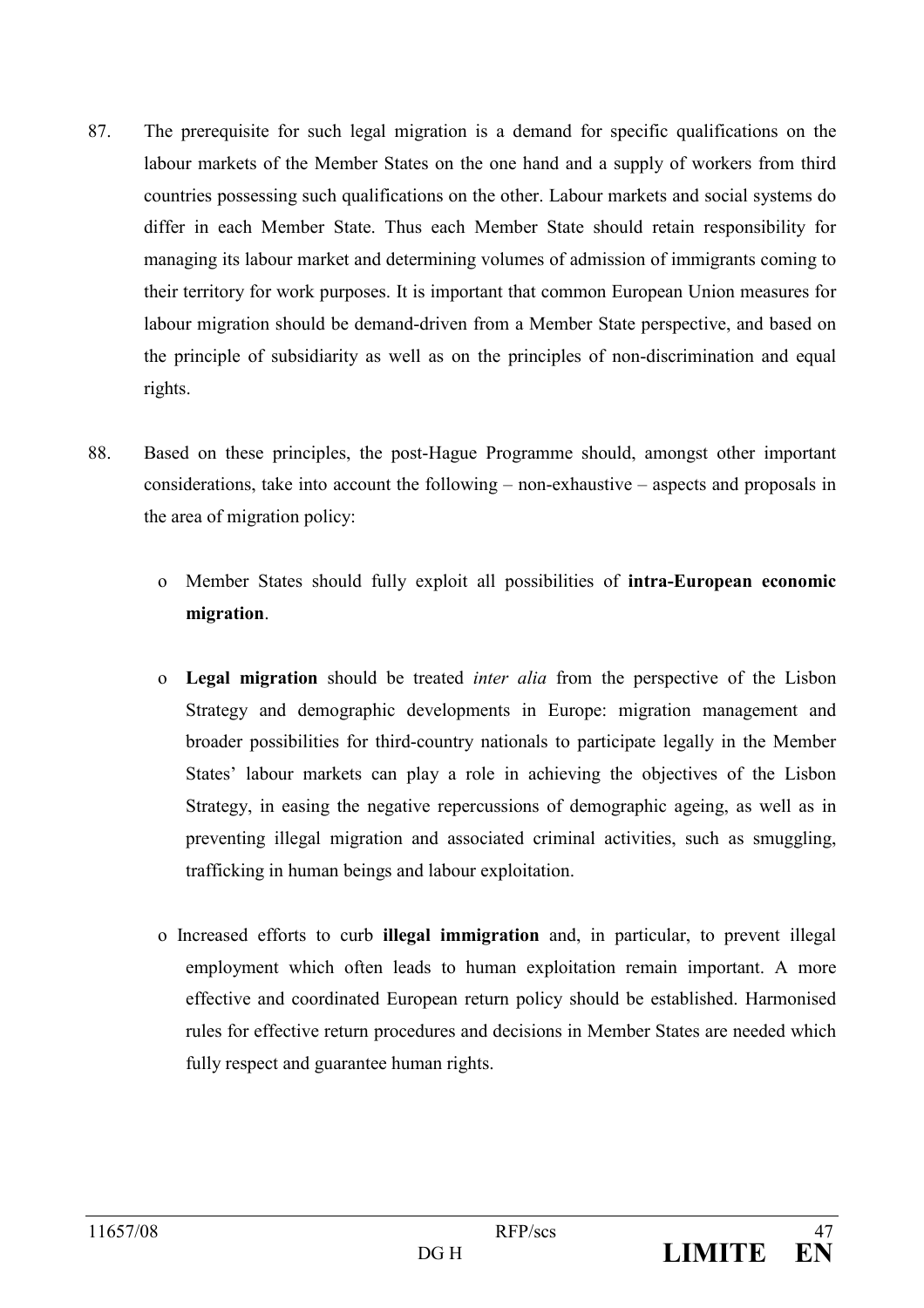- General regularisations of illegally staying third-country nationals should be avoided,  $\Omega$ given the absence of internal border controls. Increased exchange of information between Member States and consistent use of the consultation mechanism prior to Member States adopting decisions on regularisation must be ensured in the future. However, in the future, regularisations in exceptional circumstances and with individual case-by-case approach could be acceptable. This is without prejudice to the negotiations within the framework of the European Pact on migration and asylum.
- Recognising the complementary linkage between immigration and integration, the  $\Omega$ Group considers integration to be one of the key elements for tackling migration and migration-related challenges. Successful management of the consequences of the influx of migrants for the receiving societies is often closely linked to the level of integration reached in the Member State, and integration potential is a prerequisite for legal long-term immigration. Integration policy is therefore an integral part of legal migration policy.
- Taking into account the fact that integration takes place in the local community or at  $\mathbf{o}$ regional level and the different conditions and approaches in the Member States, the Group supports that integration policies remain within the competence of Member States also in the future
- As a complement to national integration policies, the Group proposes the following  $\overline{O}$ measures at the European level:
	- $\square$ The regular dialogue and the exchange of best practices among Member States at European Union level within the common framework defined by the Council in December 2005 and June 2007 should be enhanced, while further action directed at strengthening this framework and developing the common agenda should be considered.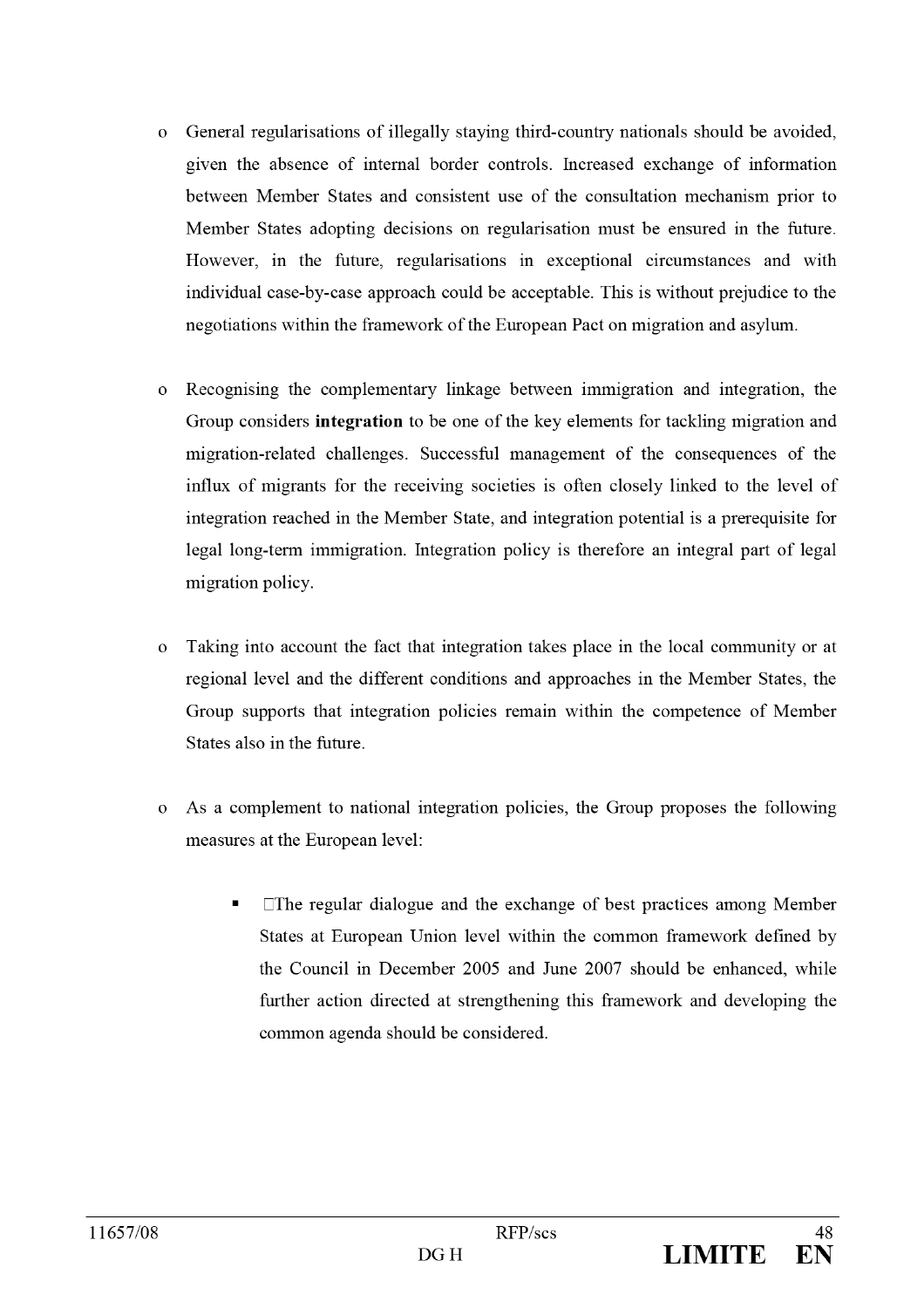This dialogue could include an exchange on the modules Member States have developed on certain aspects of integration, such as language or political institutions.

- $\Box$ Respecting the different national approaches, a set of common minimum standards and requirements of both the immigrant and the Member State should be further implemented. A balance between the immigrant's rights and obligations must be found. The immigrant's personal responsibility and his own initiative in the process of his or hers and their family's integration need to be strengthened. Legitimate requirements of the receiving society have to be considered.
- The Group also holds that intercultural exchanges for better understanding, trust and  $\mathbf{o}$ ultimately solidarity should be extended. Exchange of best practices on existing national initiatives for an intercultural dialogue should be intensified.
- The Group proposes to set up and develop a European Union website for public  $\Omega$ information on integration as well as on intercultural dialogue.
- Efforts to promote **policy coherence** between migration and other relevant policy  $\Omega$ areas, especially development policies, in line with the European Union's broad agenda for Policy Coherence for Development, are crucial to the successful development of the Comprehensive European Migration Policy. Mechanisms to promote synergies and to identify and reconcile conflicting interests and goals between migration and development - and other policy areas such as foreign policy, international trade, peace and security, and the environment - should be explored and implemented.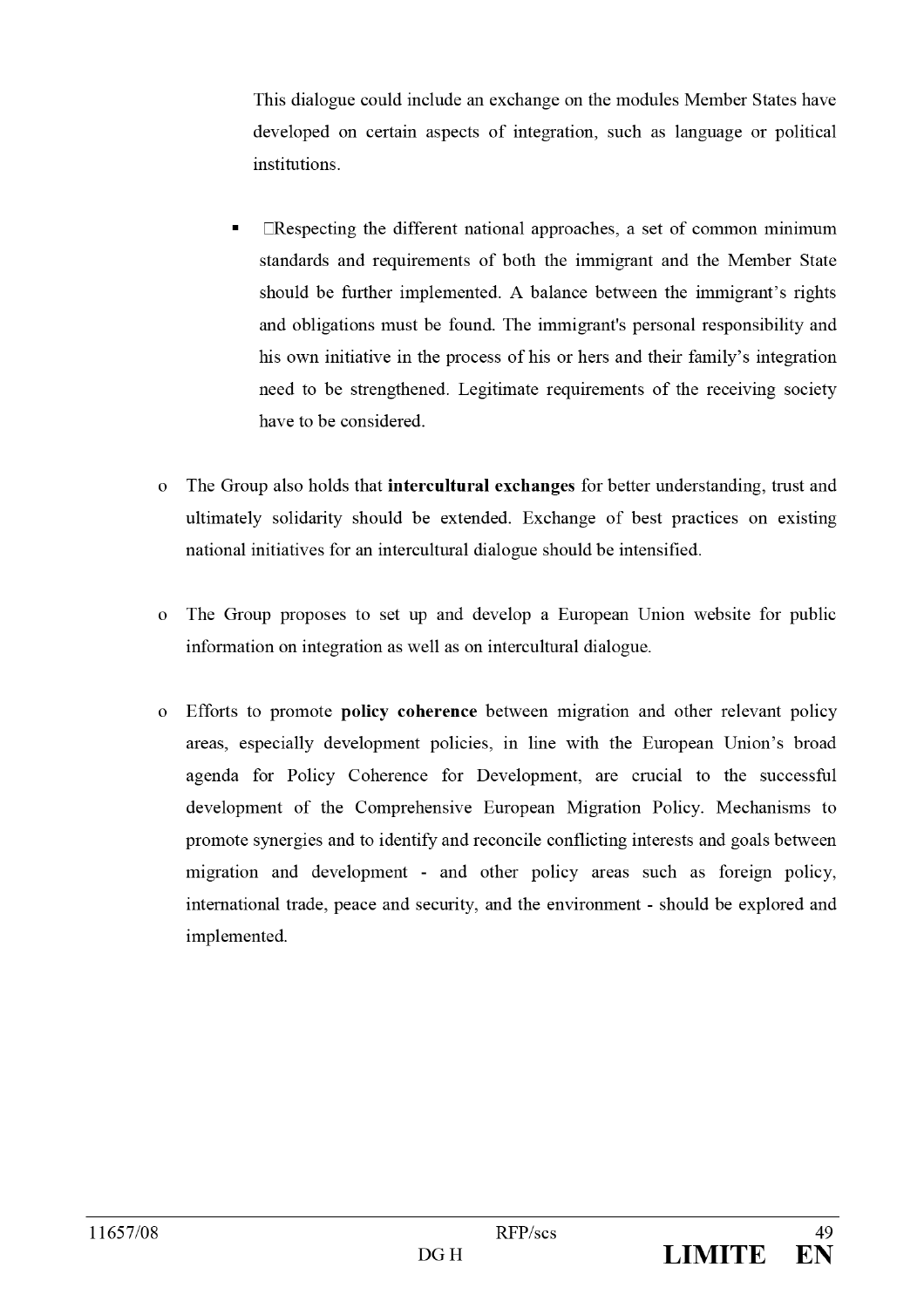- o With regard to the **Global Approach to Migration**, an integrated approach should be applied. Dialogue, cooperation and partnership with countries of origin and transit should be deepened and broadened in terms of both actions and resources in a fully balanced manner.
- o Consideration should be given to increased use of the instrument of mobility partnerships. The concept of mobility partnerships is based on an equitable "give and take" and utilises the economic potential of legal migration for the benefit of countries of origin as well as of those of destination while strengthening its development policy relevance. It thereby creates incentives for third States to cooperate more closely with the European Union in fighting illegal migration and efficient returns. Possible elements could be personnel and financial help in setting up of capacities, promotion of circular migration, academic cooperation or a link with development aid considerations.
- The concept of "circular migration" should be further developed, in particular in the  $\mathbf{O}$ context of closer cooperation and partnerships with third countries, in order to promote the positive development aspects of migration for countries of origin and destination whilst minimising negative effects such as "brain drain." In particular, consideration could be given to developing a system for transmitting the disbursement of pension or other social contributions to the country of origin, in order to allow migrants to keep their social benefits when returning to their home country, thereby making circular migration more attractive.
- Multilateral as well as bilateral partnership approaches between Member States and  $\Omega$ third countries should take into account new ideas to improve a deeper linkage between better management of migration, improvement of return policies and temporary or circular migration schemes.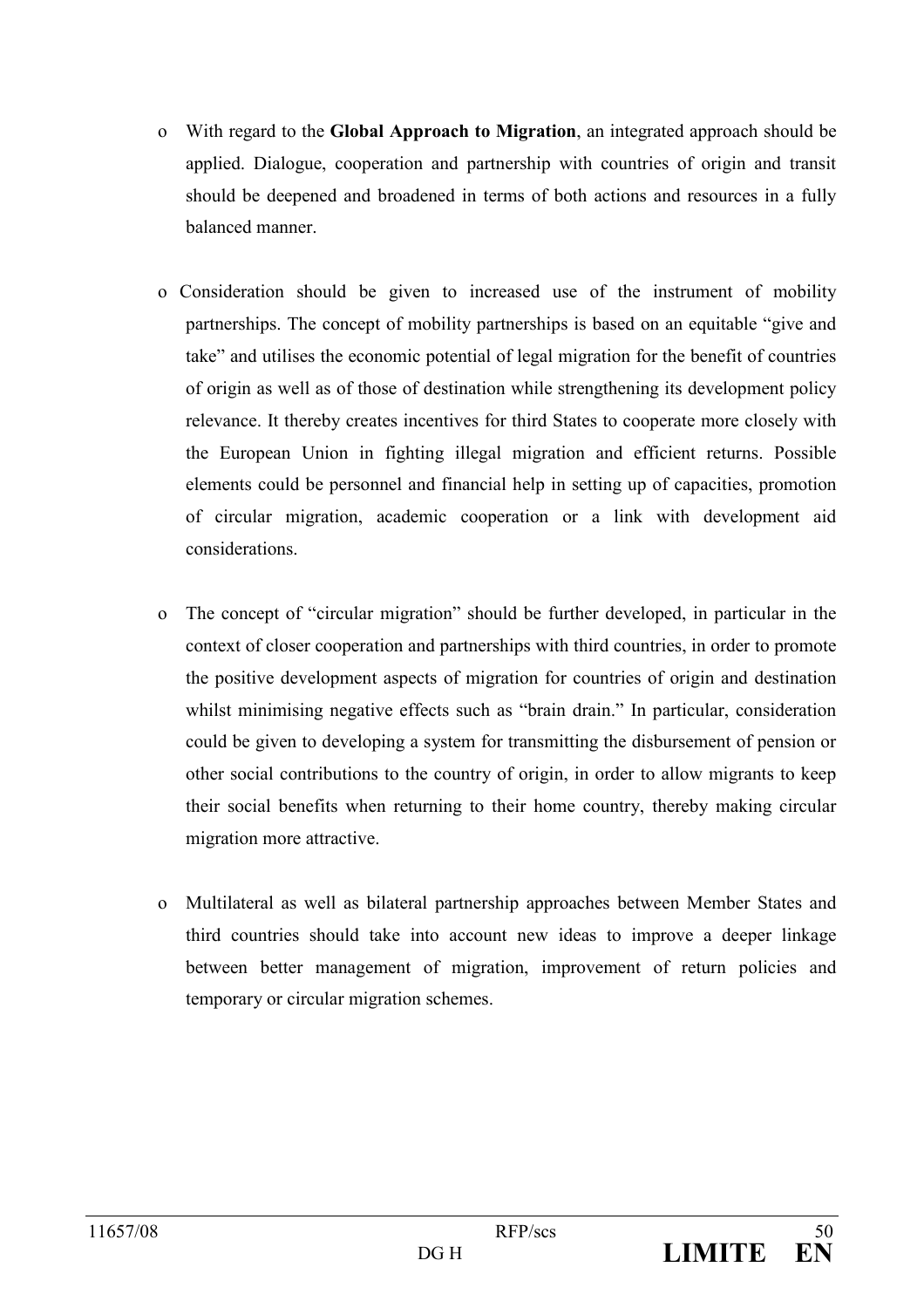This may include offering incentives to third countries, like the admission of structured circular migration in relation to proved readmission of illegal immigrants. This kind of incentive could make developing third countries interested themselves in succeeding with reintegration and readmission policies.

- o Information campaigns in countries of origin and transit are an important aspect in view of increased legal mobility between the European Union and partner countries as well as being relevant to reduce the number of illegal migrants. Detailed information about legal possibilities of migration as well as possible consequences of illegal immigration may contribute significantly to the management of migration.
- o Finally, current **financial instruments** should be evaluated and further developed according to new needs.

# 2.) Asylum policy

- 89. A certain degree of harmonisation in the area of asylum has been achieved since 1999. However, the existing common minimum standards agreed at EU level, which leave the Member States a wide margin of discretion in their application, have not led to a level playing field and do not guarantee equality of protection across the EU. In a common space based on the respect of fundamental rights, it is not admissible that the national application of one of them, the right to asylum, varies so much between the Member States.
- 90. One of the constituent parts of the Area of Freedom, Security and Justice is a Common European Asylum System (CEAS). Its framework shall be based on the Geneva Convention. Its objective is to achieve common eligibility criteria for protection, common procedures for applying those criteria and a common status valid throughout the Member States. In order to achieve this and to reduce the differences between decisions taken by the Member States, it is necessary to continue with further harmonisation of the legislation in the field of asylum even after 2009, based on evaluation of the current legislation. This should be accompanied primarily by enhanced practical cooperation.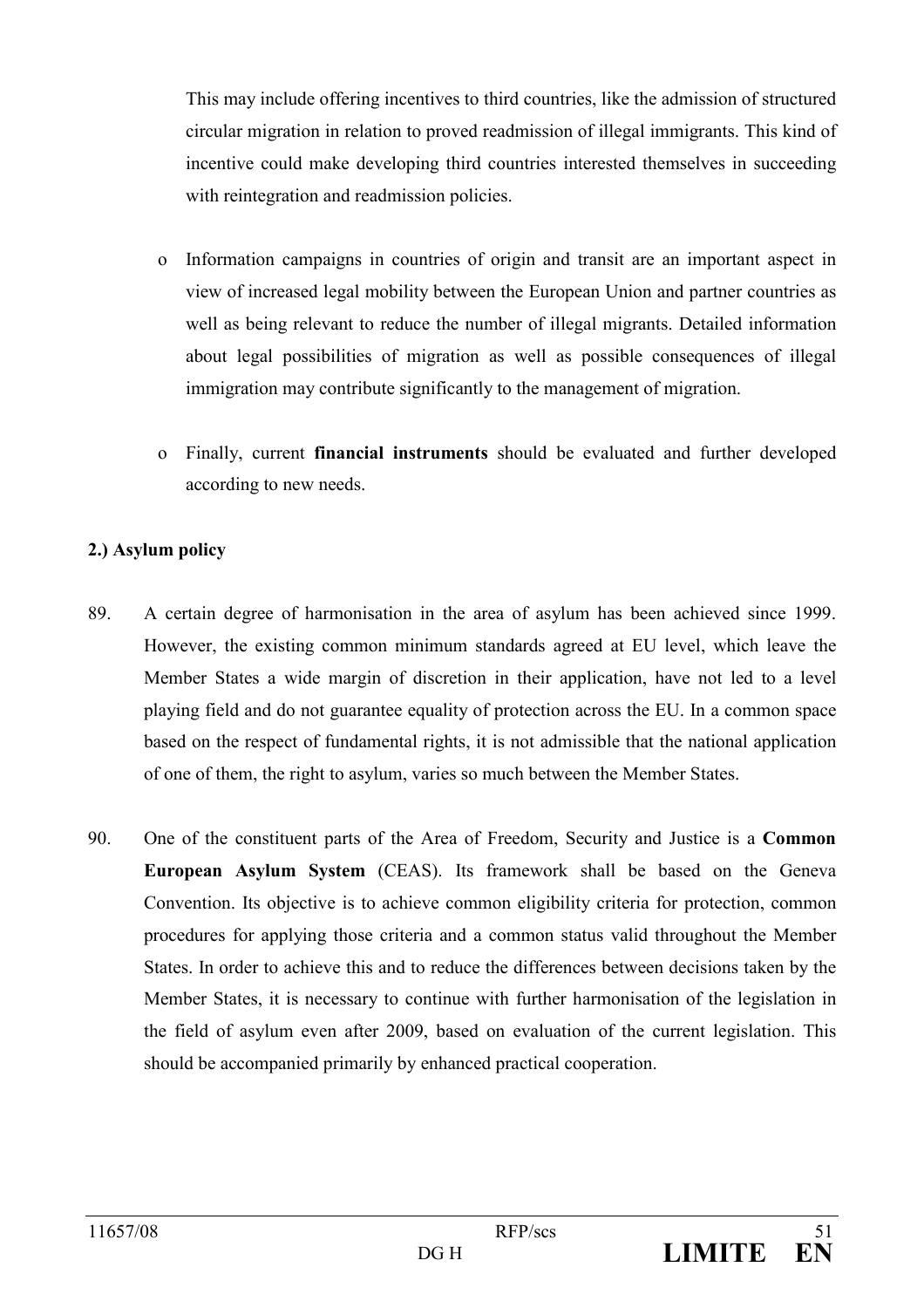- 91 The challenge in devising a Common European Asylum System is inevitably intertwined with the wider issue of migration. The Union has to continue to provide secure borders and prevent illegal immigration at the same time as ensuring that those with a genuine right to asylum are able to claim it.
- 92. A Common European Asylum System requires a common legal framework with a series of uniform norms and standards. Procedural rules must be shaped on the basis of the principle of effectiveness while at the same time there must be assurance that it does not result in lowering the existing standards of protection.
- 93. The examination of asylum applications should remain at national level and every application should be examined individually. A coherent application and interpretation of the common rules must be ensured. The European Court of Justice must be granted sufficient means to be able to meet the requirements for swift processing.
- 94. Increasing practical cooperation between the Member States is a very important step towards a Common European Asylum System. This may involve common training courses, coordination of special measures, exchange of information and best practices, resettlement measures, administration of a common portal on country-of-origin information, etc. Closer cooperation will lead to more equal treatment of asylum seekers and a more coherent approach to the processing of their asylum applications. The role of the European Support **Office** in coordinating such practical cooperation is essential.
- 95. An increase in the efficiency of the Dublin Regulation remains a challenge for all participants. Findings that emerge in the evaluation of the Dublin and Eurodac Regulations must be taken into account. The Dublin system is one of the cornerstones of a Common European Asylum System. A clear definition of the responsibilities of the Member States in processing asylum applications is indispensable, both for the asylum seeker and the Member States. Equally, on the basis of the evaluation of the current financial instruments financial solidarity solutions could also be further examined.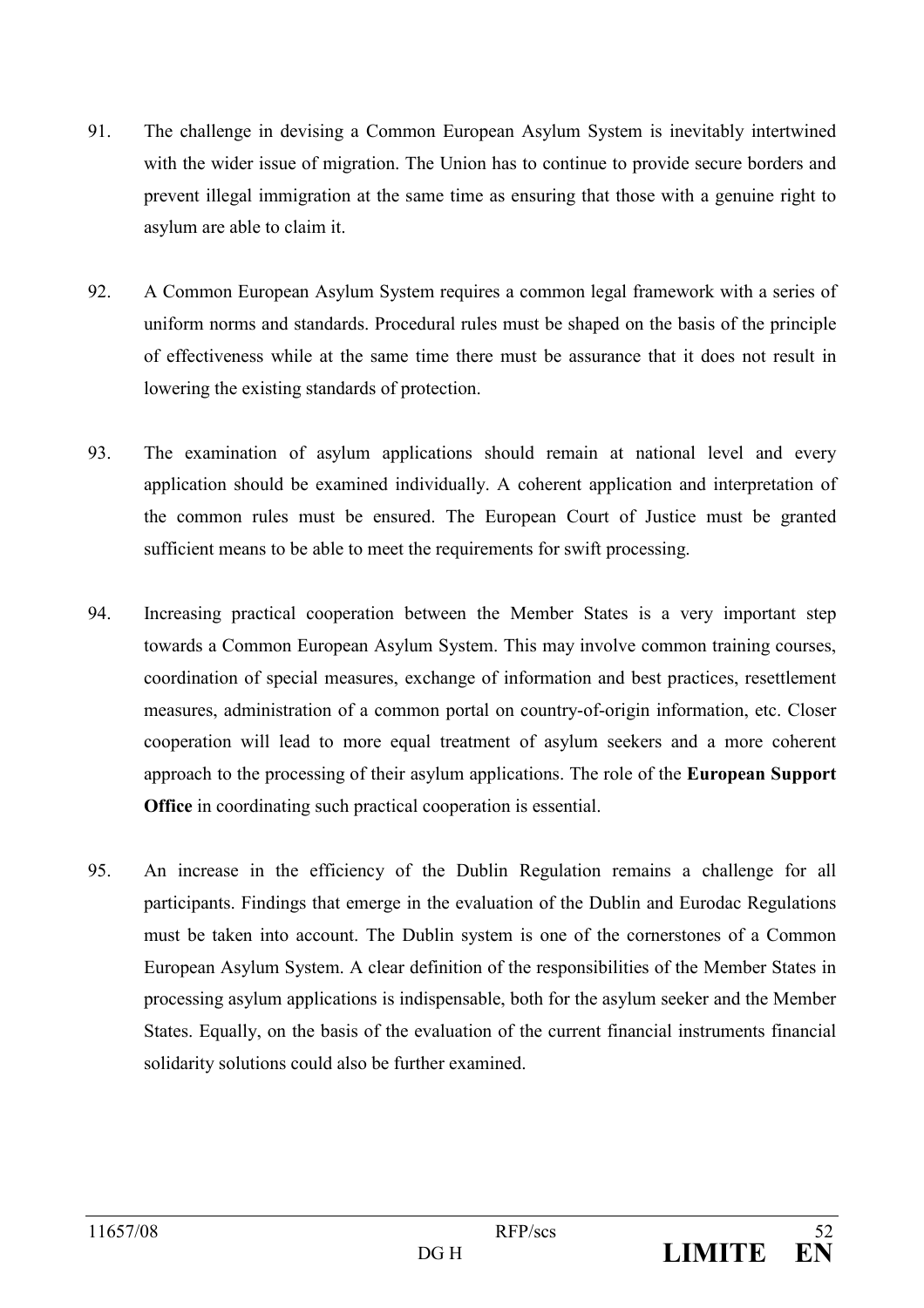- 96 Increased emphasis on the external dimension of asylum policy is important. It is necessary to devote ourselves more intensely to the situation in the countries of origin and link the Common European Asylum System with humanitarian and development programmes in the third countries. Such a link should be systematic and should form a global approach to migration and asylum policies.
- 97 A common asylum policy cannot focus only on the asylum seekers who apply for asylum in a Member State. The European Union has a strong interest in maintaining the international refugee protection regime and should be a key player at the international level. Strengthening its partnership with UNHCR should be one of the means to carry out this endeavour. In this context cooperation with transit States should be enhanced, especially by using Regional Protection Programmes.
- 98. The concept of Regional Protection Programmes (RPP) should, on the basis of evaluation, be developed and if necessary redesigned, in order to ensure their added value as a strategic complement to other forms of humanitarian support and capacity building.
- 99. A common resettlement instrument should be created. Resettlement programmes should be used strategically to complement and encourage additional durable solutions in host countries (local integration) and countries of origin (return) and thereby ultimately contribute to solving protracted refugee situations. If all Member States could contribute to a common programme, we could attain the volumes necessary to achieve a strategic impact. The common resettlement scheme should be based on existing experience and best practices among the Member States and should lead to increased resettlement potential in the European Union.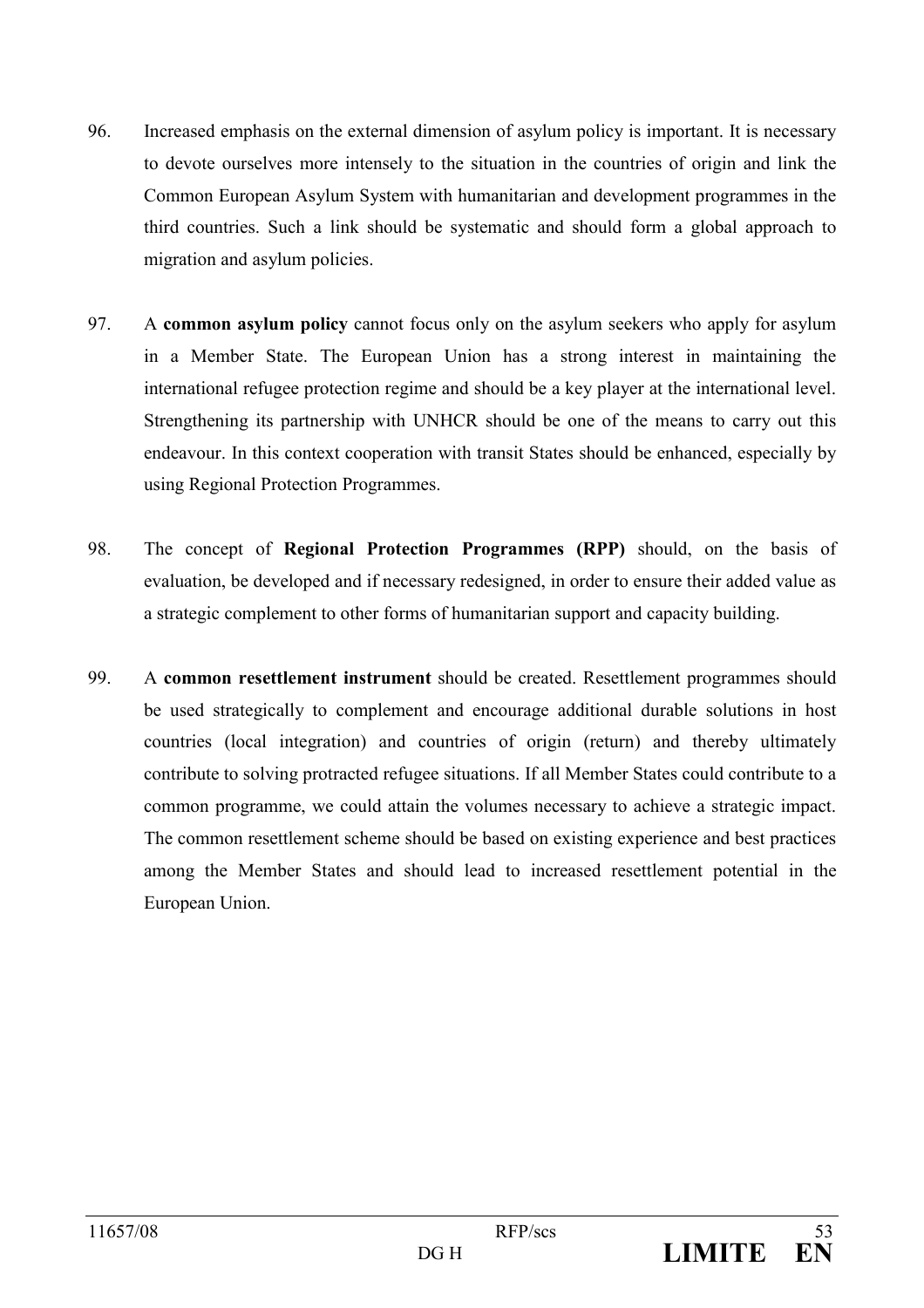## 3.) Modernising the Schengen border and visa approach

- $100.$ The Schengen system was established in the 1990s to achieve free movement of people as a necessary complement to the realisation of the internal market.
- $101.$ With the abolition of border controls between most of the Member States, the European Union has reached a historical landmark. The free movement of persons and goods is an achievement that finally put an end to the post-war period and the overall objective must be to preserve the integrity of the Schengen area while continuing to expand it.
- $102<sub>z</sub>$ The Schengen system, though still functioning well, needs to be continuously modernised and adapted to new political and technological challenges.
- 103. There is a need for a well-functioning balance between the desired free movement within Europe and a state-of-the-art border control system that combats illegal migration, organised crime and terrorism efficiently and with modern means. New technologies, hand in hand with well-trained border guards, must play a central role in border management. As a complement, adequate data protection tools are necessary. It is necessary to launch a transparent public debate to raise awareness of the advantages of increased use of information and communication technologies.
- 104. Checks and controls at the external borders should be as efficient and customer-friendly as possible. To achieve these aims, an "E-Border" concept on the basis of current reflections by the Commission should be established in the course of the post-Hague programme period. Bearing in mind the border package presented by the Commission on 13 February 2008, which aims to develop the integrated Border Management Strategy of the European Union in a comprehensive way, taking into account the possibilities offered by new technology, in particular the use of biometrics, action should be taken on: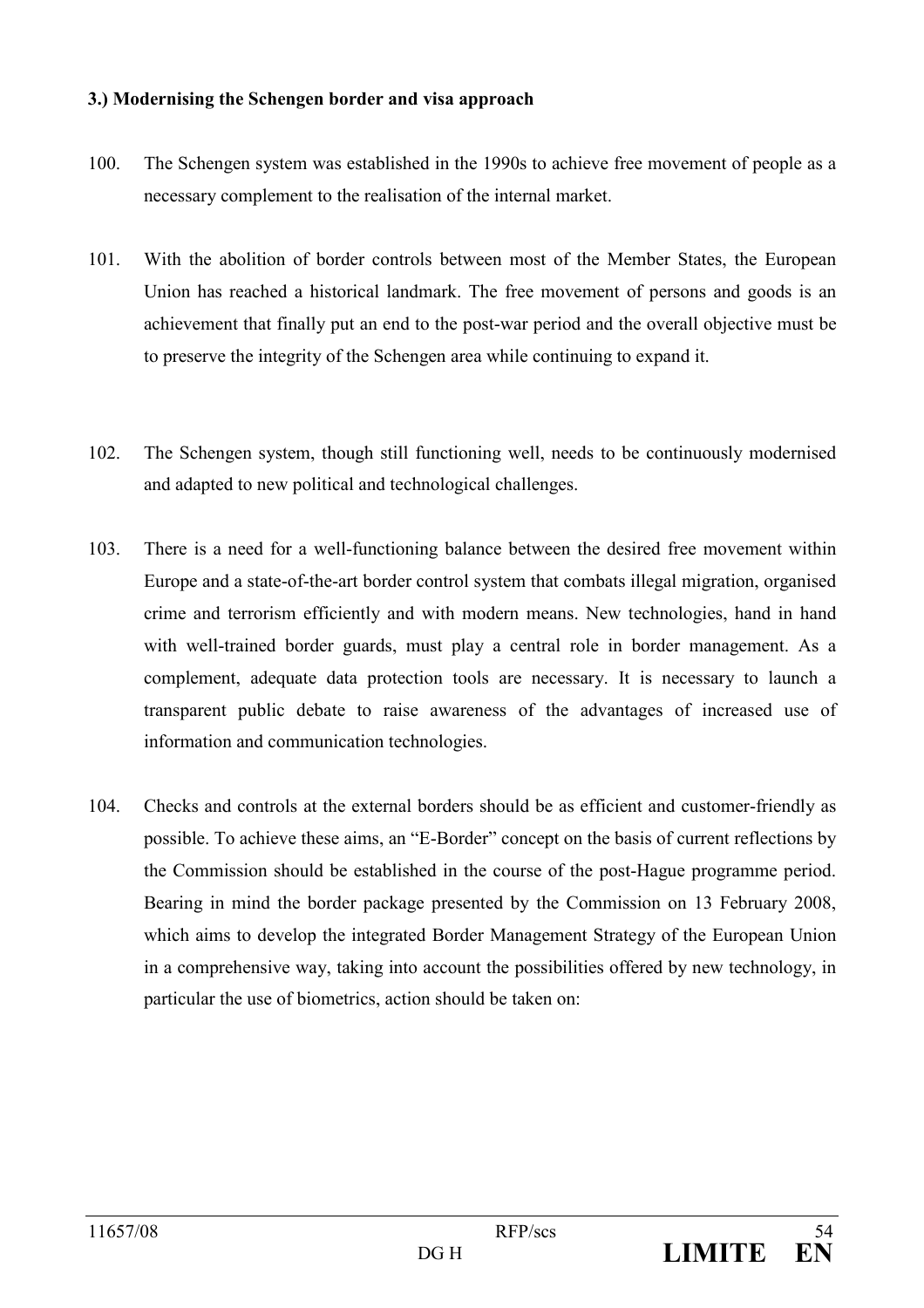- a registered traveller's programme; travel opportunities for certain groups of third- $\Omega$ country nationals to the European Union should be facilitated;
- an Electronic System for Travel Authorisation;  $\mathbf{O}$
- an entry/exit system for third-country nationals;  $\Omega$
- o automated border control systems for European Union nationals, to speed up passenger flows
- 105 Additional measures should be considered under the new Programme in order to develop security and smoother border control:
	- develop the European Border Surveillance System (Eurosur);  $\overline{O}$
	- checks and controls at the external borders should be as efficient and customer- $\overline{O}$ friendly as possible. A one-stop approach integrating all checks and controls carried out for different purposes, i.e. relating to persons, goods, veterinary and phytosanitary, pollution, terrorism and organised crime, would contribute to this objective. In order to generate synergies and thereby added value, border and customs controls could be gradually merged.
- 106. Hand in hand with the facilitation of border controls, visa-issuing procedures should become more efficient. To this end the establishment of Common Visa Application Centres in third countries should be stepped up, and uniform European Schengen visas should be issued.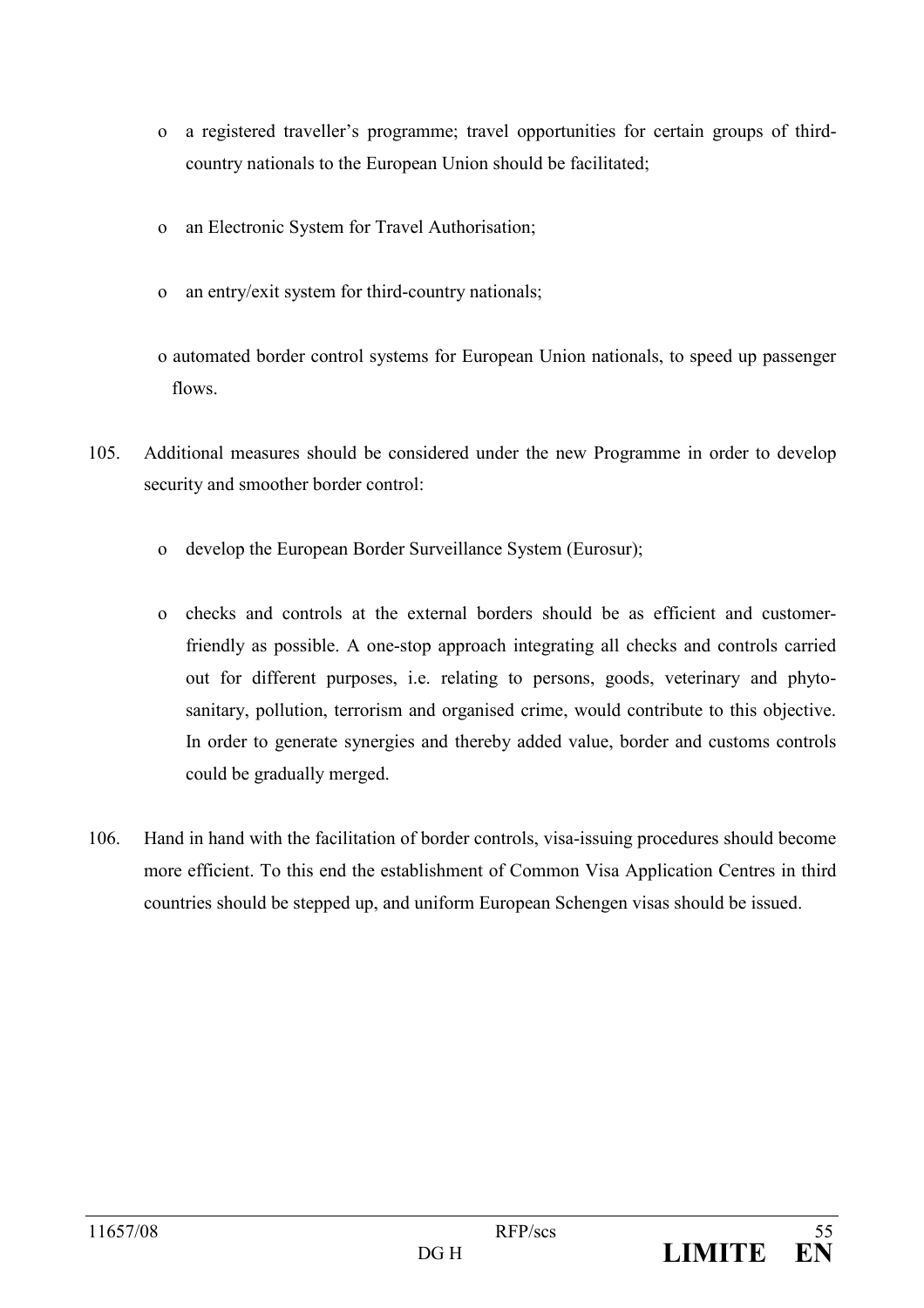107 Border and visa policies should be treated as parts of a holistic approach linking specific progress/measurable benchmarks to the decision as to whether to abolish visa requirements vis-à-vis third States with the prospect of access or vis-à-vis neighbouring countries. This would encourage the development of more secure structures at an early stage and accelerate cooperation with Member States.

## 4.) Further developing Frontex

- 108 Several factors linked to globalisation and technological progress, as well as to Europe's economic development, contribute to the fact that the European Union is increasingly becoming a region of destination for worldwide migration, organised crime and international drug trafficking, and a target of terrorist attacks.
- 109. These developments increasingly require coordination and  $-$  where appropriate  $$ implementation of security policies at EU level. In this context, Europol and Frontex have to cooperate closely with the national (border) police forces. Nevertheless, there are widely differing views on how far European agencies should be strengthened.
- 110. With regard to the  $-$  still young  $-$  Frontex agency, the Group recommends a step-by-step approach.
- $111.$ There are, however, several far-reaching measures that can be recommended in order to give Frontex the central role it needs to efficiently contribute to its functioning as the European focal point for integrated border issues.
- $112.$ Experience to date shows that successful operational missions led by Frontex depend on a clear legal framework as well as close links to Member States' border forces. The operational capacity of Frontex in the area of border control needs to be further developed: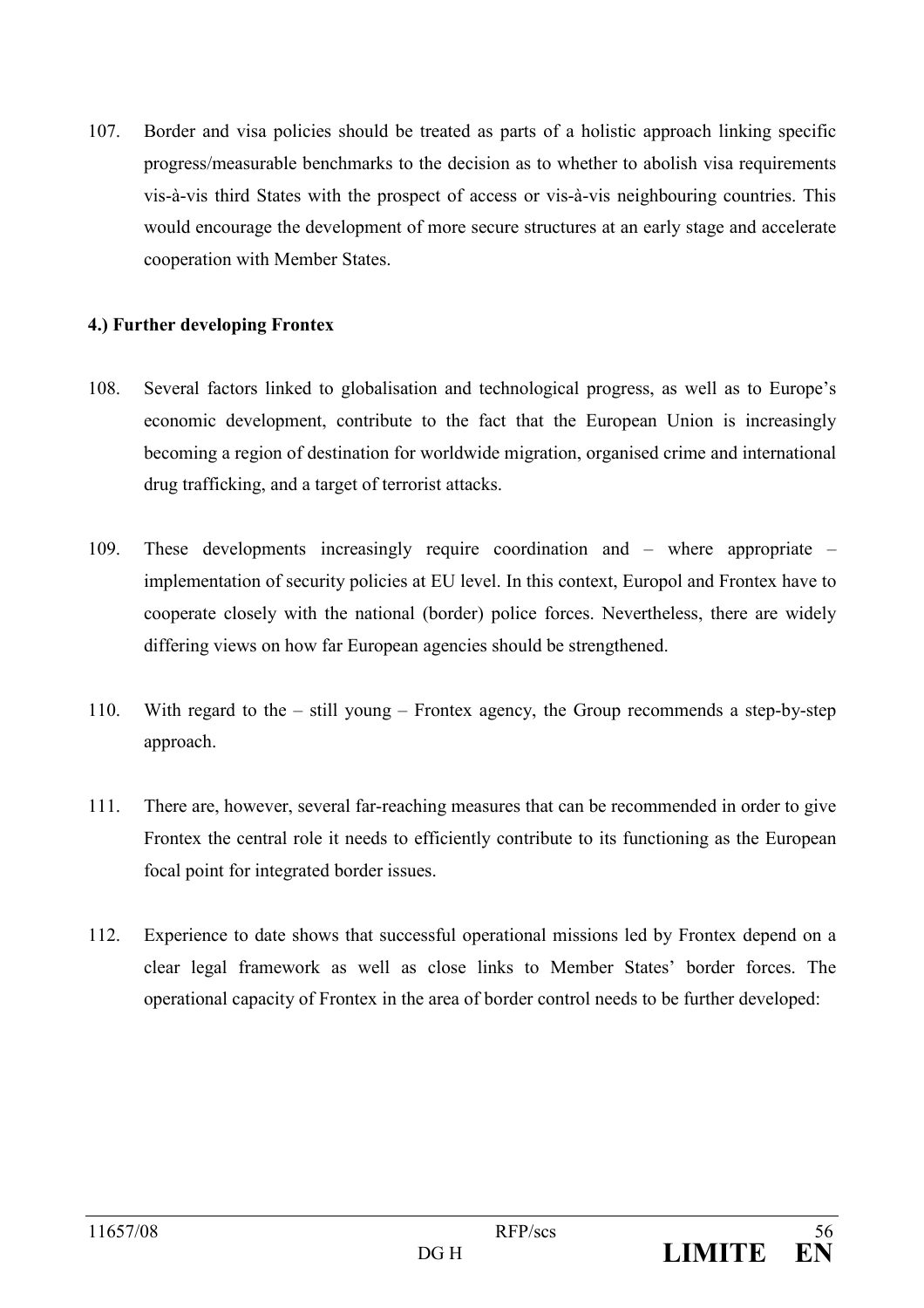- the success of Frontex missions to date is undermined by the lack of precise legal  $\Omega$ provisions on, for example, the regime governing Frontex measures with regard to e.g. sovereign action executed by national ships or planes and responsibilities for refugees, asylum seekers and castaways. Therefore, priority should be given to the development of such common rules.
- Frontex Reinforcement Teams need to be speedily implemented, *inter alia* involving  $\Omega$ the secondment of Member States' border policing experts to the agency, subsequently taking special account of priority border areas.
- Frontex should be closely involved in the European Surveillance System.  $\overline{O}$
- Consideration should be given to establishing regional and/or specialised branches.  $\overline{O}$
- o Member States should fully cooperate to make the Frontex tool box function effectively. At the same time, consideration should be given to providing Frontex with its own equipment for border control as necessary, taking into account the experience of other Community agencies.
- o Frontex needs responsibility to initiate, organise and coordinate joint operations as well as return flights to third countries (countries of destination).
- 113 Coherent and effective controls along the external borders of the European Union require the national border forces to be of a uniform high standard. To this end:
	- o Frontex needs to be able to regularly evaluate and inspect national border forces. Reflections in this context should include the option to replace the current  $-$  very infrequent – Schengen evaluations and should find a way to ensure appropriate participation by the Member States in the evaluations;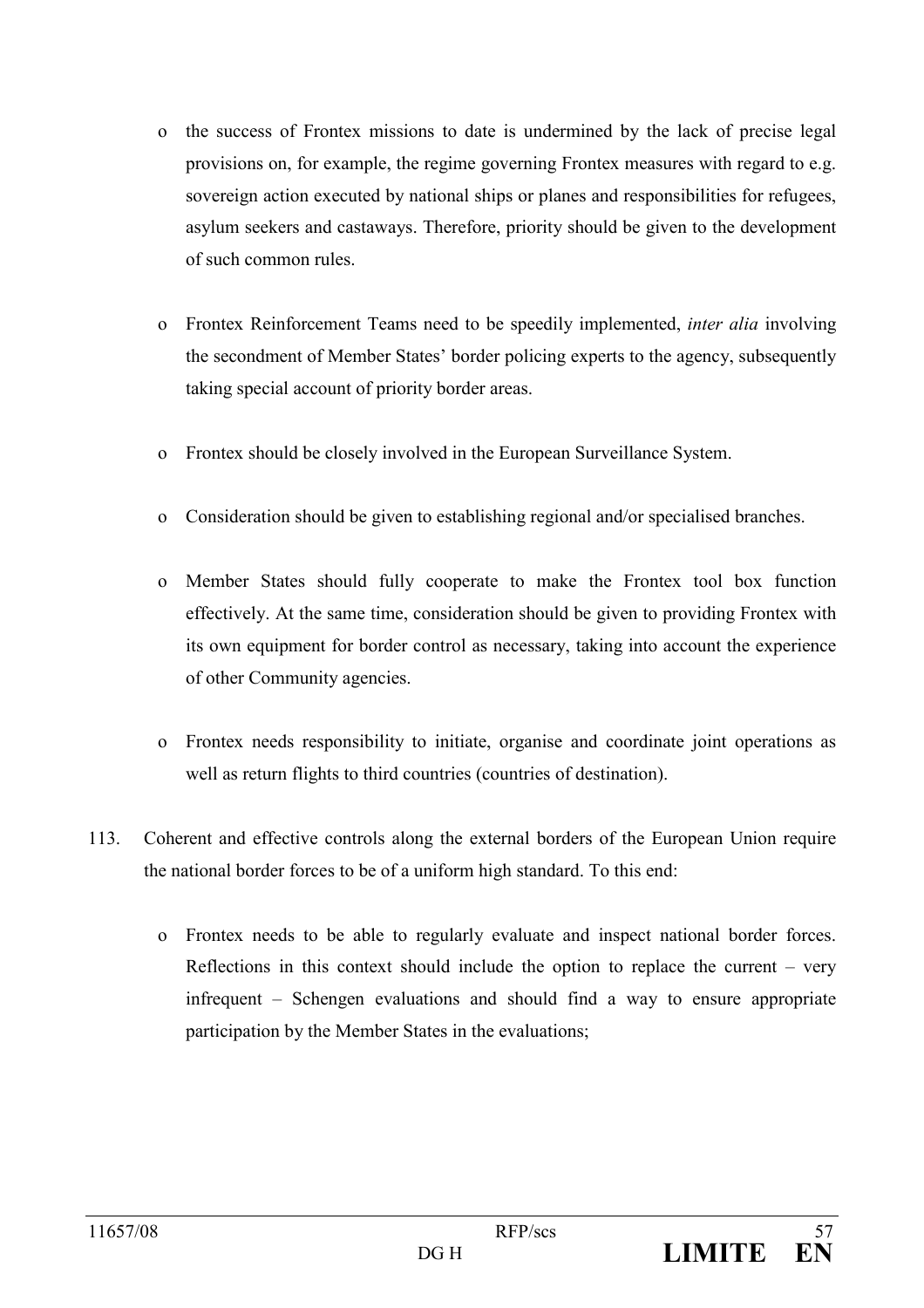- o a European Border Guard Certificate in the area of training activities should be considered:
- o Frontex should be given an extended role as advisory body for the Member States in all technical border management questions.
- 114 Increased operational and coordinating responsibilities should be accompanied by complementary competences for Frontex aimed at achieving synergies, cost savings and better interoperability. This implies, for example, initiating and coordinating joint calls for tender and further coordinating options in the field of procurement.
- $115.$ Development of a common border police "corporate identity" depends on regular contacts between Frontex and national experts. To this end, the Group proposed that exchange programmes be promoted as a component of border guard training. Frontex should be responsible for the overall coordination of these measures, including responsibility for harmonising the individual training units in the Member States.
- 116. Finally, a joint examination should be carried out as to how far closer cooperation between Frontex and the Member States' border forces with the responsible customs authorities would generate added value. For example, joint analyses, serving as the basis for joint measures, could help create synergies in combating illegal migration and drug trafficking.

# 5.) Enhancing cooperation with third States

117. The modern internal approach on managing migration, asylum and the external borders of the European Union, as outlined above, can counter the symptoms of illegal migration, but is not sufficient to deal with the systemic problem. Especially in this area, a responsible policy needs to follow the principle "prevention is better than a cure". Therefore the Group strongly recommends further developing a politically shaped strategy vis-à-vis third States, which would in particular allow illegal migration to be curbed at its roots, with a focus on border management problems.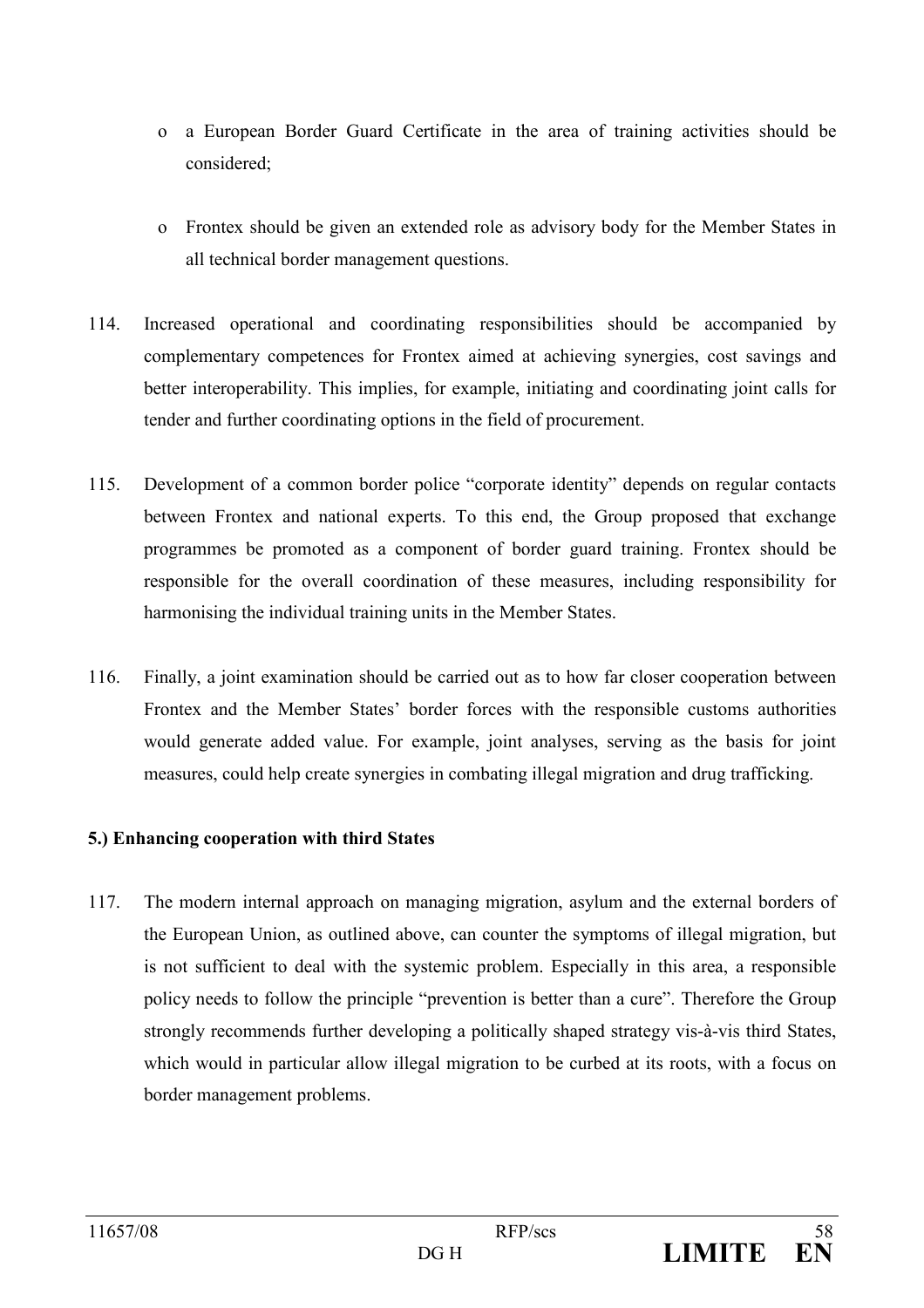- 118. Acknowledging that cooperation with third countries can only take place successfully in accordance with the *do ut des* principle, such a strategy should include, inter alia, the following objectives which are essential from the European perspective:
	- The Group maintains that it is necessary to examine whether and to what extent  $\mathbf{o}$ Frontex could play a greater role in supporting and building up border management organisations in third countries.

For example, it would generate added value if Frontex conveyed to third countries strategies developed by the European Union in a more continuous and consistent way than if individual Member States were assigned this responsibility in the framework of twinning and similar projects.

- Some Group members considered it to be in the European Union's interest to assist  $\overline{O}$ and advise third countries on producing and issuing forgery-proof identity documents as well as detecting forged and falsified documents. They proposed to give Frontex first-hand responsibility in this respect, while Member States' experts should be tasked to accompany Frontex activities in both these areas. Financial and/or technical support by the European Union will be needed in order to achieve the intended success.
- A sustainable preliminary measure to resolve problems before they occur at the  $\overline{O}$ borders of the European Union is the installation of European immigration staff of the Member States in third States with responsibility for advising on visa and related questions and recruiting possible immigrants. In order to achieve a high degree of flexibility, permanent operational groups of immigration staff could be established.
- o As regards ongoing patrols at sea led by Frontex, the political objective should be to also include the territorial waters and "search and rescue areas" of third countries affected, thereby helping them to meet their obligations under public international law.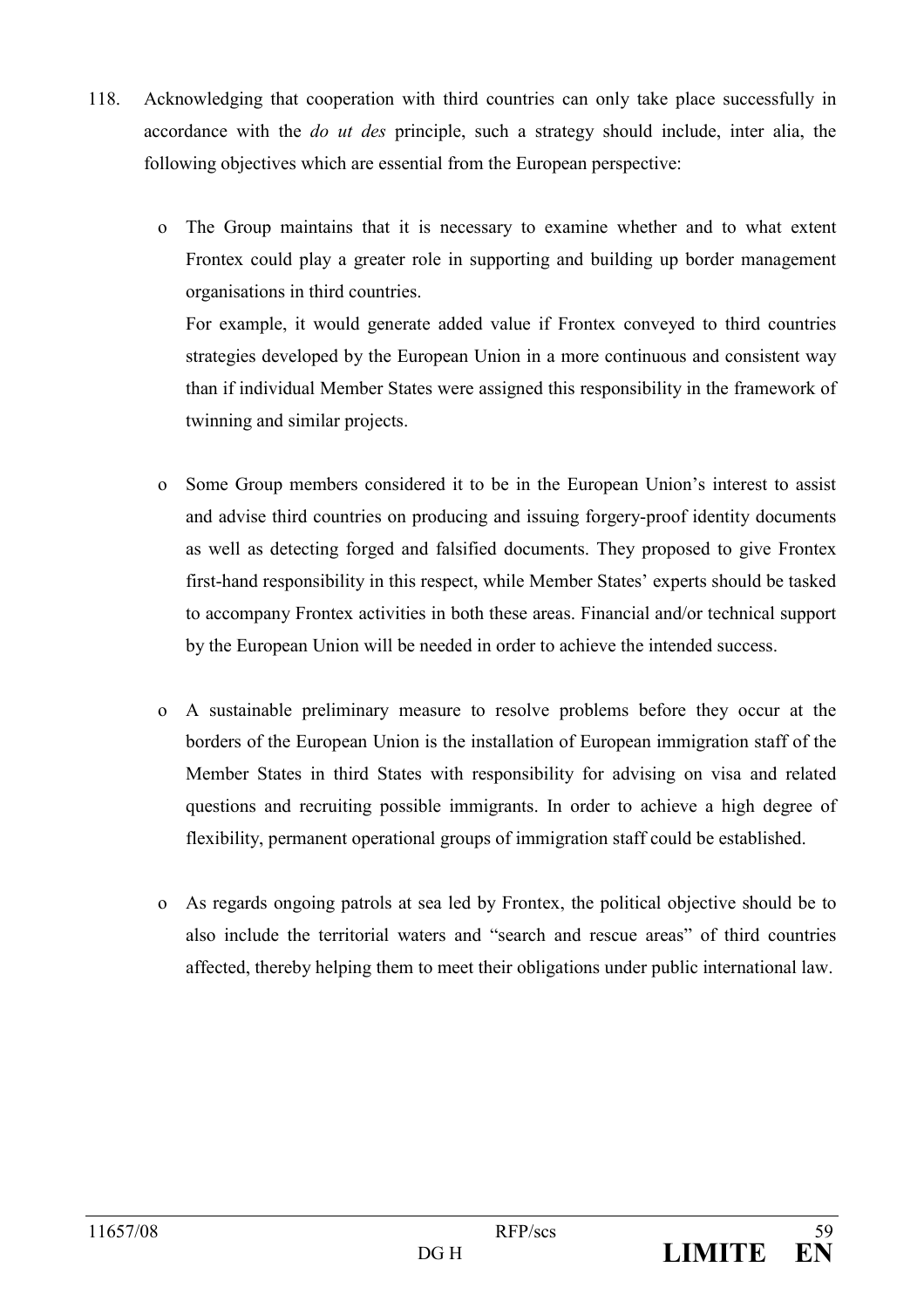In order to extend the radius of operations, thus lowering the risks for asylum seekers and combating illegal migration more effectively, agreements should be reached with third States on joint patrols at sea as well as on coordinating measures. The Group recommends giving Frontex a central role in the implementation of such agreements. If and where appropriate, start-up financial or material assistance should be made available to third States, either as an asset in the framework of the negotiations or as an alternative to joint measures.

- o In parallel, joint return measures should be facilitated. To this end, negotiations with third States in order to agree on practical arrangements should be intensified.
- 119. The willingness of third States to accept such agreements will clearly depend on the European Union making attractive offers in return, such as further development of mobility partnerships and circular migration. In particular, the Group recognises that a comprehensive European strategy on visas offers political leverage when dealing with third **States**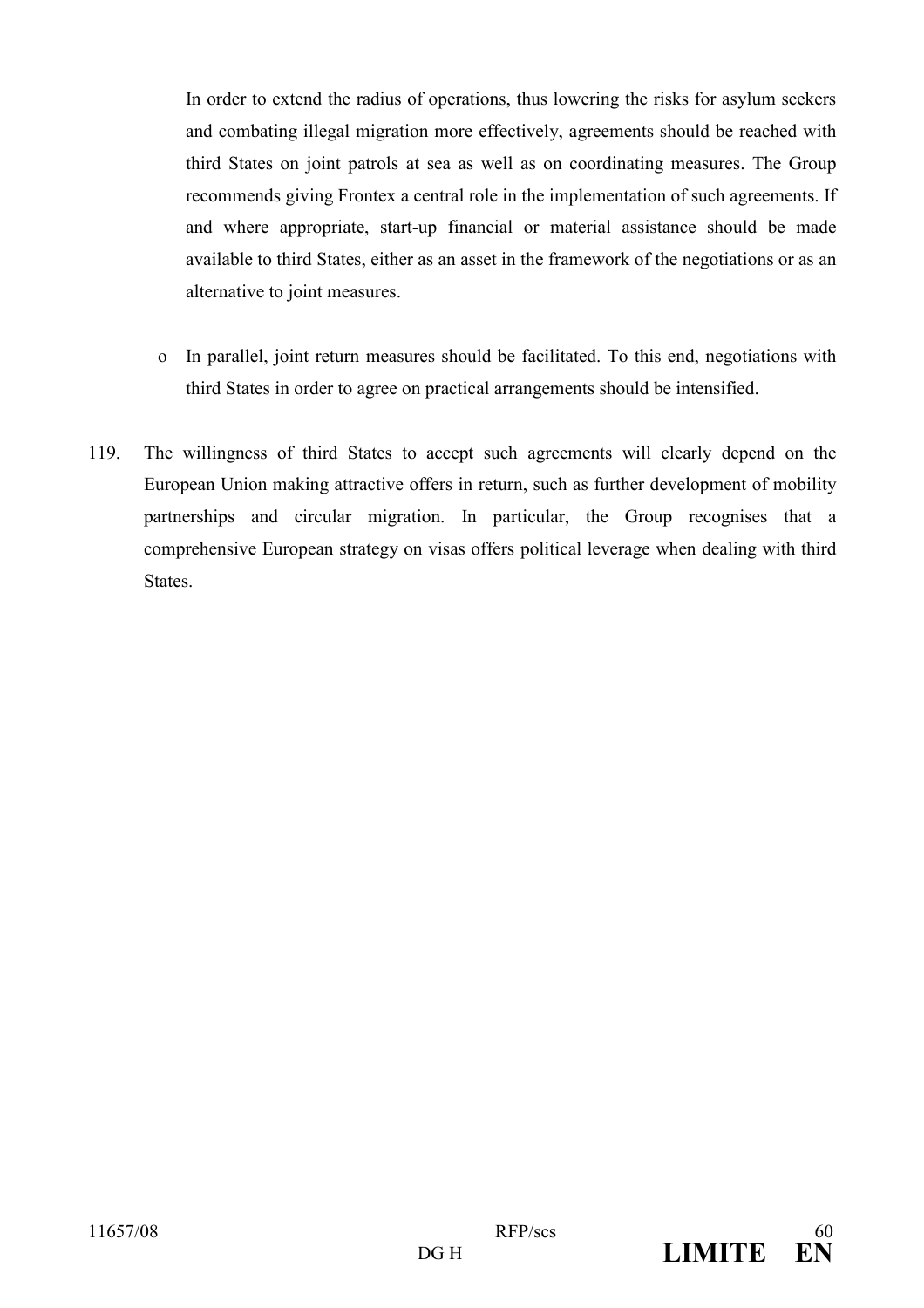### **Chapter IV: Developing Civil Protection**

- $120.$ Natural or man-made disasters usually have severe consequences and are often not limited to one Member State. In order to limit the consequences of catastrophes as far as possible, it is necessary to improve preventive measures and rapid response of civil protection capacities and the use of other tools to protect people, property and environment. The key to the future development of the Community Civil Protection Mechanism lies in the right balance between two most important principles: national responsibility and European solidarity.
- $121$ Prevention is an essential prerequisite for effective civil protection. Member States are responsible for civil protection and must actively build up their capacities at national and local level, taking the necessary preventive measures to enable them to be prepared for their own safety and protection. Member States should improve their national capacity for prevention and preparedness, not only for natural disasters but also for chemical, biological, radiological and nuclear risks. Through prevention, human suffering and economic damage can be avoided more effectively.
- $122.$ Regional cooperation between Member States facing the same type of natural disasters (floods, forest fires) should be promoted and encouraged through exchange of best practices, training and practical cooperation.
- $123.$ Solidarity is a key principle within the European Union. Therefore, Member States confronted with major emergencies can expect to receive support by Member States and the Community. Supporting and additional civil protection measures by the European Union should complement the responsibility of Member States to ensure their own national and local capability. At EU level it is necessary to develop this solidarity principle, which will enable a country at risk to obtain appropriate help from other Member Sates.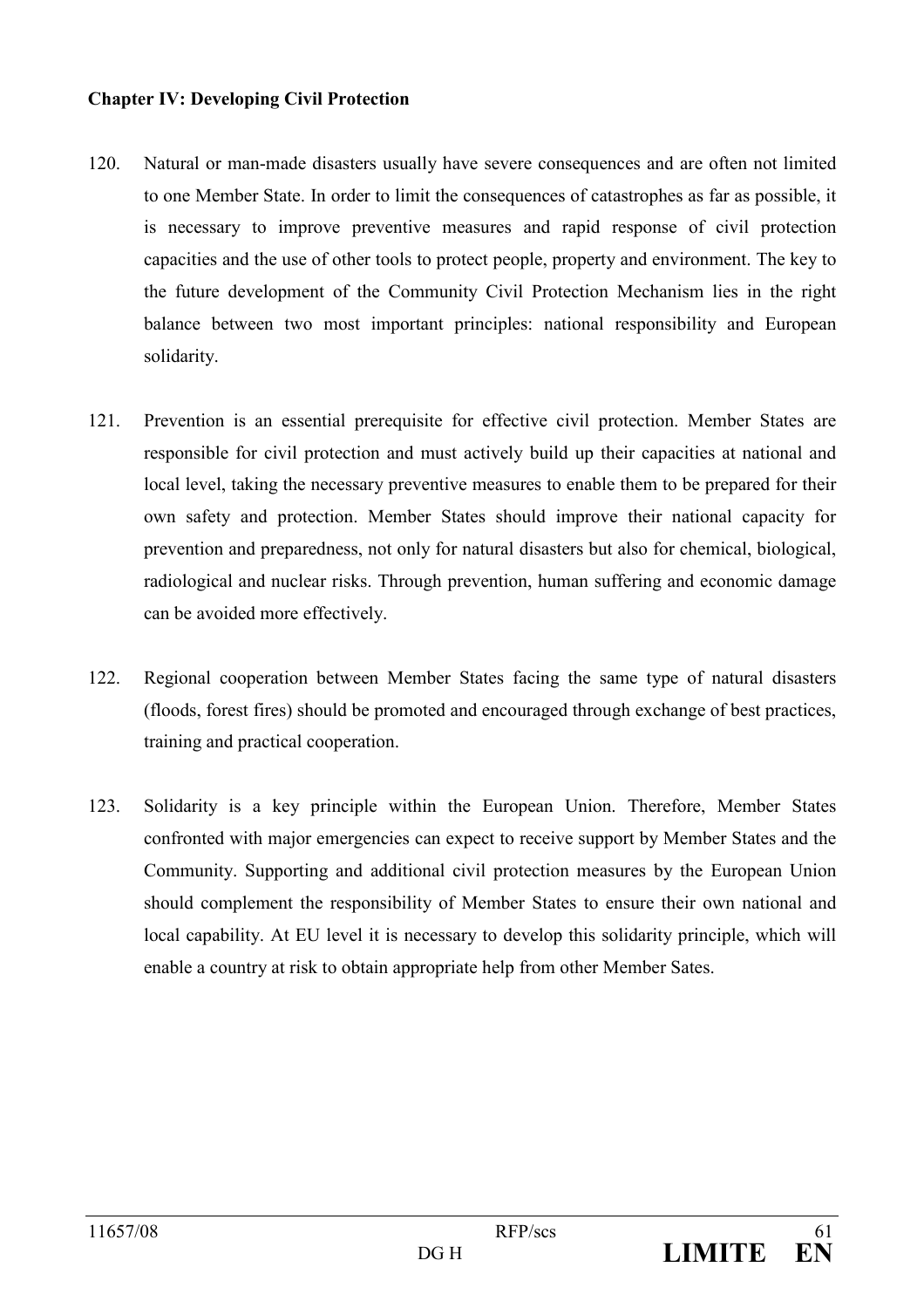- $124$ European added value can be improved in several fields: better coordination of instruments and capacities available, putting together tools and resources, improving training in civil protection areas, improving inter-constitutional coordination and relations with third countries as well as coordination with other actors such as the United Nations.
- $125.$ Development of the Civil Protection Mechanism should follow a step-by-step approach; we need to fully implement the recent recast of the civil protection mechanism, including setting up the modules, and make appropriate use of the new financial instrument, especially its measures facilitating transport.
- $126$ There is a general consensus on the need to establishing a tool box of modules, equipment and personnel that should be available in the event of a major emergency for the benefit of any Member State, transforming the actual database of the CECIS (Common European and Coordination Information System) into a more dynamic platform which will constitute a natural upgrade of existing tools.
- 127 The European Union should focus on a better knowledge of the existing capabilities, not only to be able to offer a better response in a situation of crisis but also to identify more effectively assets and the need for capacities avoiding duplication of resources. In addition it is necessary to provide for interoperability of communication systems, technical equipment and existing response systems and structures in order to better coordinate operations by national operational centers of the receiving Member State. Such an intervention could be of great help to any Member State affected, which could in this way acquire additional support in terms of staff and other resources and also obtain more specialised equipment which is not available in every country.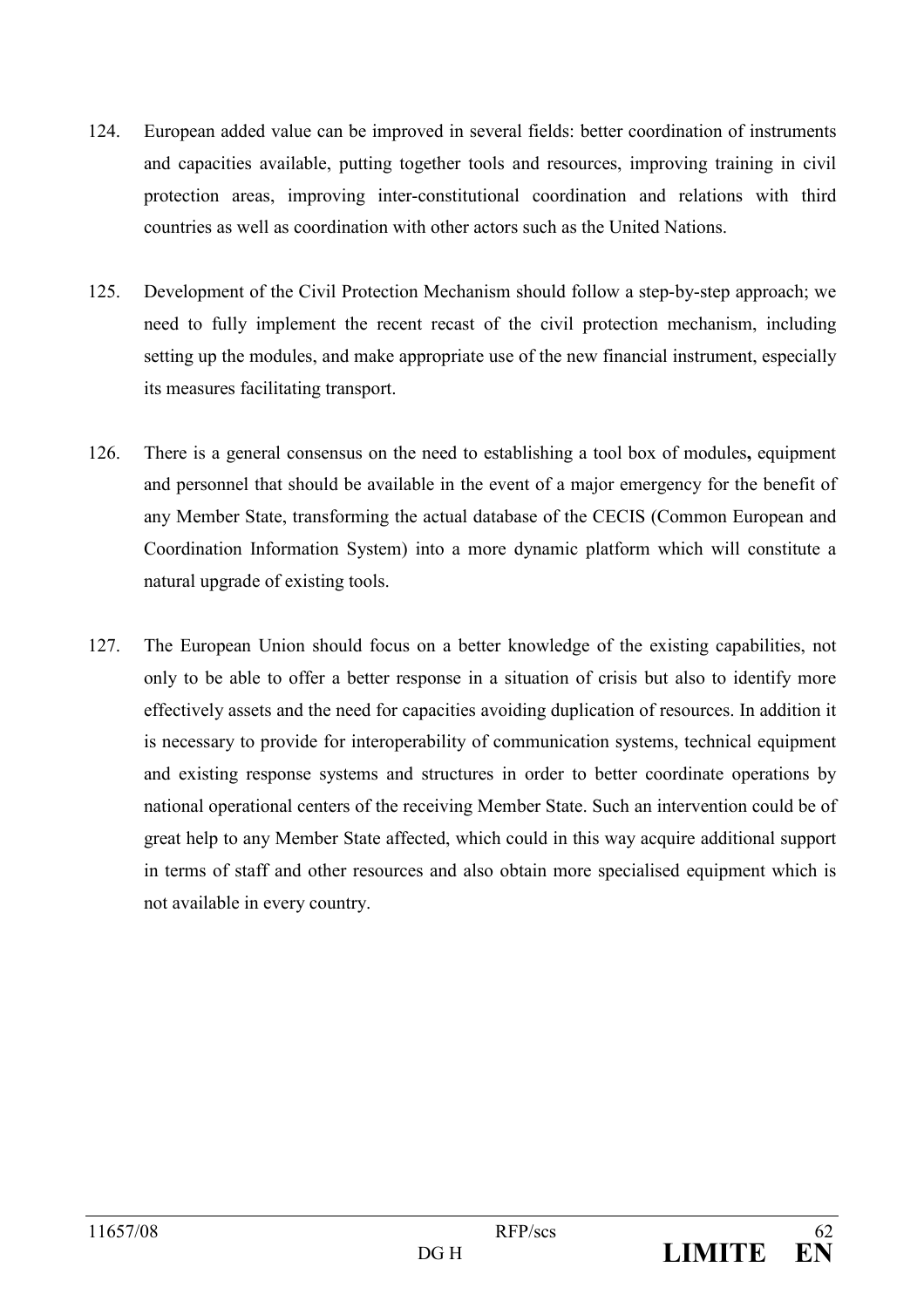- 128 The Monitoring and Information Centre (MIC) functions as both an information platform and a service provider, and should be further developed. The MIC should reinforce its analytical capacities and competence for gathering, selecting, analysing and weighing the appropriate information to be transmitted to the participating States. To do so, it would be necessary to upgrade the existing MIC which could become a central coordination point, having had a more operational role.
- 129. There is a need for an improved system of common training in the civil protection field, possibly through the networking of existing training or a common definition of training standards. This European Civil Protection training network should have a broad scope and focus on prevention, preparedness and response. It should improve the coordination of civil protection assistance interventions by ensuring compatibility and complementarity between the intervention teams from the participating States. It will also enhance the skills of experts involved in civil protection assistance operations through the sharing of best practices.
- In accordance with the principles mentioned above, further development of European 130. reaction capabilities could reduce time taken to send help and assistance. The main role of such capabilities would be to facilitate cooperation in civil protection assistance interventions in the event of major emergencies which might require urgent response actions. This applies also to situations where there may be an imminent threat of such major emergencies.
- 131. The role of civil protection in preventing and managing the consequences of terrorism should be given greater attention. Measures to deal with the consequences of specific terrorist threats and the role of civil protection in the protection of critical infrastructures could be further developed.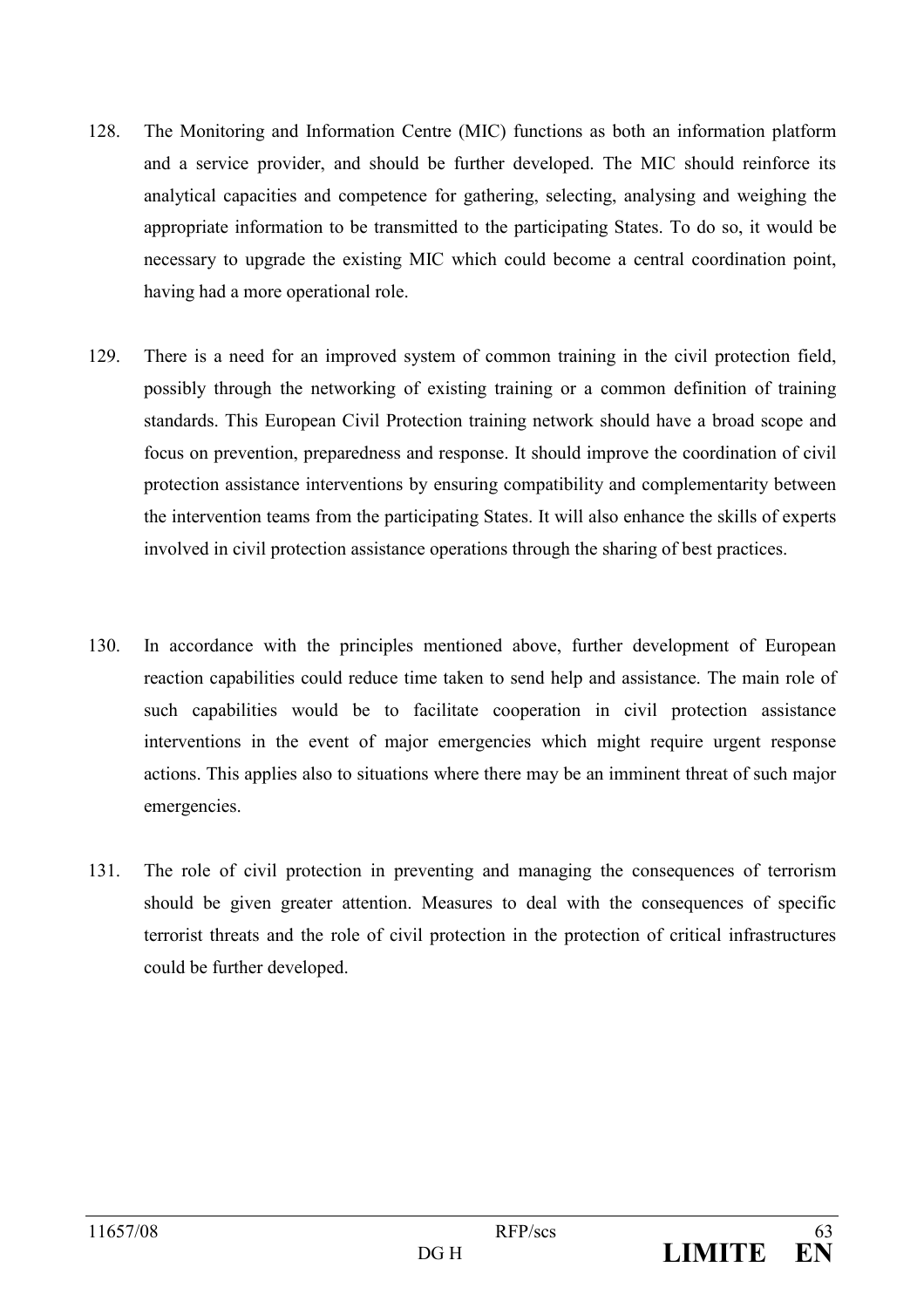### **Chapter V: Using New Technologies and Information Networks**

## 1.) Public security, privacy and technology

- 132. Balancing citizens' expectations of privacy against their expectations of proactive protection is not a new dilemma for public security organisations, but it is taking on an ever more acute form. In the "digital tsunami" environment the traditional measures to protect privacy will become less and less effective unless appropriate technological measures are used as an essential complement to legal means. In order to achieve a sufficient level of protection, "privacy-enhancing technologies" are absolutely essential to guarantee civil and political rights in the age of cyberspace.
- 133 Information is the key to protecting the public and in an increasingly connected world in which public security organisations will have access to almost limitless amounts of potentially useful information. This is a challenge as well as an opportunity – public security organisations will need to transform the way they work if they are to master this data tsunami and turn it into intelligence that produces safe, open and resilient communities. The key to effectiveness will be using technology to connect the capabilities of a multitude of stakeholders and ensure the right information gets to the right person in the form they are best able to use.
- 134. Member States should prioritise investment in innovative technologies that enable automated data analysis and improve real-time collaboration. Research in these areas should be encouraged, ensuring that ideas can move quickly from a research context to practical implementation.
- $135.$ Secondly, the European Union should ensure that these activities are coordinated as efficiently as possible. Member States should be aware of any significant research activities or pilot programmes being undertaken in other Member States and the teams involved in these activities should be given opportunities to share information and collaborate.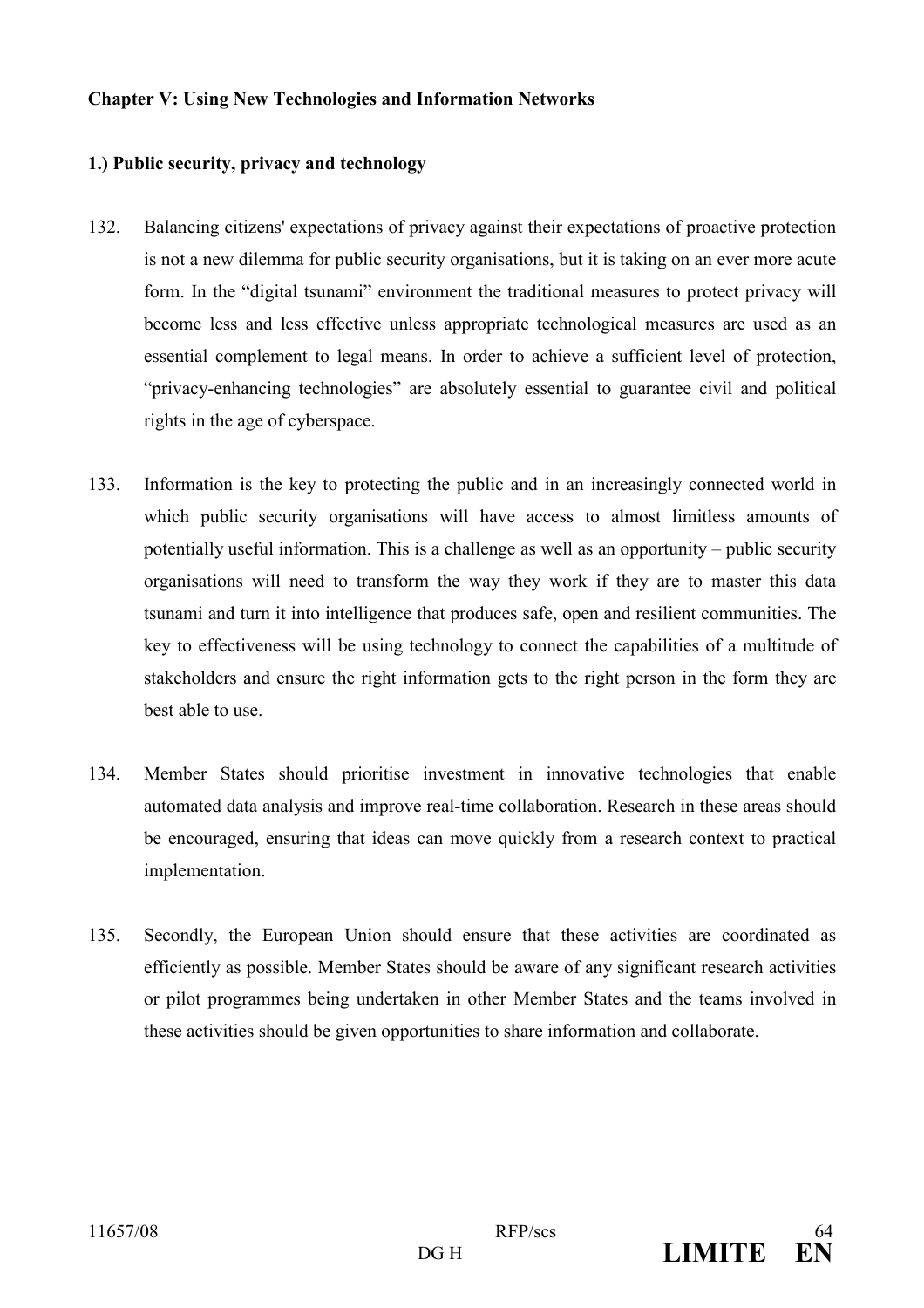- Thirdly, Member States individually and collectively should take a "platform" approach to 136 delivering public security. This involves moving beyond interoperability and focusing on a services-oriented approach, so that outputs from different parts of the system can be shared (within and across organisations) and elements of the system can be easily and quickly reused.
- 137 Fourthly, Member States need to focus on building converged platforms – they need to move towards converged networks (or, where necessary, solutions that ensure all their networks can "talk" to each other) and they need to ensure all data streams are digital and capable of being meshed together.
- Another way collaborative innovation could be encouraged would be to use the new 138 collaborative tools in the workings of the European Security Research and Innovation Forum (ESRIF) to have a wide and deep discussion amongst experts of the type of projects that should win support and funding.
- 139. Efforts should be made to launch a "European Security Tool Pool" Initiative. Such a "tool pool" would not be a place, a body or a database but rather an innovative concept allowing Member State and European Union institutions to make available and secure tools of proven or potential use in the security field for appraisal and/or testing by authorities of other Member States and, where useful, support their mutual deployment e.g. by meeting related licence costs, translation and training.

# 2.) The Principle of Availability and a European Union Law Enforcement Information **Management Strategy (EU IMS)**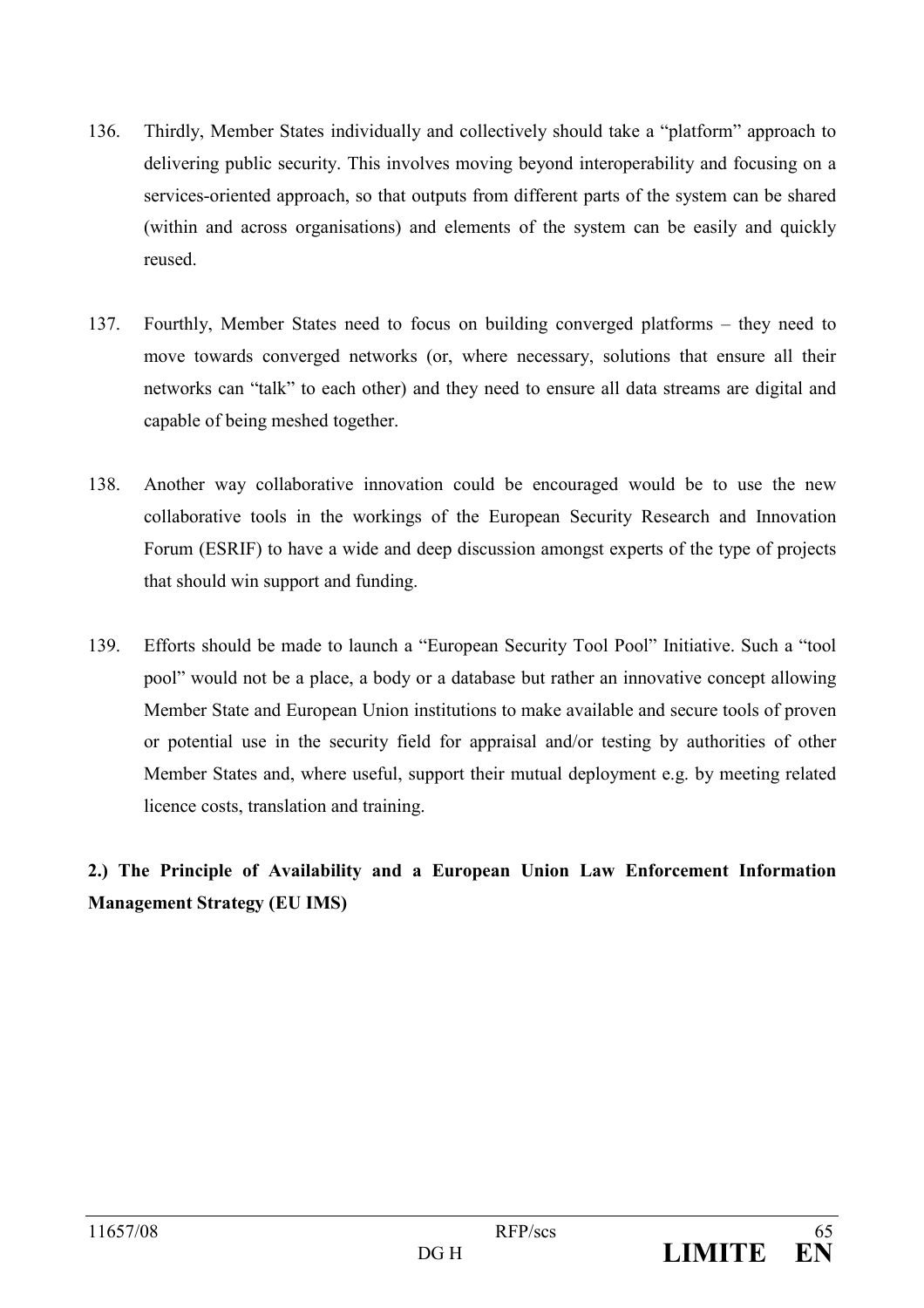- $140$ It has long been agreed that a key factor for success in international cooperation in preventing and fighting crime is the exchange of information between law enforcement agencies. This conclusion is reiterated by the Group and pointed out as a major challenge for the enhancement of future EU law enforcement cooperation. For this reason, the Hague Programme also established the Principle of Availability (PoA) with a view to improving the exchange and availability of law enforcement information.
- 141. As regards the legal framework for the exchange of law enforcement information, a pragmatic step-by-step approach is needed towards a comprehensive and coherent strategy for EU information exchange. A list of data categories appropriate for use in further attempts towards more integration should be identified.
- 142. It is obvious that the implementation of the PoA is a complex matter that requires thorough reflection and discussion. Besides continuous political appraisal, the implementation of the PoA raises a number of other important issues, i.e. issues of a legal, organisational and technical nature. In addition, a sound data protection regime is a prerequisite for the implementation of the PoA. Although not yet completed in operational terms, perhaps the most prominent example of achievement so far is the incorporation of the Prüm Treaty on DNA, fingerprints and vehicle registrations into the EU acquis. Europol has also developed competence and a means to enhance availability at EU level.
- 143. Exchange of law enforcement information in European Justice and Home Affairs in general and in connection with the PoA has been dealt with according to an approach taking each issue in isolation. This has led to a somewhat uncoordinated and incoherent palette of information systems and instruments, but has also incurred costs and delays detrimental to operational work. It seems clear that in formulating a future EU policy on the exchange and availability of information, this is an opportune moment to go beyond the limited perspective of a case-by-case approach and aim for a holistic objective in law enforcement information management.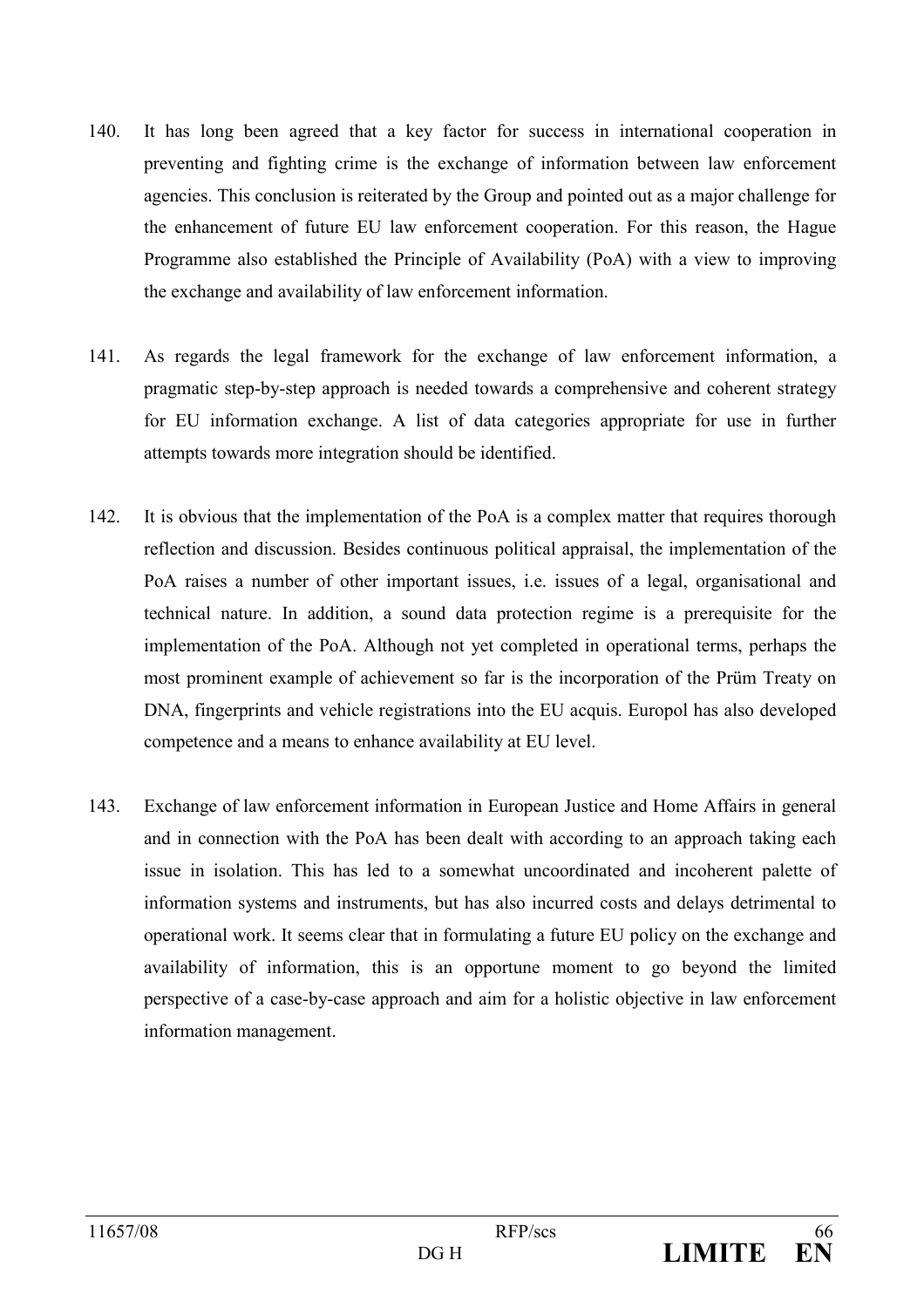- 144 On this basis, the Group recommends in general for the post-Hague Programme that:
	- the PoA be carried over to a new programme with necessary adjustments and  $\mathbf{o}$ additions:
	- an EU JLS Information Management Strategy (EU IMS) be established, with a view to  $\Omega$ making the PoA tangible and providing a coordinated and coherent approach to the exchange of information, aiming at a professional, business-oriented and cost-effective use of information technology and information networks.

# 3.) Elements of the proposed EU JLS Law Enforcement Information Management Strategy (EU IMS)

# **Objectives**

- 145. The objectives enshrined in the PoA were developed in the 2005 report of the Friends of the Presidency on the implementation of the PoA (FoP report): "The objective must be to establish business processes which can facilitate the quick, efficient and cost-effective means for exchanging data. These processes must be accountable and incorporate good practices in the sharing of data. [...] The technical solution must be designed to meet current and future business needs, taking into account functional and technical requirements. Its functionality and interoperability should be maximised and it must be easy to expand and modify".
- 146. These objectives can be said to encapsulate the discussions held within the Group and they could serve as a contribution to the formulation of policy on exchange of information beyond 2010.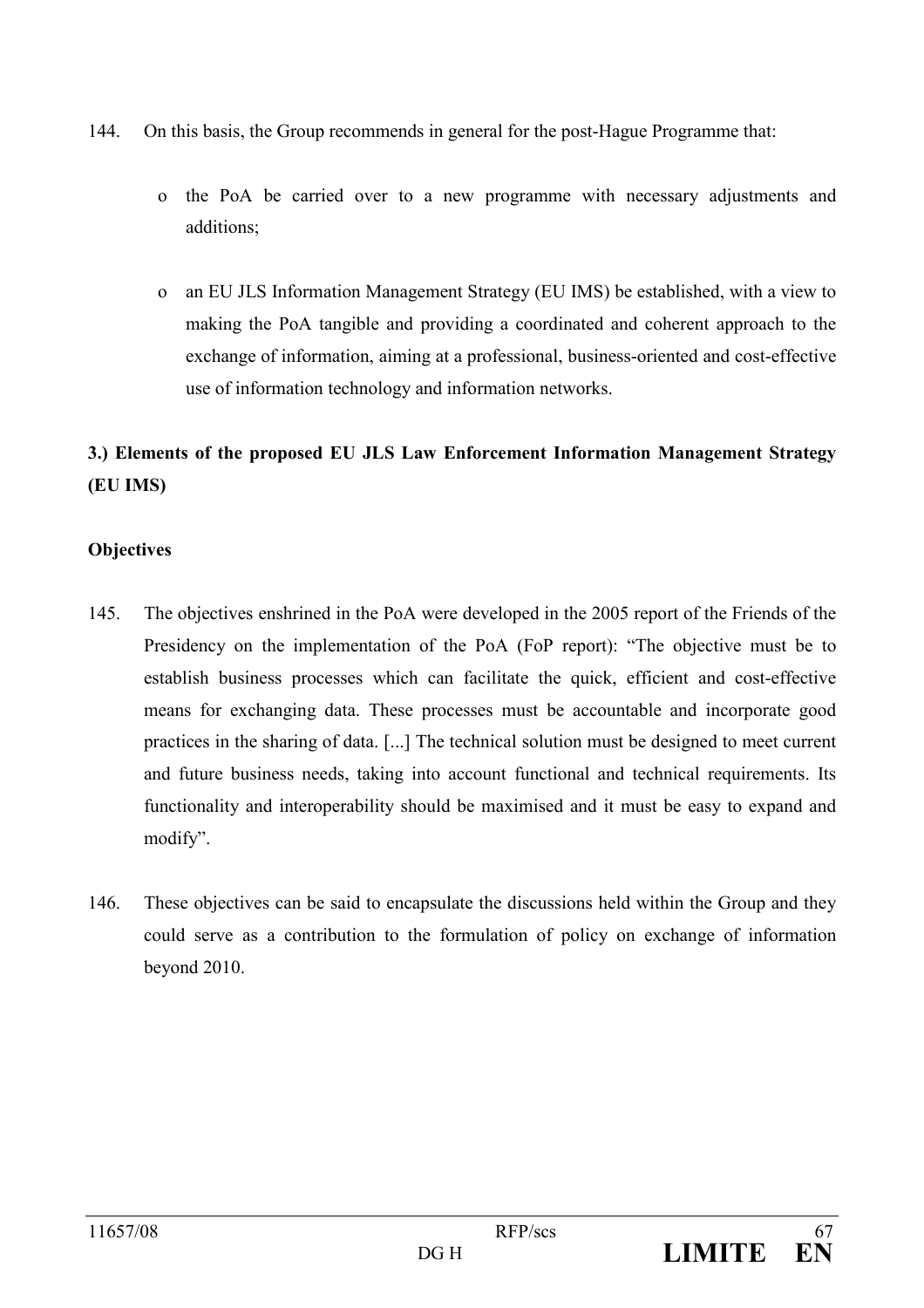## **Setting out guidelines**

147. The objectives of the FoP report are also valid for law enforcement services at national level. Models describing communication and information flows have been developed, as well as specific guidelines to ensure that the solutions devised take into account present and future demands on interoperability, integration and cost efficiency. There is a need for such work also at EU level. An example of specific guidelines is the proposal for Council Conclusions on the definition of a policy for a coherent approach to the development of information technology (IT). This proposal is an appropriate expression of a holistic approach to exchange of information and work should therefore be undertaken to agree on such guidelines as one element of a future EU JLS Law Enforcement IMS.

## **Updating the inventory**

148 An ad hoc study on the third-pillar information systems was presented in May 2003. The study provided a first general inventory of existing and planned law enforcement IT systems at EU level at the time. An updated, appropriately expanded and more business-oriented overview would inter alia contribute to ensuring that the capabilities of the systems are fully exploited and that overlapping mechanisms and duplications are avoided.

## Establishing a dedicated working group

149. A dedicated Council working group in which senior officials responsible for prioritising and balancing business needs and investments in technical solutions for information flows would enable progress towards an EU JLS Law Enforcement IMS as well as on specific endeavours to enhance the exchange of information. It is therefore recommended that such a group is established.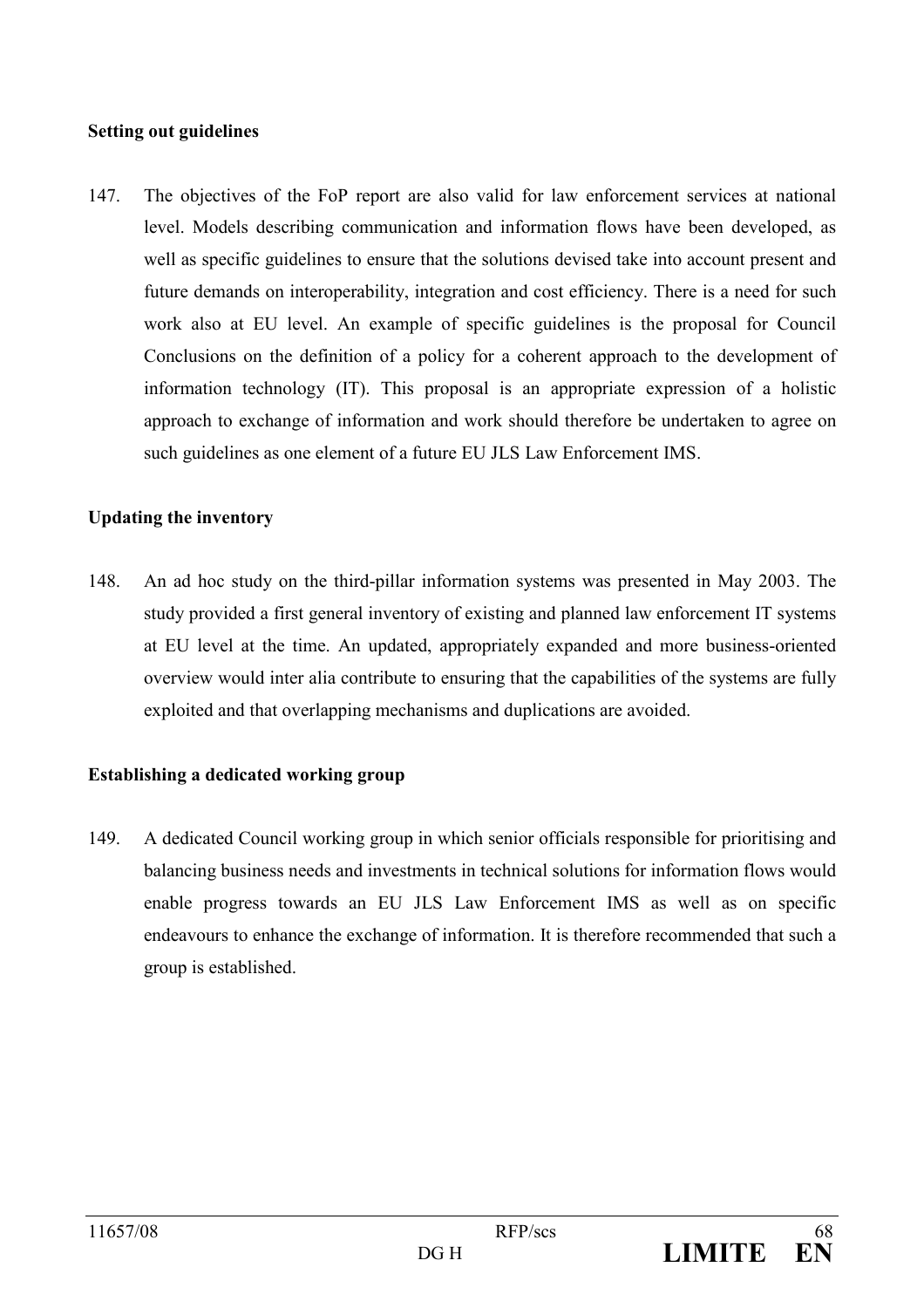### **Developing a Common Requirements Vision**

150. Furthermore, a basic element for any law enforcement service is to identify needs or requirements in terms of access to information and intelligence. During 2008, the Police Chiefs Task Force is expected to establish a Common Requirements Vision (CRV). The Group anticipates that on the basis of the CRV as one element, it will be possible to describe the desired situation of information exchange, *i.e.* an Information Model based on business practitioners' needs. The transition to the desired situation can then be effected through a progressive approach and should be guided by an Information Management Strategy.

### Using a coherent approach

- 151. The Common Requirements Vision and an Information Model should be seen in conjunction with the agreed progressive (data field by data field) approach to further work on the PoA. A key issue is to assess which types of information are useful, needed or required, i.e. carry out a prioritisation. So far a total of 49 types of relevant information have been identified, of which six have been the subject of an assessment as to how the PoA could be applied to them (DNA, fingerprints, ballistics, vehicle registrations, telephone numbers and minimum data for the identification of persons contained in civil registers). Departing from the work already done, a top ten list of data categories appropriate for use in further attempts towards more integration should be identified.
- 152. Continued work on the progressive approach in the overall context of an EU Law Enforcement IMS would also look at technical means and modalities, in particular to find out whether law enforcement services at a strategic level in other Member States hold or have access to information needed for successful operational work and cooperation. The continuation of work on the progressive approach should be carried out by the aforesaid dedicated working group on exchange of information for further consideration by the Council. Such work in conjunction with an Information Model will also assist in identifying the needs for enhanced functionality for already existing systems.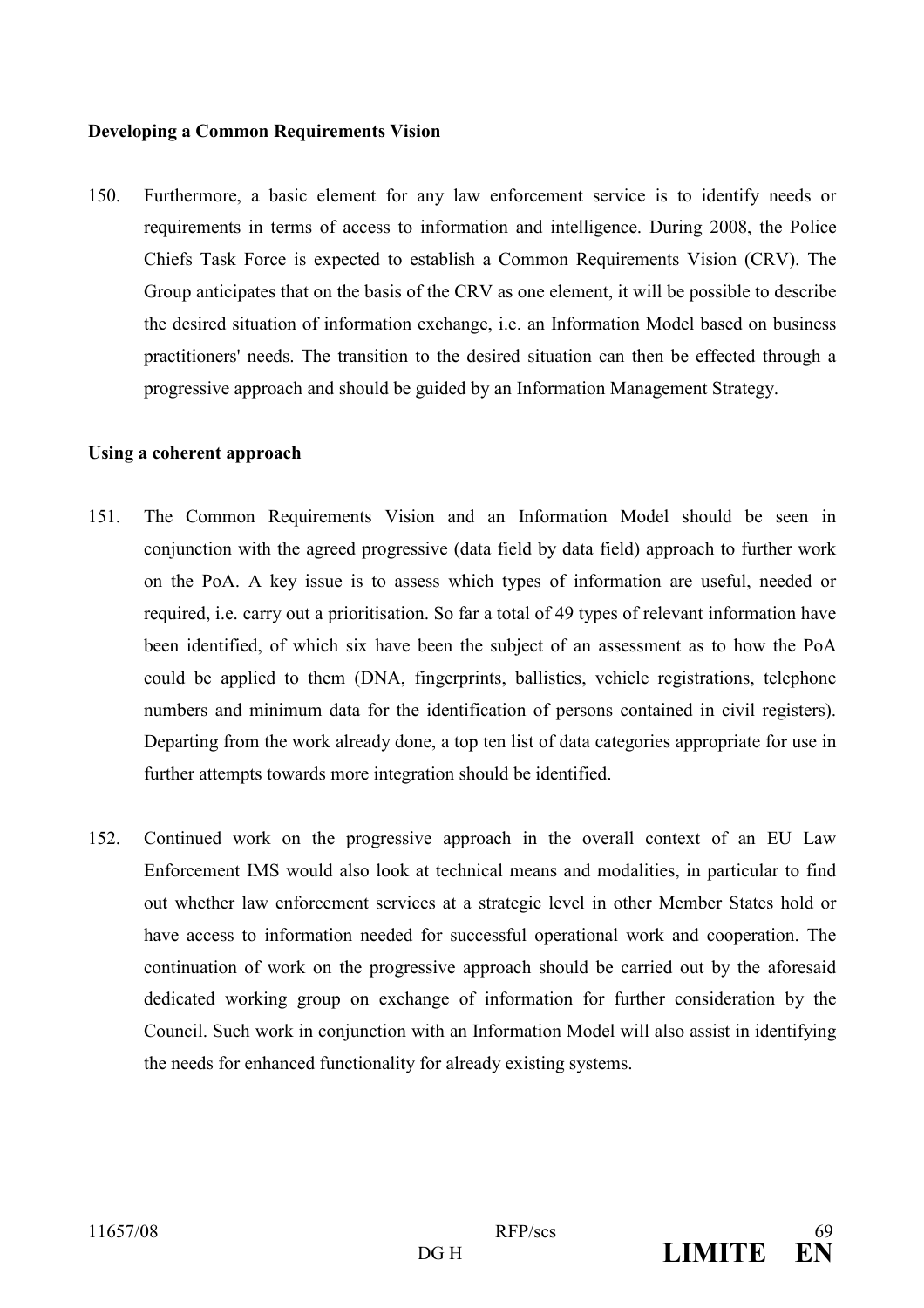## **Ensuring data protection**

- 153. Finally, an adequate normative framework as well as specific provisions on data protection are essential requirements for the implementation of the PoA. Besides the Framework Decision on data protection, specific provisions should be developed. As new actions are undertaken, additional standards for the processing of information potentially aimed at EU cooperation might be needed. Effort to bring national legislations and practices into line can and should also be continued in order to progressively improve their compatibility whilst adapting them to current law enforcement realities.
- 154. Ensuring greater public understanding of the benefits of data sharing between Member States should be a priority. The strategy should include a commitment to make clear to European Union citizens how information will be processed and protected, on the basis of proportionality and necessity.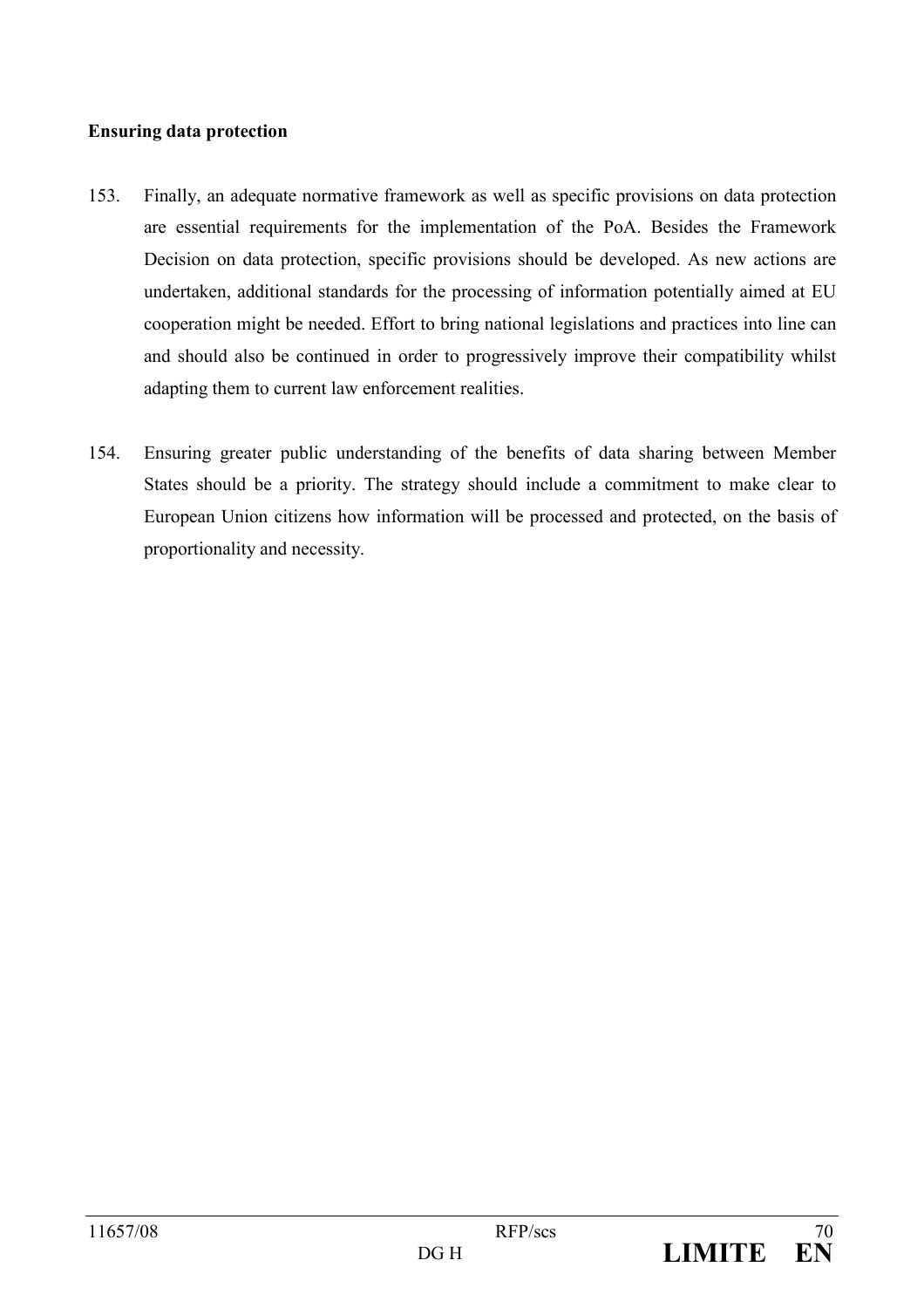## **Chapter VI: Implementing the External Dimension of Home Affairs Policy**

- $155.$ In the era of globalisation, external relations increasingly comprise challenges linked simultaneously to various policy areas. This development requires a modern policy response able to keep pace with the growing complexity and speed of change. Interlinked policy areas demand an integrated approach intensifying the cooperation between the responsible Ministers and Commissioners for Foreign or External Affairs, Development Policy, Defence and Home Affairs, depending on the subject. This cooperation should be realised by way of consultation and, where appropriate, joint meetings.
- 156. Key thematic priorities within the external dimension of the area of freedom, security and justice are migration, the fight against terrorism and organised crime and strengthening fundamental rights.
- 157. Cooperation with neighbouring regions should also address security concerns in the European Union and making best use of all leverages available. Relations with third countries should be based on partnership in order to meet common challenges and shared policy objectives. A differentiated and flexible approach to individual third countries and regions is warranted, which recognises the importance of working with the European Union's neighbours given their proximity. Comprehensive policies encompassing all aspects of justice, freedom and security are being developed with priority countries, such as candidate or neighbourhood countries, while with other countries cooperation will focus on specific issues.
- 158. Where appropriate and as a complement to the European Union, Member States should mobilise their significant political, financial and operational resources alongside the Community and Union to work towards common objectives. In addition to the ongoing work on geographic and thematic issues, the European Union should take forward action on specific priority issues by means of Action Oriented Papers.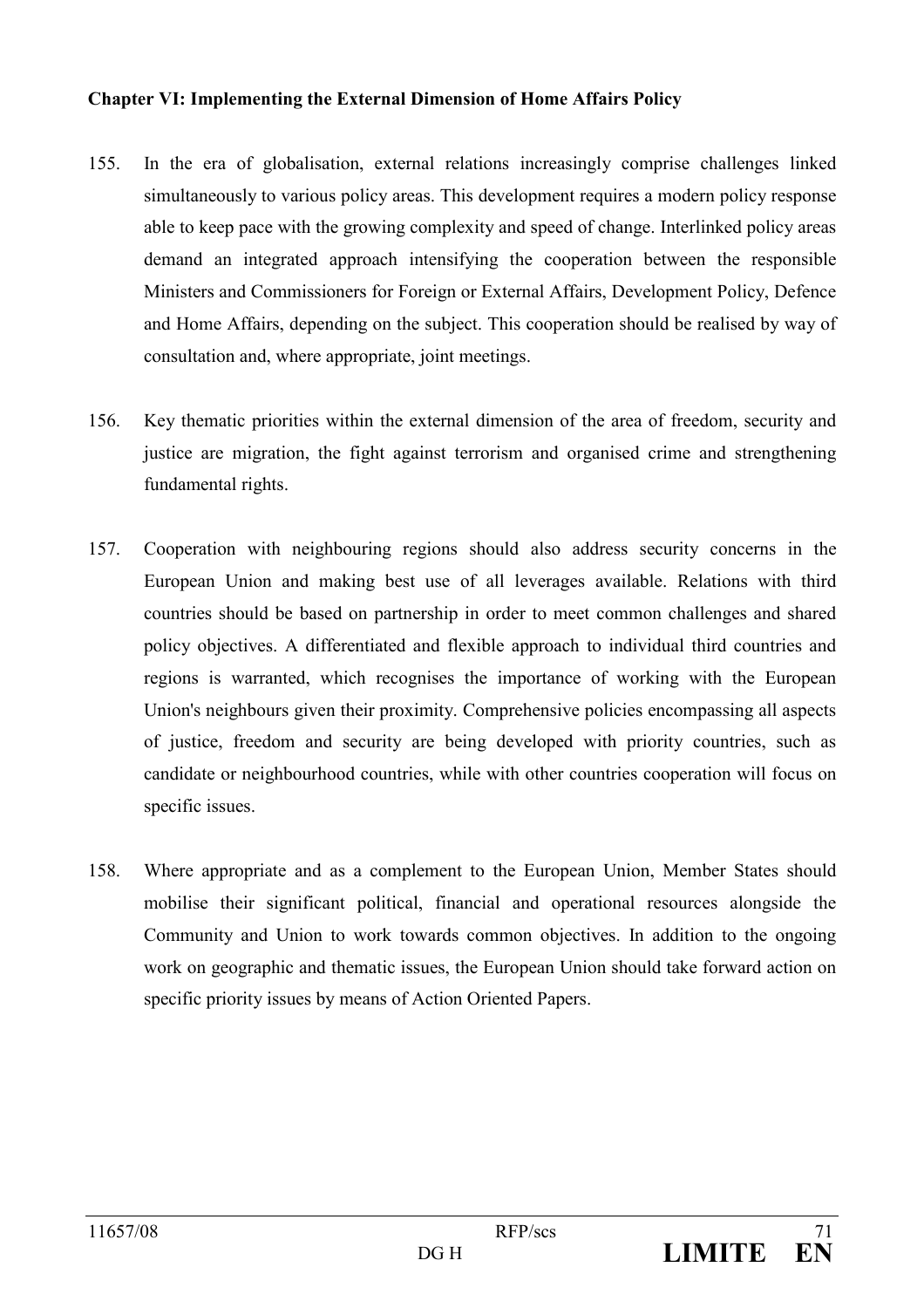159 In the area of freedom, security and justice, actions and measures have to follow strict geographical prioritisation and political differentiation: the European Union first has to define its key strategic interests. To this end, the European Commission should table an issues paper at the beginning of the period of the post-Hague Programme". At a second stage the European Union has to identify which third countries are of vital interest for cooperation.

## **Thematic challenges**

- 160 Terrorism is a constant threat. Terrorist attacks have led to an increased international commitment to combat terrorism, as exemplified by the EU Action Plan on Combating Terrorism. The European Union is reaching out to third countries, regional and international organisations to develop and deepen cooperation in this context. Efforts will be directed towards the protection of people and critical infrastructure.
- 161. The ever-growing sophistication in organised crime, including money laundering and other financial crimes, and cross-border trafficking in drugs, persons and arms can only be countered through improved law enforcement and judicial cooperation, both within the European Union and externally, and through support for capacity-building in third countries.
- 162. Given the economic and/or social gap between the European Union and other regions, migration, including the problem of illegal immigration, is set to continue. This requires increased dialogue and true partnership with partner countries in order to focus, develop and benefit from synergies between migration and development. Instruments under the Global Approach to Migration should be further developed and implemented in order to achieve cooperation with third countries.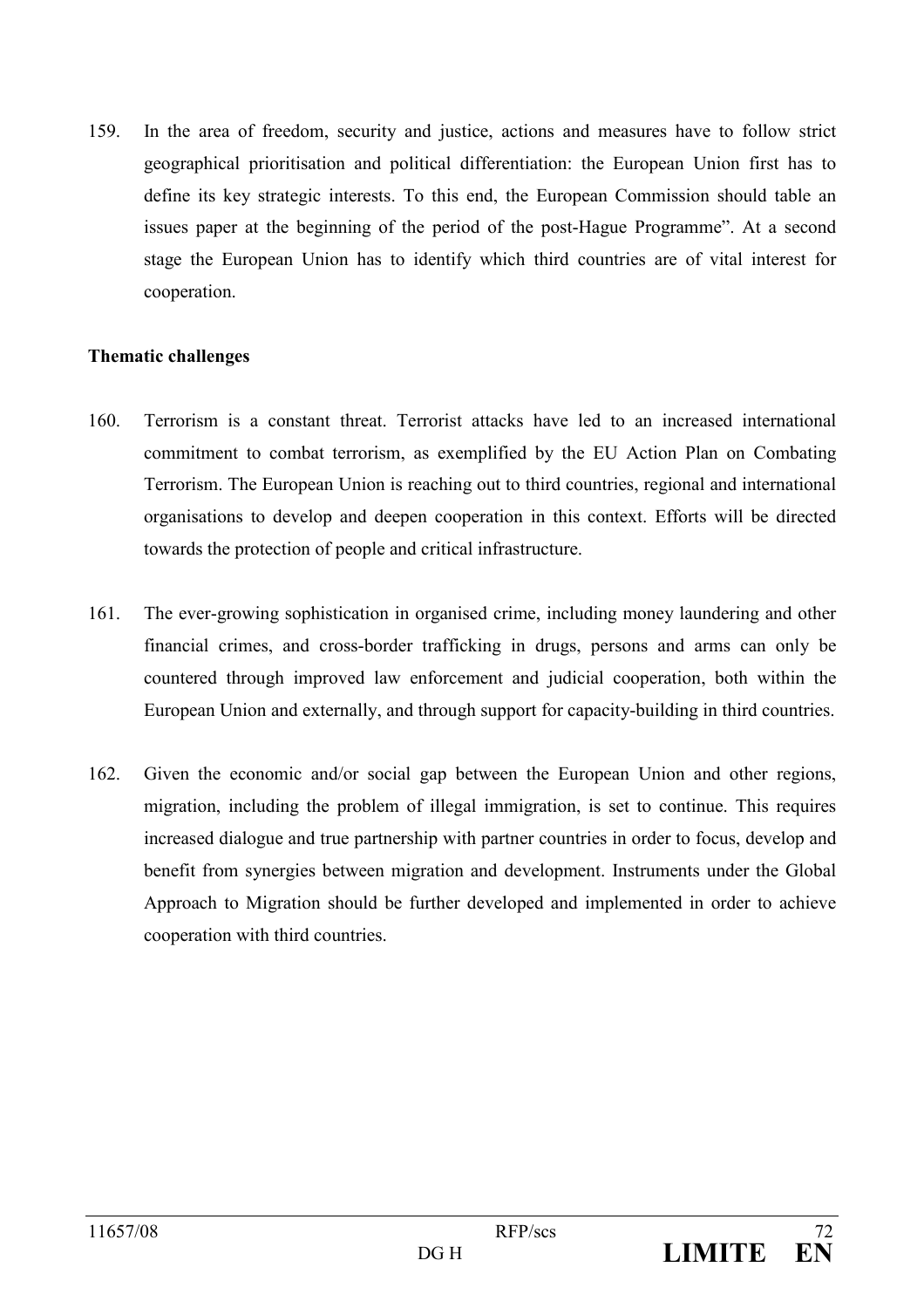163 Another requirement and policy priority is the protection of fundamental rights. We need to promote human rights in third countries in order to ensure that they are placed at the heart of law enforcement policies. As to the latter, developments in information technology and enhanced use of databases within the European Union (e.g. SIS II, Visa Information System, possibly an entry-exit control system) will raise *inter alia* the question of increased data exchanges also with third countries with implications for our data protection regime that need to be considered. A clear legal framework for protection of data inside the European Union and when transferred to third countries is essential. The European Union has a strong political interest in presenting a coherent policy in this sensitive matter by signalling to third countries that data transfers can take place provided that certain guarantees are in place.

### **Geographical challenges**

- 164. Enlargement means the transposition of the acquis, as well as the transformation of institutions, in the **candidate countries**. The accession process should focus on reform in the area of justice and home affairs from the very beginning. It should be assured that the necessary reforms are fully implemented prior to accession in order to allow subsequent harmonisation among Member States in this sensitive field. The strengthening of institutions such as the judiciary and the police makes a decisive contribution to consolidating the rule of law and respect for human rights in the candidate countries.
- $165.$ Cooperation with the Western Balkan countries is intensive, with the aim of strengthening stability and prosperity in the region in the light of the countries' European perspective. The launching of the dialogue on visa liberalisation will open further prospects to peoples from the region. Within the Stabilisation and Association Process, the European Union is supporting the Western Balkan countries in developing their performance in the four priority areas of police and organised crime, integrated border management, judicial reform, and asylum and migration. The pace of reform in the Western Balkan countries is uneven and we therefore need to continue using the European perspective to drive the reform process forward in the four priority areas.

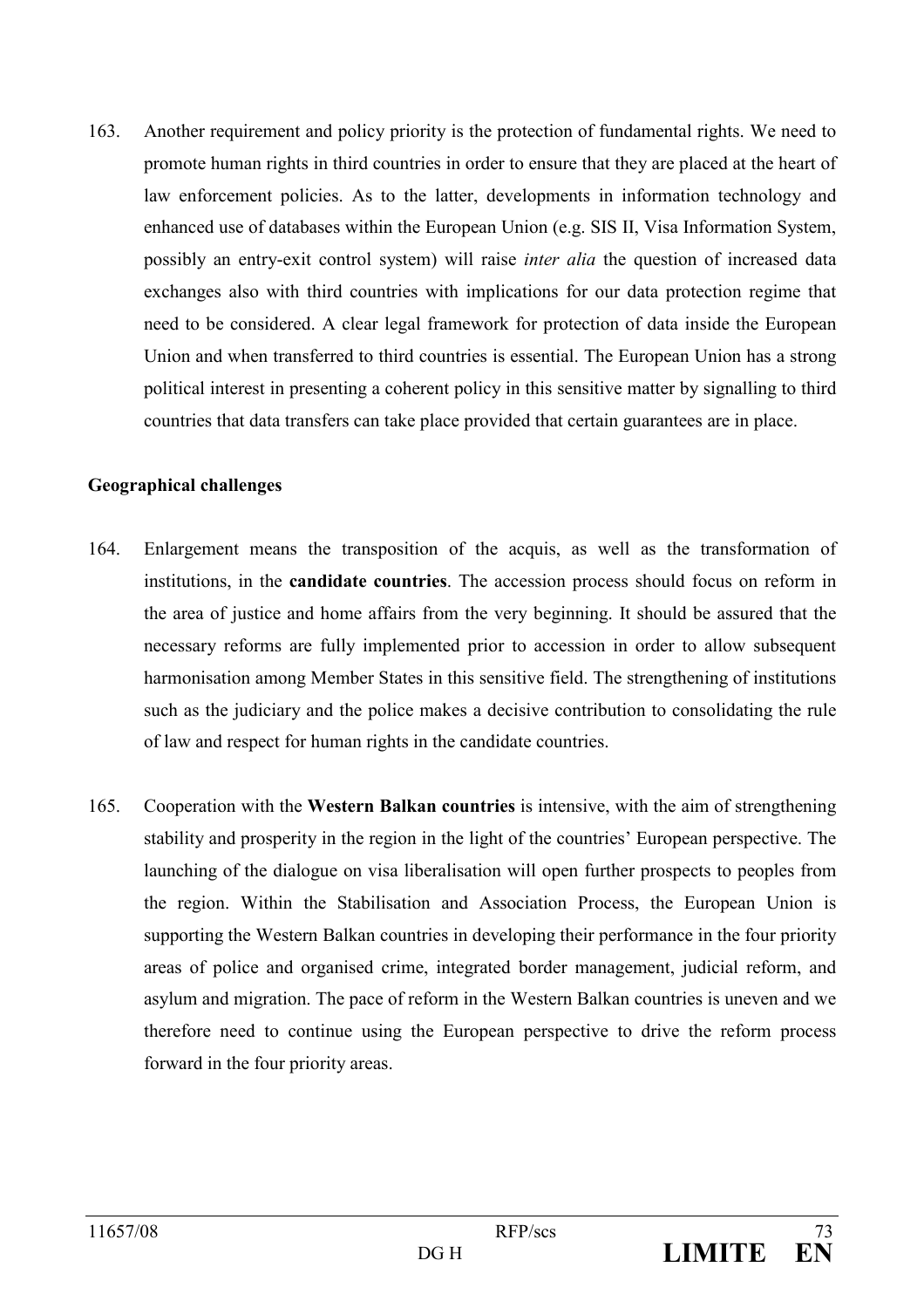- The European Neighbourhood Policy (ENP) provides the political framework for our 166 cooperation with the "near abroad", i.e. our Mediterranean partners and the countries further to the East and Southeast. Our self-interest in upgrading policies in these countries is selfevident – they are at the doorstep of the European Union. The ENP builds upon existing agreements between the European Union and the partner in question (Partnership and Cooperation Agreements or Association Agreements). The bilateral ENP Action Plans cover ambitious chapters on justice, freedom and security policy, thus giving the relationship a closeness which differs from cooperation with other third countries. The implementation of JHA reforms by ENP partners will also be vital for ensuring the success of the whole policy, which aims at enhancing the security of the European Union by exporting stability to their neighbours.
- 167. The European Union's proximity policy towards the **Mediterranean region** is governed by the comprehensive Euro-Mediterranean Partnership. The Mediterranean has a strategic importance for the European Union's stability and security. The regional dimension of the MEDA programme has proven particularly useful in the AFSJ, spreading a message of developing confidence in cooperation among the countries concerned on such sensitive issues as migration, justice and police. This should be developed further.
- 168 The European Union and the USA should cooperate bilaterally in order to secure visa-free travel for all Member States. Moreover, they should cooperate in relevant international fora in order to create an environment where travel is safe, secure, and expeditious for bona fide travellers. Modern technology will play a key role in delivering targeted and more secure controls and allow us to focus our border control resources on identified risks. Besides the areas of counter-terrorism and border security, current cooperation between the European Union and the US includes the fight against international crime, cybercrime, drug trafficking and trafficking in human beings.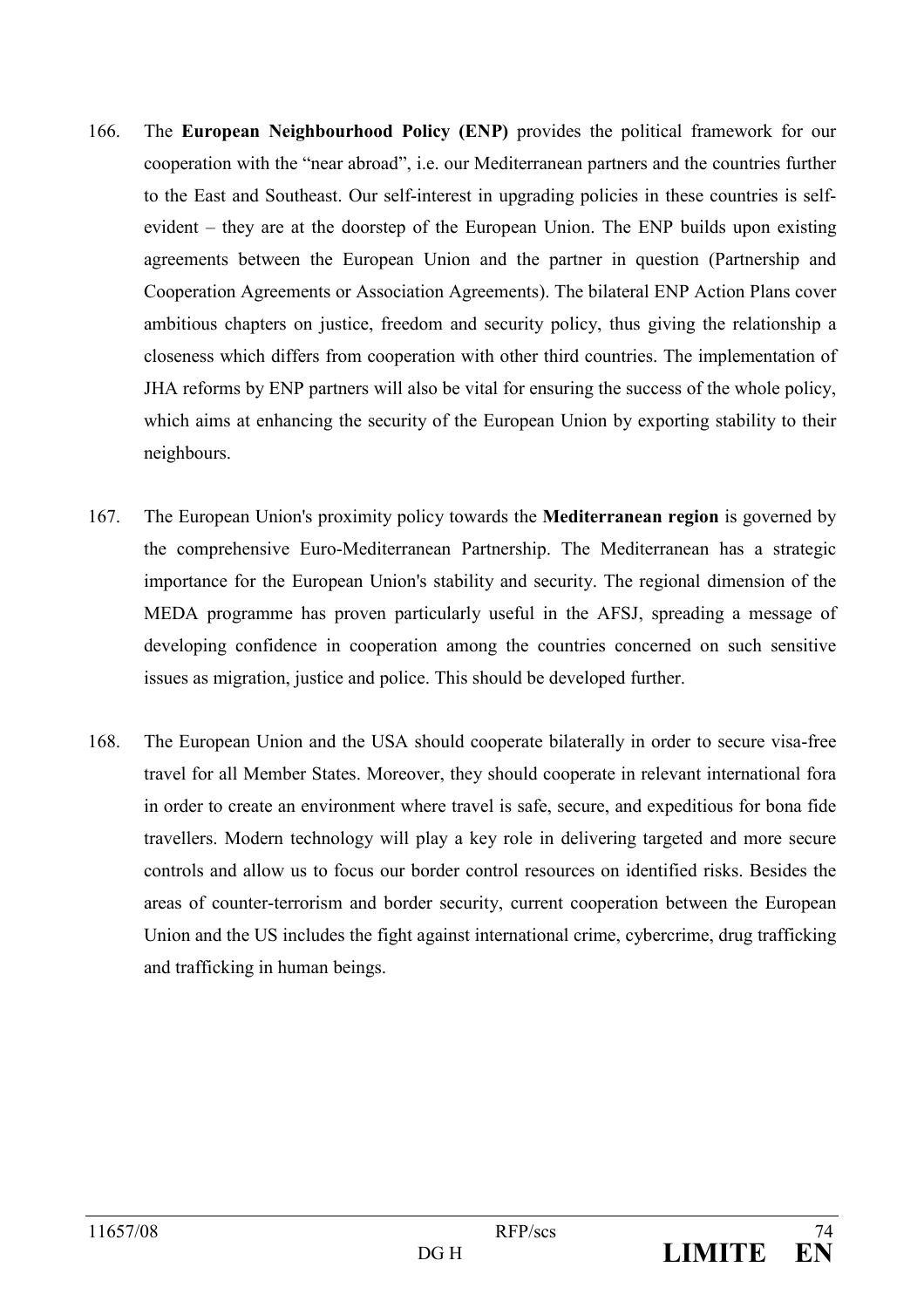As to data protection, our common goals are clear: to protect our citizens' security by making sure law enforcement authorities have the information they need to do their work and to protect our citizens' fundamental rights and privacy. In the context of the ongoing work in the High Level Contact Group on Data Protection, the European Union should aim at concluding a binding agreement with the US on data protection, based on reciprocity. Consideration could further be given to a common transatlantic space with more sharing of relevant information and at the same time greater protection of personal data, expedited travel for bona fide passengers and more secure borders.

- 169 **Russia** is, together with the US, our main strategic partner in the field of justice, freedom and security. The framework for our cooperation with Russia is the EU-Russia Common Space of Freedom, Security and Justice which is very comprehensive, ranging from counterterrorism to the fight against drug trafficking, from migration and asylum to judicial cooperation in criminal and civil matters. It is widely acknowledged that this is the bestfunctioning of the four Common Spaces with Russia.
- 170. Africa should remain a priority for enhanced dialogue and cooperation in the field of Justice and Home Affairs, covering a broad range of issues on the JHA agenda, *inter alia* migration, fight against terrorism, drugs and trafficking of human beings. The Joint EU-Africa Strategy and its Action Plan for the period 2008-2010 are the cornerstones of cooperation.
- 171. In addition to the priority geographical challenges identified above, it is important to address in the post-Hague Programme other challenges in the JHA area: Latin America, Afghanistan, Iraq and its neighbouring countries, China and India.
- 172. Given the increasing importance of JHA external relations, it is necessary to reflect on how to deal with these issues in the European Union's institutional framework in the future.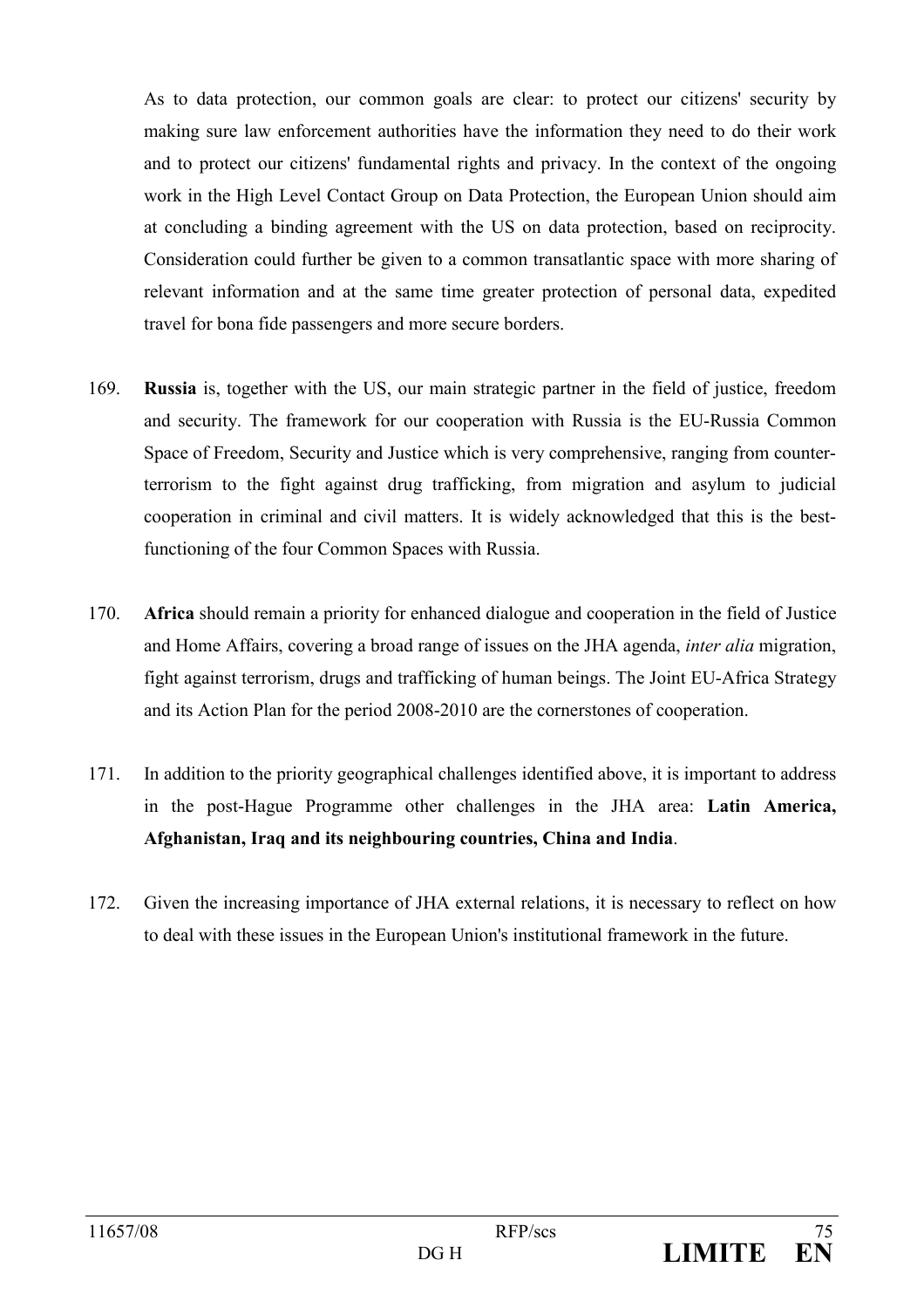## **ANNEX**

# **Informal High Level Advisory Group** on the Future of European Home Affairs Policy ("The Future Group")

## **Group Members**

Jacques Barrot, Vice-President of the European Commission responsible for Justice, Freedom and Security (since May 2008) Franco Frattini, Vice-President of the European Commission responsible for Justice, Freedom and Security (until April 2008) Dr. Wolfgang Schäuble, Minister of the Interior of the Federal Republic of Germany Dr. Rui Pereira, Minister of Internal Administration of the Portuguese Republic **Dragutin Mate, Minister of the Interior of the Republic of Slovenia** Michèle Alliot-Marie, Minister of the Interior of the French Republic Brice Hortefeux, Minister of Immigration of the French Republic Dr. Ivan Langer, Minister of Interior of the Czech Republic **Beatrice Ask, Minister for Justice of the Kingdom of Sweden** Tobias Billström, Minister for Migration and Asylum Policy

## **Temporary Group Members (on a rotating basis)**

Antonio Camacho Vizcaino, Secretary of State for Security, Ministry of the Interior, Kingdom of Spain Patrick Dewael, Minister of the Interior of the Kingdom of Belgium Dr. Judit Fazekas, Secretary of State for EU Affairs, Ministry of Justice, Republic of Hungary